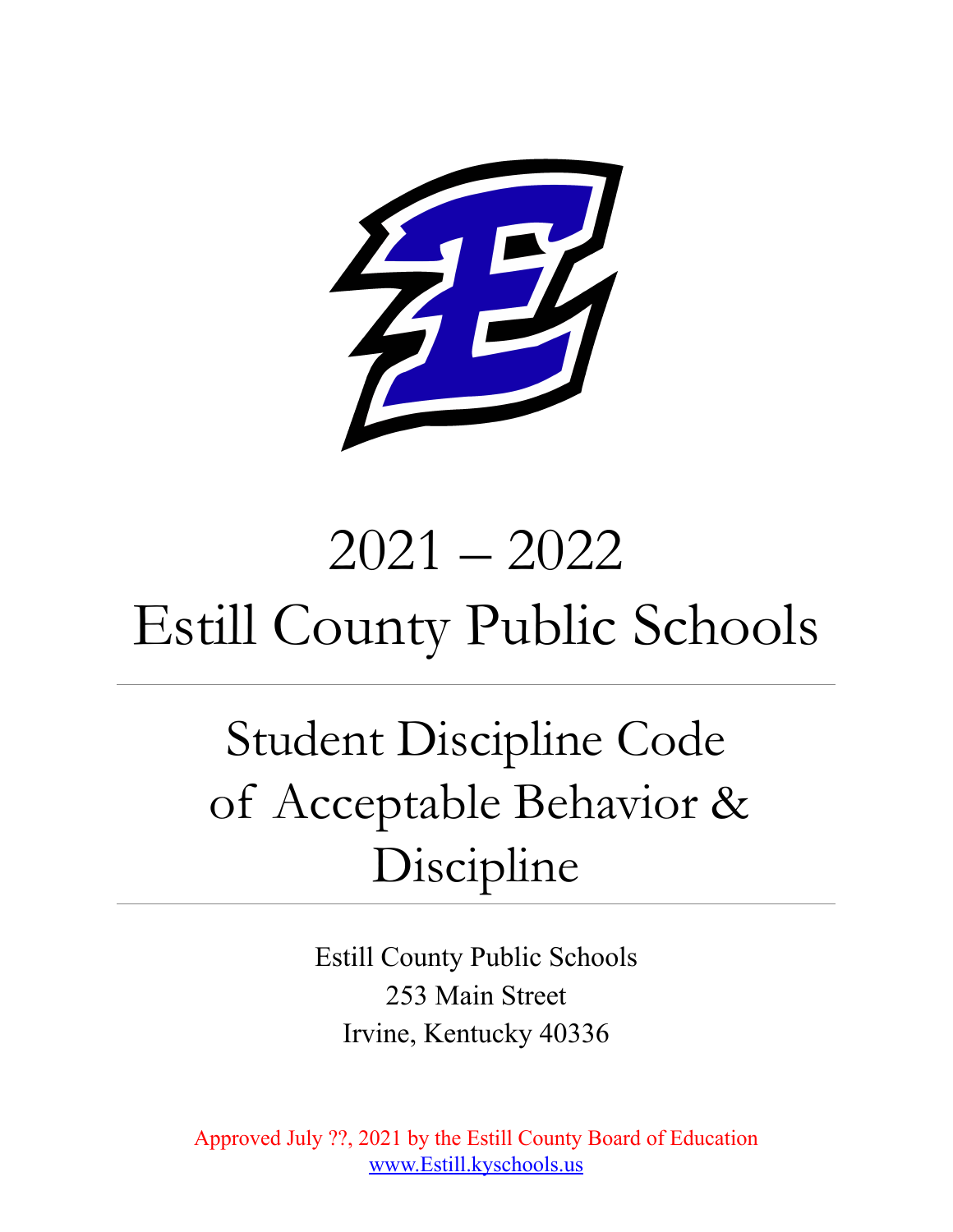### Table of Contents

| <b>ANNUAL NOTICE OF NON-DISCRIMINATION</b>                                                                                    | 8              |
|-------------------------------------------------------------------------------------------------------------------------------|----------------|
| <b>Estill County Board of Education Annual Public Notice of Non-Discrimination</b>                                            | 8              |
| <b>School Authority</b>                                                                                                       | 9              |
| <b>Student and Parent Expectations</b>                                                                                        | 10             |
| <b>Student expectations</b>                                                                                                   | 10             |
| <b>Parents/Guardians expectations</b>                                                                                         | 10             |
| <b>Student and Parent Responsibilities</b><br>Students have the responsibility:<br>Parents/Guardians have the responsibility: | 10<br>10<br>11 |
| <b>Harassment and Discrimination</b>                                                                                          | 11             |
| <b>Conduct Definitions</b>                                                                                                    | 12             |
| <b>Bullying and Cyberbullying</b>                                                                                             | 12             |
| Hazing                                                                                                                        | 13             |
| Menacing                                                                                                                      | 13             |
| Harassment                                                                                                                    | 13             |
| Harassing Communications                                                                                                      | 14             |
| Stalking                                                                                                                      | 14             |
| Duty to Report (KRS 158.156)                                                                                                  | 14             |
| <b>Care of School and Personal Property</b>                                                                                   | 14             |
| Tobacco, Alternative Nicotine, and Vapor Products (as e-cigarettes)                                                           | 15             |

**Students shall not be [permitted](#page-14-1) to use or possess any tobacco product in any form, [alternative](#page-14-1) nicotine product, or vapor product as defined in KRS 438.305 on or in all Board property at all times, including any vehicle, owned, operated, leased, or [contracted](#page-14-1) for use by the Board and while attending or participating in any [school-related](#page-14-1) student trip or student [activity.](#page-14-1) [15](#page-14-1)**

**Signage shall be posted on or in all property, [including](#page-14-2) any vehicle that is owned, operated, leased, or [contracted](#page-14-2) for use by the Board, clearly stating that the use of all such products is [prohibited](#page-14-2) at all times and by all persons on or in the property. [15](#page-14-2)**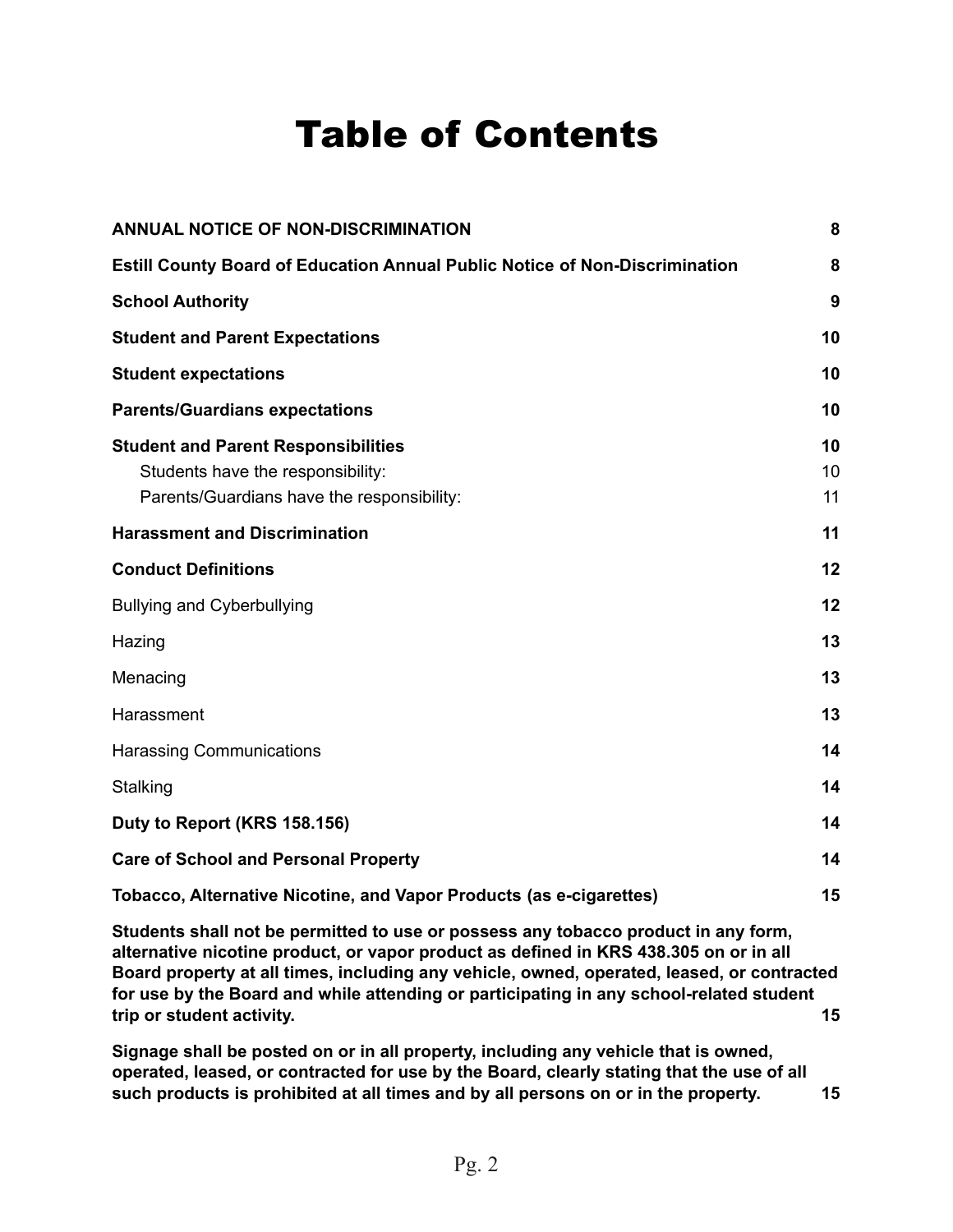| School employees shall enforce the policy. Students who violate these prohibitions while<br>under the supervision of the school shall be subject to penalties set forth in the local                                                                                     |                                        |
|--------------------------------------------------------------------------------------------------------------------------------------------------------------------------------------------------------------------------------------------------------------------------|----------------------------------------|
| code of acceptable behavior and discipline.                                                                                                                                                                                                                              | 15                                     |
| <b>Student Medication</b>                                                                                                                                                                                                                                                | 15                                     |
| Self-Administration                                                                                                                                                                                                                                                      | 15                                     |
| <b>Authorized Medication</b>                                                                                                                                                                                                                                             | 15                                     |
| <b>Drugs/Controlled Substances</b>                                                                                                                                                                                                                                       | 15                                     |
| <b>Drugs Defined</b>                                                                                                                                                                                                                                                     | 15                                     |
| <b>Drug Penalty</b>                                                                                                                                                                                                                                                      | 15                                     |
| <b>Reporting Drugs</b><br>First Offense for Drugs<br>Second Offense<br>Sale or Transmission<br>Caffeine Pills/Over the Counter Stimulants<br>Use of Vapor Device Disciplinary Procedure<br>Awareness Program                                                             | 16<br>16<br>16<br>16<br>16<br>16<br>16 |
| <b>Assault and Threats of Violence</b><br><b>Pupils</b><br><b>School Personnel</b><br>Removal of Students Due To Assault or Threats of Violence<br><b>Notification Requirements</b><br><b>Threat/Risk Assessment Process</b><br><b>Restraint and Seclusion</b>           | 17<br>17<br>17<br>17<br>18<br>18<br>18 |
| <b>Weapons</b><br><b>Weapons Prohibited</b><br><b>Posting Regarding Weapons</b><br><b>Reporting Weapons</b><br>Enforcement of the Policy Regarding Weapons<br><b>Penalties Regarding Weapons</b>                                                                         | 18<br>18<br>18<br>18<br>19<br>19       |
| <b>Search and Seizure</b><br>Reasonable Suspicion Regarding Search and Seizure<br>Authorized Personnel Regarding Search and Seizure<br>Witness/Personal Searches Regarding Search and Seizure<br>Regular Inspection Regarding Search and Seizure<br><b>Illegal Items</b> | 19<br>19<br>19<br>19<br>19<br>19       |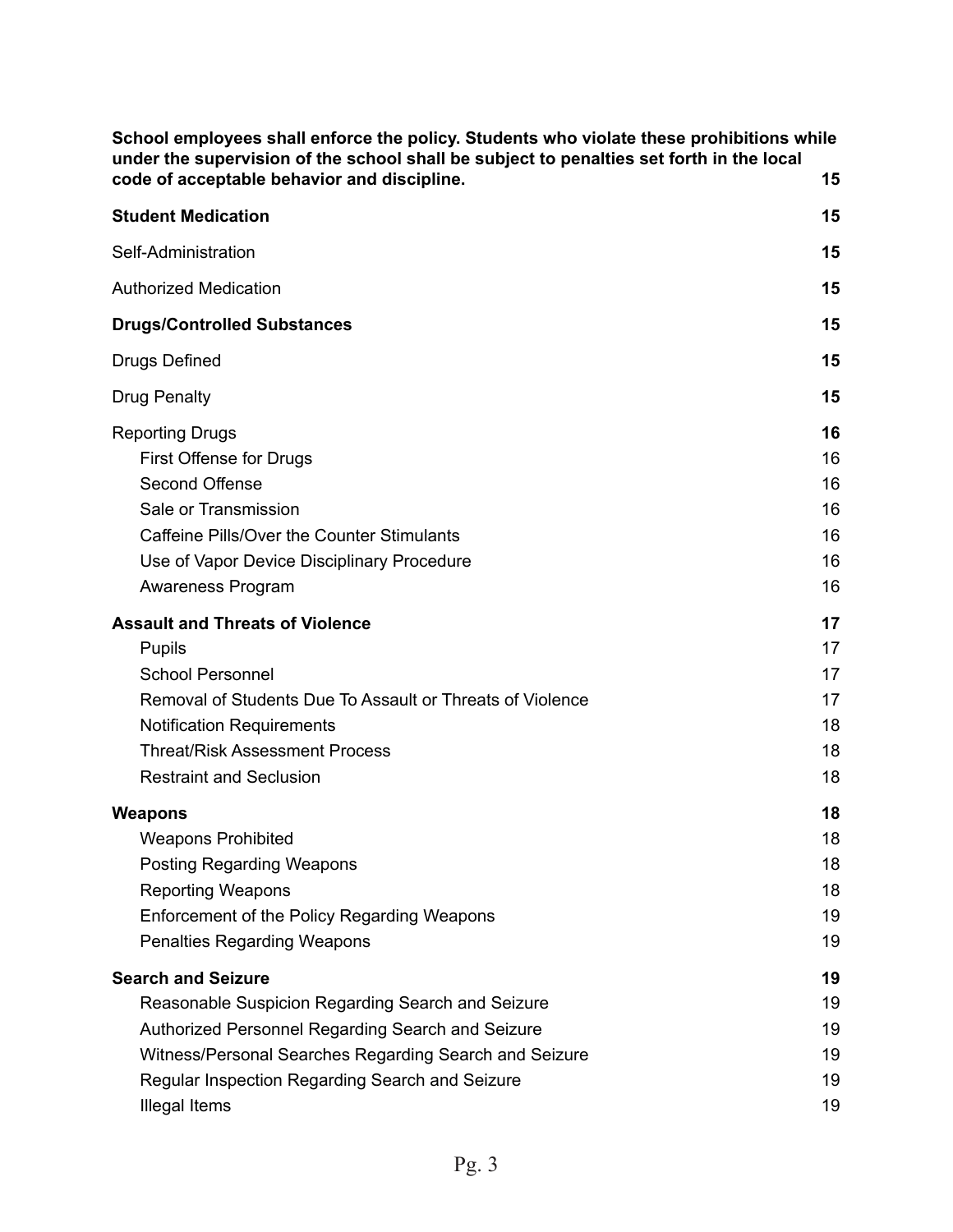| Disposition of Items                                                                                                                                                                                                                                                                                                                                                                                                                                                                                         | 19                                                             |
|--------------------------------------------------------------------------------------------------------------------------------------------------------------------------------------------------------------------------------------------------------------------------------------------------------------------------------------------------------------------------------------------------------------------------------------------------------------------------------------------------------------|----------------------------------------------------------------|
| <b>Technology</b><br>Access to Electronic Media (Acceptable Use Policy)<br>Parental Agreement for Use of Electronic Media<br>Consent for Use of LIVE@EDU<br>Consent for Use of Google G-Suite for Education and Google related services<br><b>Educational Suitability of Electronic Media</b><br>Network Reliability of Electronic Media<br>Safety of Electronic Media<br>Unacceptable Use of Electronic Media<br><b>Access Privileges to Electronic Materials</b><br><b>Network Privileges for Students</b> | 19<br>19<br>20<br>20<br>20<br>21<br>21<br>21<br>21<br>21<br>21 |
| <b>Student Contracts</b><br>Logins and Passwords<br><b>Right to Privacy</b><br>Disregard of Rules<br><b>Responsibility for Damages</b><br><b>Disciplinary Action</b>                                                                                                                                                                                                                                                                                                                                         | 22<br>22<br>22<br>22<br>22<br>22                               |
| <b>Telecommunication Devices</b><br>Possession and Use                                                                                                                                                                                                                                                                                                                                                                                                                                                       | 22<br>22                                                       |
| Driver's License Revocation (No Pass/No Drive)                                                                                                                                                                                                                                                                                                                                                                                                                                                               | 23                                                             |
| <b>Discipline Procedures and Processes</b>                                                                                                                                                                                                                                                                                                                                                                                                                                                                   | 23                                                             |
| <b>Disciplinary Procedures</b>                                                                                                                                                                                                                                                                                                                                                                                                                                                                               | 24                                                             |
| Parent/Guardian Conference                                                                                                                                                                                                                                                                                                                                                                                                                                                                                   | 24                                                             |
| <b>Right to Due Process</b>                                                                                                                                                                                                                                                                                                                                                                                                                                                                                  | 24                                                             |
| <b>Disciplinary Consequences</b><br><b>Students with Disabilities</b>                                                                                                                                                                                                                                                                                                                                                                                                                                        | 25<br>25                                                       |
| <b>Behavior Contracts</b>                                                                                                                                                                                                                                                                                                                                                                                                                                                                                    | 25                                                             |
| <b>Suspension and Expulsion</b><br>Suspension<br>Expulsion                                                                                                                                                                                                                                                                                                                                                                                                                                                   | 25<br>25<br>26                                                 |
| <b>Expulsion Procedures</b><br><b>Expelled/Convicted Students</b>                                                                                                                                                                                                                                                                                                                                                                                                                                            | 27<br>27                                                       |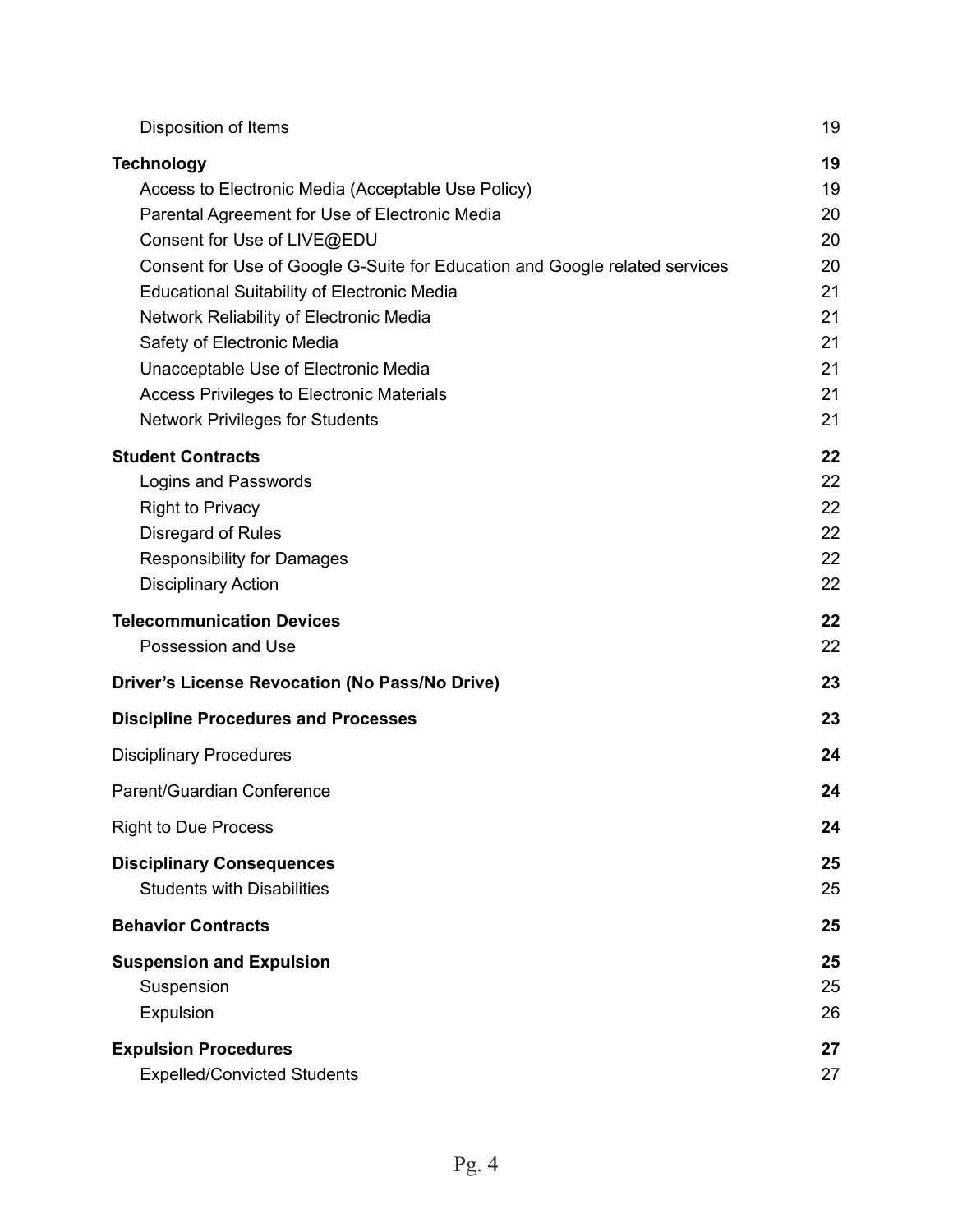| <b>Transportation</b>                           | 27 |
|-------------------------------------------------|----|
| Rules and Regulations for School Bus Riders     | 27 |
| <b>Pupil's Responsibilities</b>                 | 28 |
| Pupils to Wait at Assigned Stop                 | 28 |
| Crossing on Driver's Signal                     | 28 |
| Crossing in Driver's Vision                     | 28 |
| Seating                                         | 28 |
| Seated Until Complete Stop                      | 28 |
| Body Not to Protrude From Window                | 28 |
| <b>Changing Seats</b>                           | 28 |
| <b>Pupil Noise</b>                              | 28 |
| <b>Estill County Schools - Bus Expectations</b> | 28 |
| <b>Levels of Misconduct</b>                     | 30 |

**Levels of [misconduct](#page-29-1) are listed below followed by examples and suggested response options. [Principals](#page-29-1) have the authority to proceed to response III through IV if the infraction is [considered](#page-29-1) serious. When students are suspended from the bus, school attendance is still required and parents must provide [transportation.](#page-29-1) You are urged to review this [information](#page-29-1) with your child. Bus drivers and classroom teachers will also go over bus [expectations](#page-29-1) with each child to make sure everyone is working together to provide the safest, most efficient mode of [transportation](#page-29-1) available to students. [30](#page-29-1)**

| Level I Misconduct                                     | 30 |
|--------------------------------------------------------|----|
| Level II Misconduct                                    | 30 |
| Level III Misconduct                                   | 31 |
| Level IV Misconduct                                    | 31 |
| Level V Misconduct                                     | 32 |
| Additional Transportation Information                  | 32 |
| Violations of Acceptable Behavior (Definitions)        | 34 |
| <b>Behavior &amp; Consequence Chart for Discipline</b> | 36 |
| <b>Estill County Schools Attendance Policy</b>         | 37 |
|                                                        |    |
| Absences and Excuses                                   | 37 |
| <b>Truancy Defined</b>                                 | 38 |
| <b>Excused Absences</b>                                | 38 |
| <b>Enhanced Educational Opportunity</b>                | 38 |
| Absences for Vacation                                  | 39 |
| Notes to Excuse Absences                               | 39 |
| Make-up Work                                           | 39 |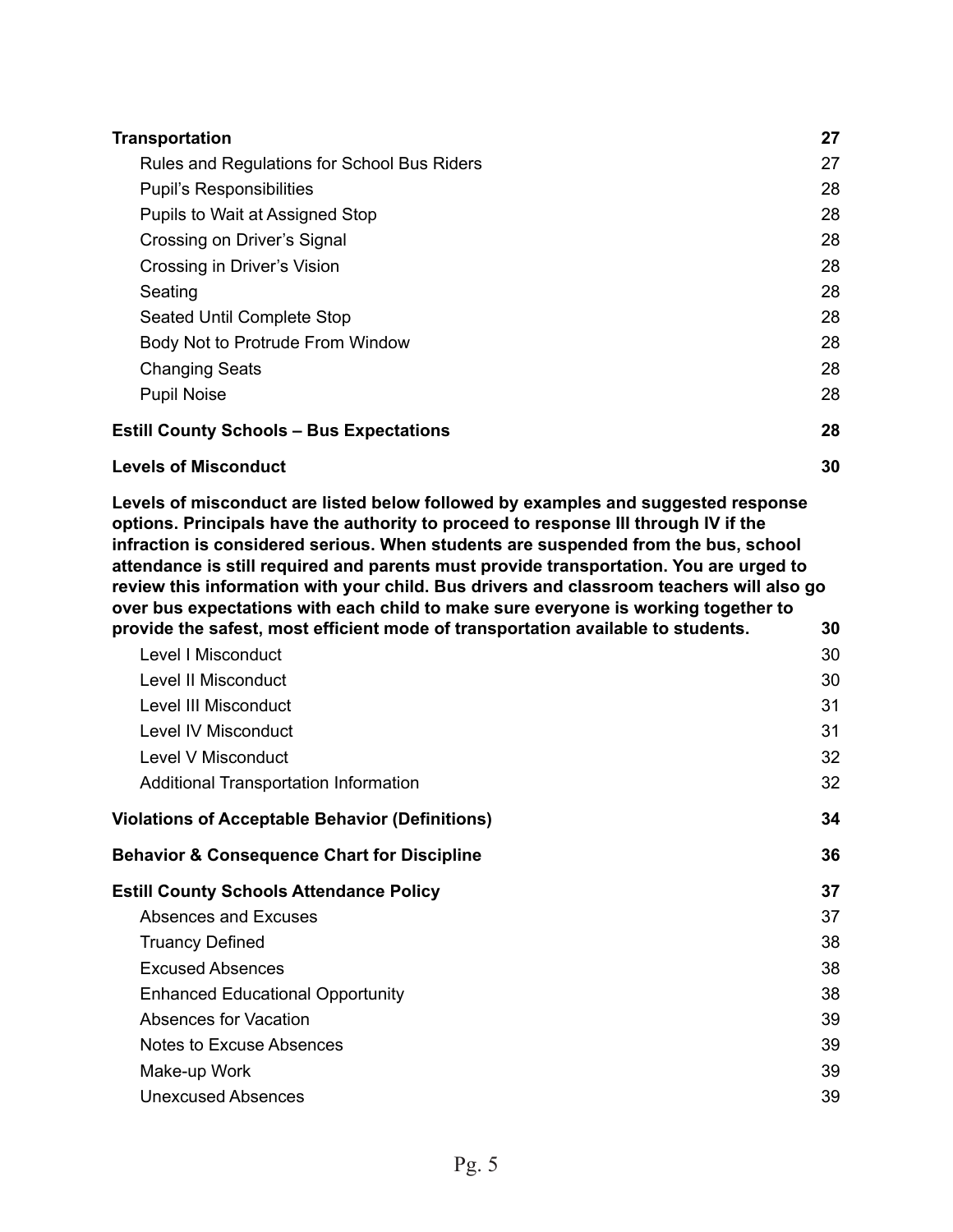| Suspensions                                                                                              | 39 |
|----------------------------------------------------------------------------------------------------------|----|
| References:                                                                                              | 39 |
| <b>Related Policies:</b>                                                                                 | 39 |
| <b>Grievance Policy</b>                                                                                  | 39 |
| General                                                                                                  | 39 |
| <b>Grievance Procedures</b>                                                                              | 40 |
| <b>Exceptions</b>                                                                                        | 40 |
| Family Ed. Rights and Privacy Act Notification (FERPA) and KY Family Education Rights<br>and Privacy Act | 40 |
| <b>PPRA Rights Notification</b>                                                                          | 41 |
| <b>Suicide Prevention Notification</b>                                                                   | 42 |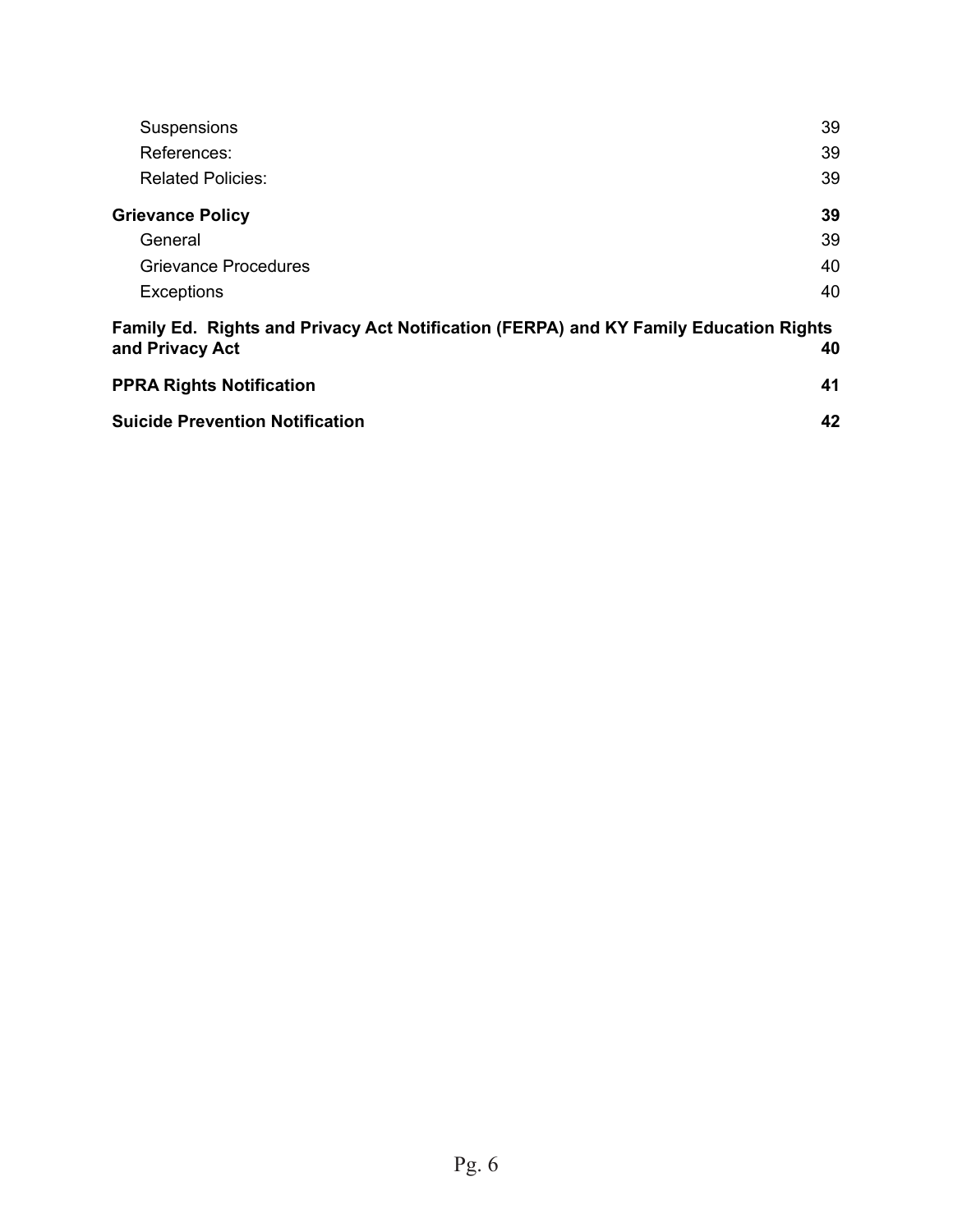### **STUDENT DISCIPLINE CODE**

Jeff Saylor Superintendent Estill County Public Schools 253 Main Street (606) 723-2181 (606) 723-6029 (Fax) info@estill.kyschools.us

The 2021-2022 Student Discipline Code was reviewed by the following committee members:

Jeff Saylor, Superintendent - Central Office Tonya Isaacs, Assistant Superintendent - Central Office Donald Norton, DPP - Central Office Amanda Bryant, Dir. of Spec. Education & Federal Programs Coord. - Central Office Kathy Flynn, School Psychologist - Central Office Jeremy Simpson, Chief Information Officer - Central Office Renae Wainscott, School Counselor - West Irvine Elementary Mickie Tucker, Assistant Principal - Estill County Middle School Josh Yost, Principal - Estill County High School Laura Freeman, Transportation Manager - Transportation Center

The Student Discipline Code, (Code of Acceptable Behavior and Discipline), is reviewed with students at the beginning of the school year. The parent/guardian and student shall sign and return to school, a statement acknowledging receipt of the Student Code Discipline Code of Behavior and Conduct.

No provisions in this Student Discipline Code are intended to grant students or parents, throughout this district, (parents refers to guardians), more rights than are provided by the United States Constitution, federal statutes, the Kentucky Constitution, and/or Kentucky statutes, and are instead intended solely to reflect the Estill County Public Schools' understanding and intended application of those federal and state constitutional and statutory provision.

The Board of Education does not discriminate on the basis of race, color, national origin, age, religion, sex, genetic information, or disability in employment, educational programs, or activities. Our Title IX Coordinator and 504 Coordinator is: Margaret Snowden. Please call (606) 723-2181 with questions or concerns.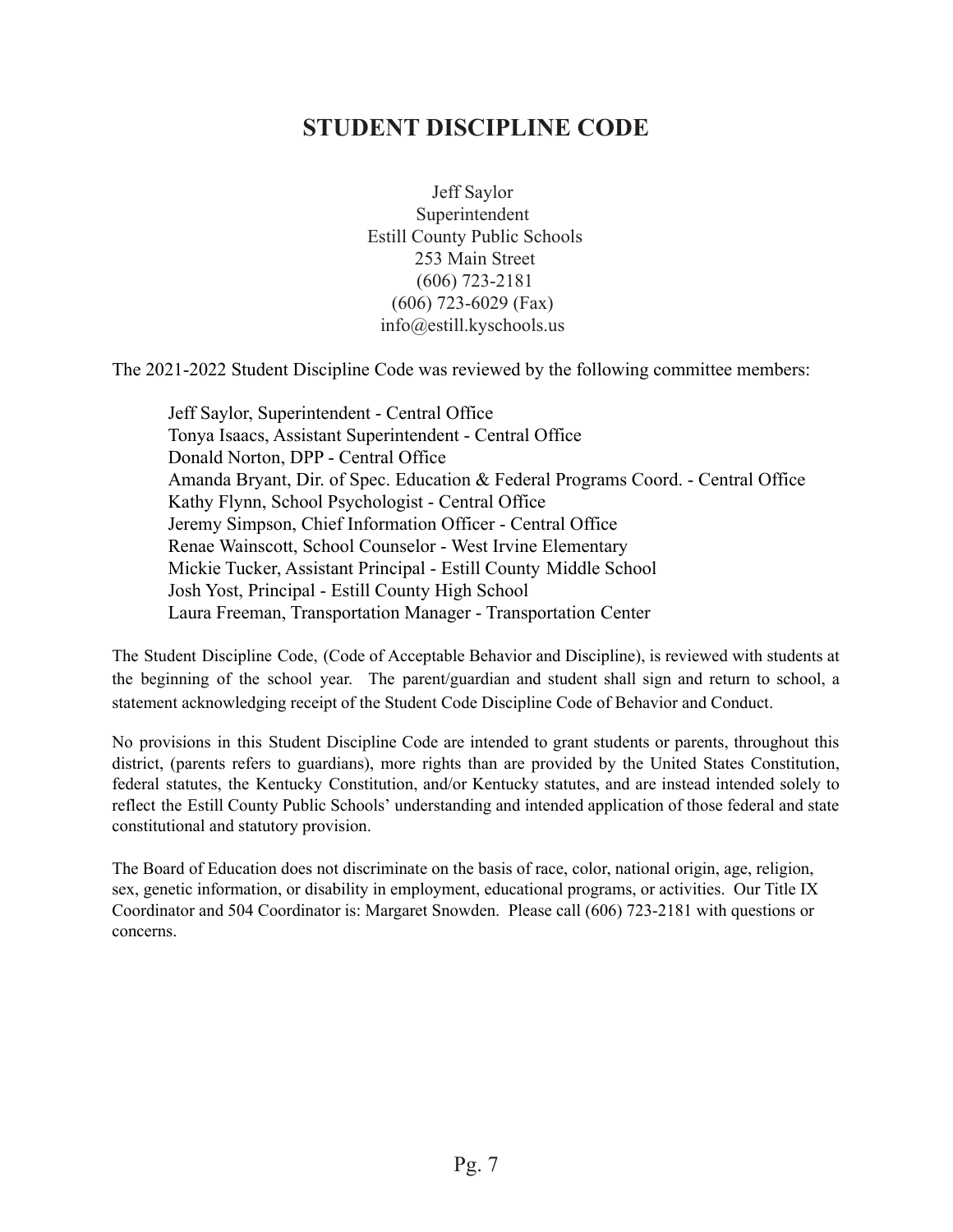#### **ANNUAL NOTICE OF NON-DISCRIMINATION**

<span id="page-7-0"></span>Recipients of federal funding must annually issue a public statement of non-discrimination for all programs including career and technical education programs.

This notification is to:

- Be made prior to the beginning of each school year.
- Advise students, parents and families, employees, and the general public of the policy of non-discrimination;
- Contain an assurance that the lack of English language skills will not be a barrier to admission and participation in career and technical education programs;
- Be disseminated to communities of national origin minority persons with limited English language proficiency skills in their native language;
- Provide a brief summary of program offerings and admission criteria, and;
- <span id="page-7-1"></span>• Provide the name or title, office address and telephone number of the person(s) designated to coordinate Title III, VI, VII, IX, and Section 504 compliance.

#### **Estill County Board of Education Annual Public Notice of Non-Discrimination**

Students, their families, district employees, and potential employees of the Estill County Public Schools are hereby notified that the Estill County Public Schools does not discriminate on the basis of race, color, national origin, age, religion, marital status, sex, or disability in employment, vocational programs, or activities as set forth in compliance with federal and state statutes and regulations.

Board Policies, administrative procedures (APs), school-based decision making (SBDM) policies, and classroom management practices shall be applied consistently to all students without regard to their race, color, national origin, age, religion, sex, genetic information or disability following federal and state statutes. Also, different treatment of students based on race is unqualifiedly prohibited by Title IV.

Any persons having inquiries concerning Estill County Public Schools' compliance with Title II, Title IV, Title VI, Title IX, and/or Section 504 may contact:

> Amanda Bryant amanda.bryant@estill.kyschools.us Estill County Board of Education 253 Main Street Irvine, KY 40336 (606)723-2181

To obtain this information in a language other than English, call (606)723-2181.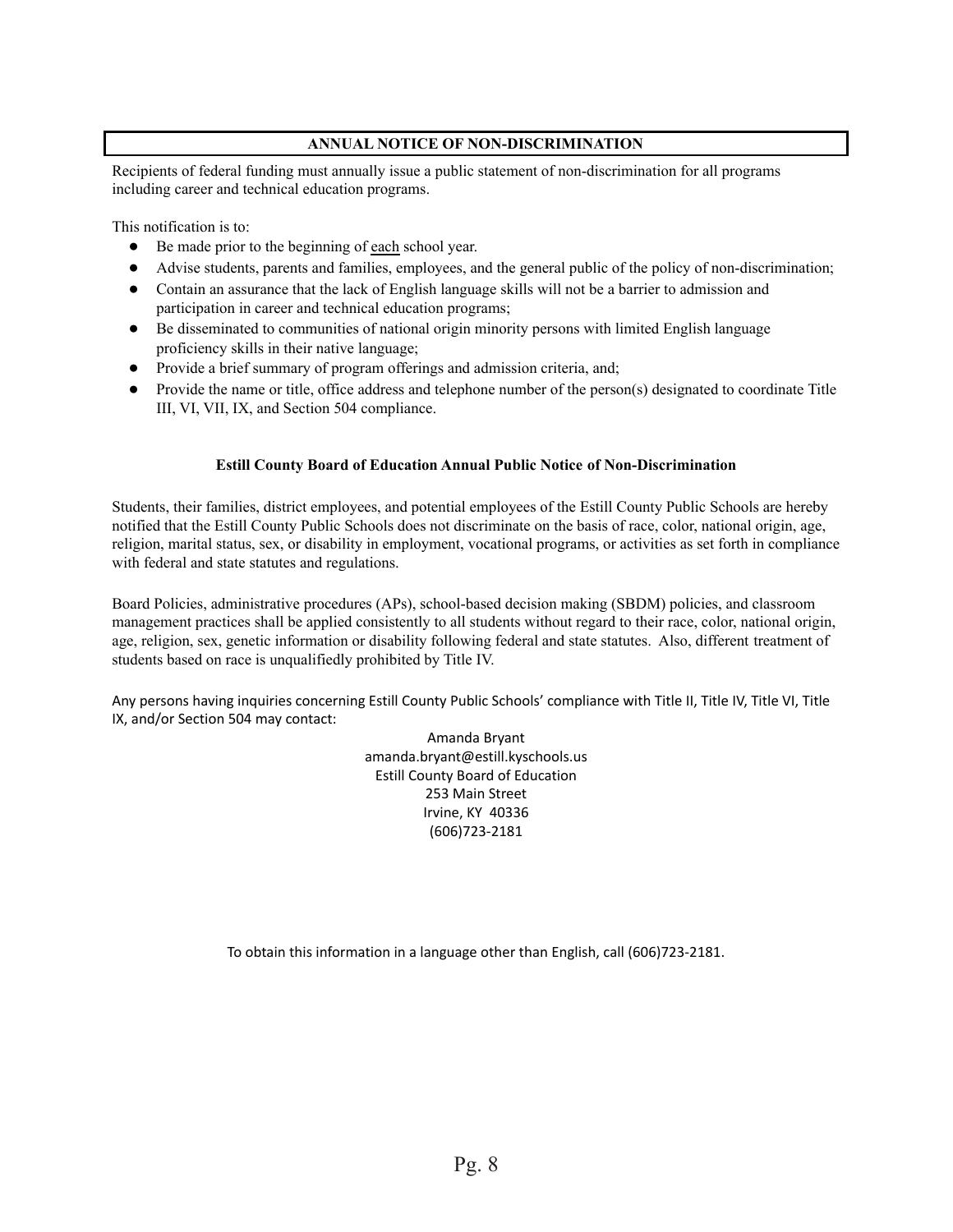#### **Policy Statement**

The Estill County Board of Education requires high standards of personal conduct from all pupils and embraces the concept that each pupil shall respect the rights of others and abide by the administrative procedures of the school district and the laws of the community and state.

It is the intent of the Estill County Board of Education to provide a positive school climate for all participants (students, teachers, parents/guardians) in the schooling process; therefore, the Board of Education believes that every student has the right to a relevant education without disruption and a corresponding responsibility not to deny this right to other students.

Since students will spend their lives in contact with others, they must learn to control themselves and be effective in training themselves to be self-disciplined, socially responsible citizens. The Board believes it to be a reasonable expectation for students to exhibit self-disciplined behavior. Disciplinary methods used by personnel will be aimed at not only preserving an atmosphere conducive to learning, but also developing student codes of behavior that are consistent with society. The school district is responsible for the school placement of students. The district reserves the right to place students in a different school due to behavioral issues.

This Student Discipline Code provides for consistent treatment for all pupils, fairness as required by constitutional due process and an atmosphere of open communication with clearly understood rules. It encourages behavior that will enable the pupils to develop to their fullest potential. Students will be responsible for this code in school, at school sponsored or related activities and on school buses.

In accordance with KRS 158.148, the board shall develop a student discipline code that shall be posted at each school, referenced in all school handbooks, and provided to school employees, parents, legal guardians, or other persons exercising custodial control or supervision. As required by KRS 158.148, a process shall be developed to provide information to those parties and to train employees. The code shall establish standards of acceptable student behavior and discipline and may include district-wide standards of behavior for students who participate in extracurricular and co-curricular activities. The Student Discipline code also shall include a process addressing how students can report code violations to district personnel for appropriate action. Once reviewed and approved, the student discipline code shall be distributed to students and parents in the district, including those students who enroll during the school year. The board shall update the Student Discipline Code at least every two (2) years. As directed by the Kentucky Department of Education (KDE), the district shall report to the Center for School Safety when a student has been disciplined by the school for a serious incident, as defined by KDE; charged criminally for conduct constituting a violation under KRS Chapter 508; or charged criminally under KRS 525.070 or KRS 525.080 in relation to a serious incident. Data collected on an individual student committing a reportable incident shall be placed in the student's disciplinary record. *Related Policies: 09.2211, 09.3, 09.42, 09.421, 09.422, 09.426, 09.42811*

#### <span id="page-8-0"></span>**School Authority**

The Superintendent/Designee will take reasonable action and be responsible for overall implementation and supervision of the board's Student Discipline Code and each principal will take reasonable action for administration and implementation of the code within each school. The principal (refers to principal, assistant principal and designee when appropriate), shall apply the code uniformly and fairly to each student without partiality or discrimination. Each school council shall set school policy concerning the selection and implementation of appropriate discipline and classroom management necessary to carry out the code.

Each teacher and administrator shall hold students to a strict account for their conduct on school premises, on the way to and from school, and on school sponsored trips and activities. Any person who enters school property is under the authority of the school during such a time as he/she remains on school property, and he/she shall abide by all rules and regulations set by the State Board, or school officials. *(Legal Ref: KRS 161:180)*, Each teacher is primarily responsible for monitoring the conduct of students assigned to his/her class, however, the teacher should also assume responsibility for correcting improper conduct on the part of students of any level in any situation around the school, if they are not under the direct supervision of another person at that time. The classroom teacher is expected to manage discipline problems as much as possible. If it becomes necessary, students in question should be referred to the principal's office. In addition to the superintendent, principals and assistant principals are empowered to suspend students, but shall report any such action in writing immediately to the superintendent/designee and to the parent or guardian.

The principal shall oversee the deportment of students who ride on the school bus and who walk to and from the school. The discipline of students is the responsibility of the principal who will decide the appropriate level of discipline for each reported incident. Factors that the principal may consider are: the seriousness of the incident, the student's age, and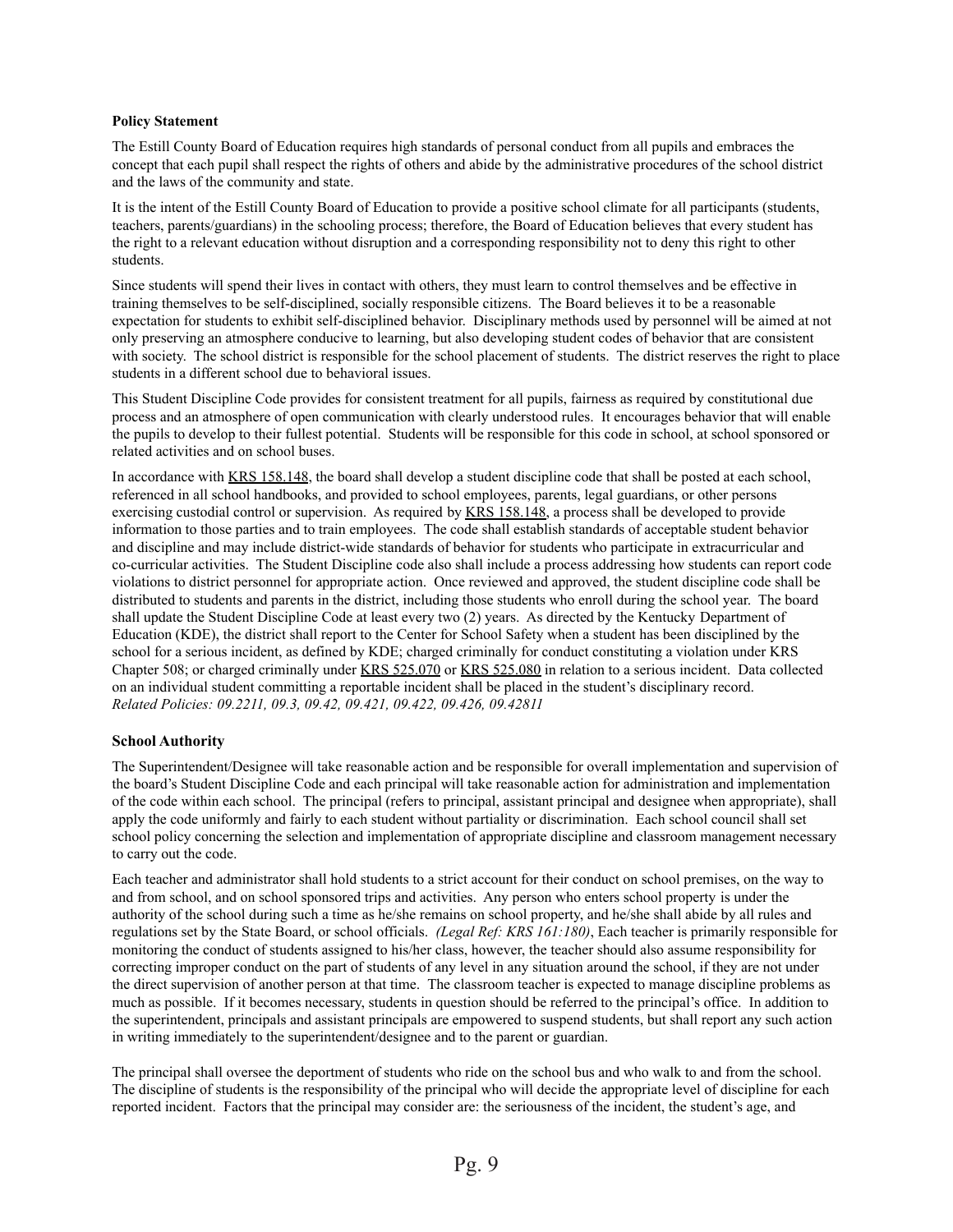educational factors. The principal is authorized to withhold bus-riding privileges up to a maximum of ten (10) school days per occurrence in the case of habitual or serious conduct violations. The principal shall notify the parents in cases where bus-riding privileges have been withheld. The superintendent or the superintendent's designee may withhold bus-riding privileges up to the remainder of the school year. The board has given the bus driver the responsibility of safely transporting students to and from school. The bus driver also has the authority to manage student behavior on the bus to maximize safe transportation.

#### <span id="page-9-0"></span>**Student and Parent Expectations**

In order to effectively participate in the democratic process as adults, students must learn to respect the rights of others and to interact with them in a civil manner. Therefore, students are required to speak and behave in a civil manner toward students, staff, and visitors at all times. In addition, students shall not engage in behaviors such as hazing, bullying, menacing, use of lewd, profane, or vulgar language or action, taunting, verbal, or physical abuse of others, and/or other threatening inappropriate behavior.

Such behavior is disruptive of the educational process and interferes with the ability of other students to take advantage of the educational opportunities offered. *(Legal Ref: SCBE 09.422)*

Students are expected to follow the regulations in the Student Discipline Code. If students are aware of anything impacting the safety of others or anything which may be a violation of the Student Discipline Code, they should report the information to a teacher or administrator. Upon receiving notification, an administrator will investigate the claim and respond accordingly to district policy and state guidelines.

#### <span id="page-9-1"></span>**Student expectations**

- to an appropriate public education which maintains high education standards and meets the needs of individual pupils.
- to notification of information pertaining to regulations and policies, which pertain to their public school experiences.
- to reasonable physical protection and safety of their personal property.
- to consultation with teachers, counselors, administrators, and other school personnel.
- to free student elections for organizations within the school or their counterparts within the state and nation.
- to candidacy and to hold office in student organizations within the school or within state or national student organizations.
- examination of their own personal school records. Further, students under the age of eighteen (18) are required to obtain parental-guardian approval for this examination.
- to challenge data. Students eighteen (18) or older or parents of children younger than 18 have the right to challenge the content of school records if they believe the records are inaccurate, misleading, or in any way violate the students' rights.
- to involvement in the school activities without being subject to any form of discrimination.
- to participation in school activities which require competition on an equal basis.
- to receive respect from other students and school personnel.
- to present complaints and grievances to proper school authorities and to receive replies from school officials regarding the disposition of their complaints and grievances within a reasonable amount of time.

#### <span id="page-9-2"></span>**Parents/Guardians expectations**

- to send their student to a school with a positive educational climate.
- to expect all disruptive behavior is dealt with fairly, firmly, and quickly.
- to enroll their student in regularly scheduled classes with minimal disruptions.
- to expect their school to maintain high academic standards.
- to examine their student's personal school record.
- <span id="page-9-3"></span>to address grievances to proper school authorities concerning their student and to receive a prompt reply pertaining to the specific grievances.

#### **Student and Parent Responsibilities**

#### <span id="page-9-4"></span>**Students have the responsibility:**

- to maintain acceptable conduct at all times and to show respect for school authority by avoiding all acts of defiance.
- to display consideration for the rights and property of others. (see board policy 9.426)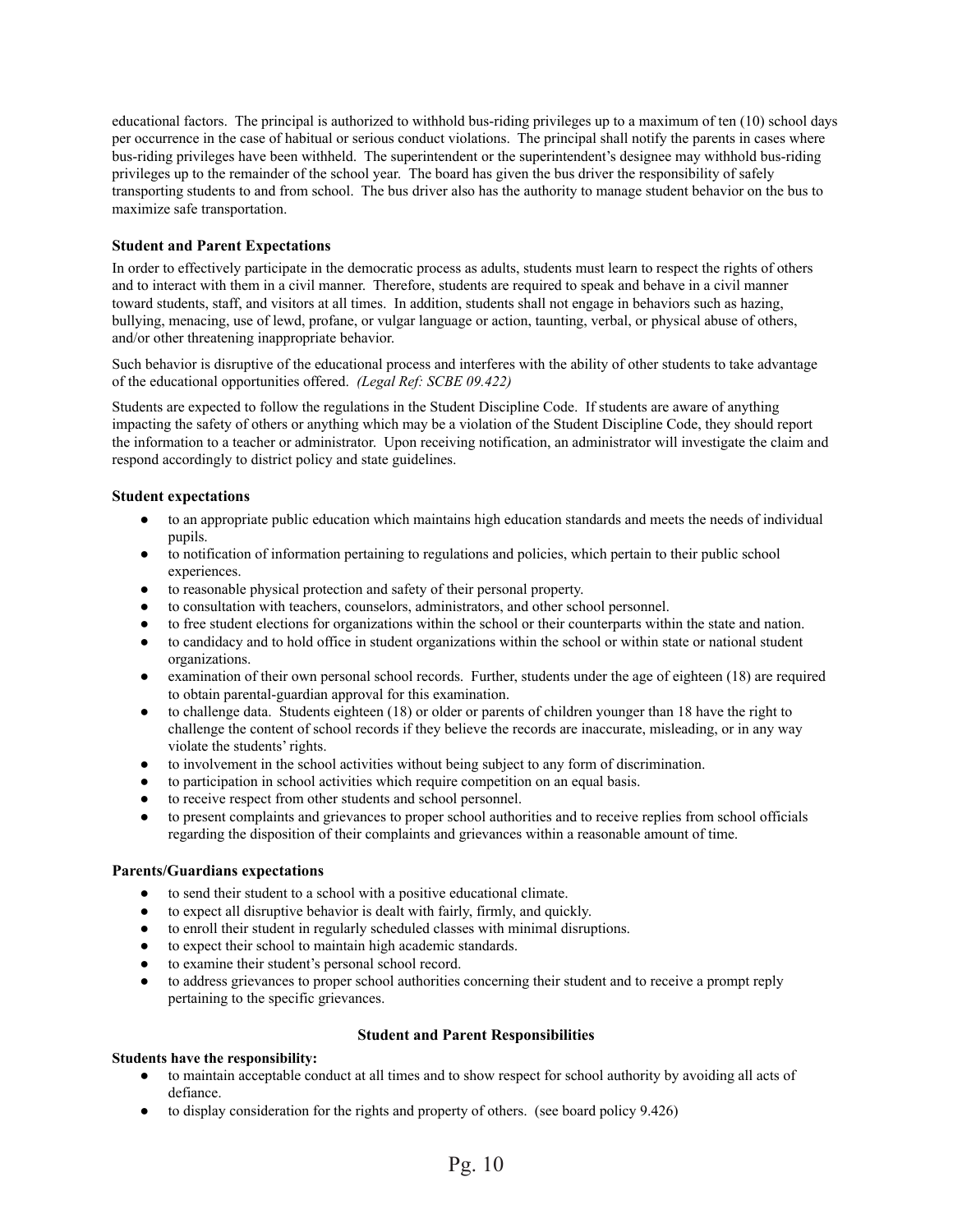- to dress in a manner that does not interfere with the educational process and to maintain proper hygiene at all times.
- to abstain from the possession and or use of illegal substances including alcohol and tobacco.
- to abstain from possession and or use of weapons, dangerous instruments, fireworks, and other incendiary devices.
- to abstain from physically attacking any person on buses, school activities and/or school grounds.
- to refrain from persistent violation of school regulations and to represent the truth in all matters.
- to be in attendance at all scheduled classes.
- to abstain from gambling, extortion, theft, or any other unlawful activity.
- to complete all homework and classwork and to refrain from cheating on all academic and/or athletic activities.
- to avoid the use of verbal abuse with all persons.
- to refrain from the harassment of fellow students and/or school personnel.
- to exhibit respect for other opinions by refraining from rudeness or inappropriate language.
- to abstain from willful disobedience by open rebellion to school regulations and /or school personnel.
- to practice proper safety procedures while using the building facilities and to report any unsafe condition to school authorities.
- to demonstrate commitment to the educational process by taking advantage of every opportunity to further their education.
- to practice self-control in terms of voice and limbs and to abstain from any form of disruptive classroom behavior.
- to remain on school grounds while school is in session.
- to refrain from all acts of sexual harassment.
- to abstain from displays of affection at school.

#### <span id="page-10-0"></span>**Parents/Guardians have the responsibility:**

- to support in their child the need for an education and to instill a sense of responsibility.
- to become familiar with educational policies, programs and disciplinary procedures of the Board of Education.
- to aid their child in understanding the disciplinary procedures of the school and for their child to follow all school policies.
- to see that their child is regular in attendance and to exhibit concern for the progress and grades of their child.
- to inform school officials of any illness affecting their child.
- to demonstrate respect for all school personnel at school and related activities.
- to inform school officials of concerns pertaining to disciplinary procedures.
- to support in their child the need for proper and appropriate student attire and hygiene.
- to report any unsafe condition to school authorities.

#### <span id="page-10-1"></span>**Harassment and Discrimination**

Harassment/Discrimination is behavior based on race, color, national origin, age, religion, sex, sexual orientation or gender identity, or disability that is sufficiently severe, pervasive, or objectively offensive that adversely affects a student's education or creates a hostile or abusive educational environment. The Estill County Board of Education has adopted policies where students are not denied equal education opportunities and do not suffer harassment. The Estill County Board of Education hereby declares its intention to fully comply with provisions of the Rehabilitation Act of 1973, as amended (commonly referred to as Section 504) and the Americans with Disabilities Act (ADA), as amended. In accordance with the mentioned acts, no programs, policies or practices of this agency will discriminate on the basis of a disability.

Examples of conduct and/or actions prohibited include but are not limited to the following:

- 1. Any nicknames, slurs, stories, jokes, written or electronic materials or pictures that are lewd, vulgar, demeaning, or profane and relate to any of the protected categories listed in the definition of harassment/discrimination contained in this policy.
- 2. Unwanted touching, sexual advances, requests for sexual favors, and spreading sexual rumors.
- 3. Causing a student to believe that he or she must submit to unwelcome sexual conduct in order to participate in a school activity or that an educational decision will be based on whether or not the student submits to unwelcome sexual conduct.
- 4. Implied or overt threats of physical violence or acts of aggression or assault based on any of the protected categories.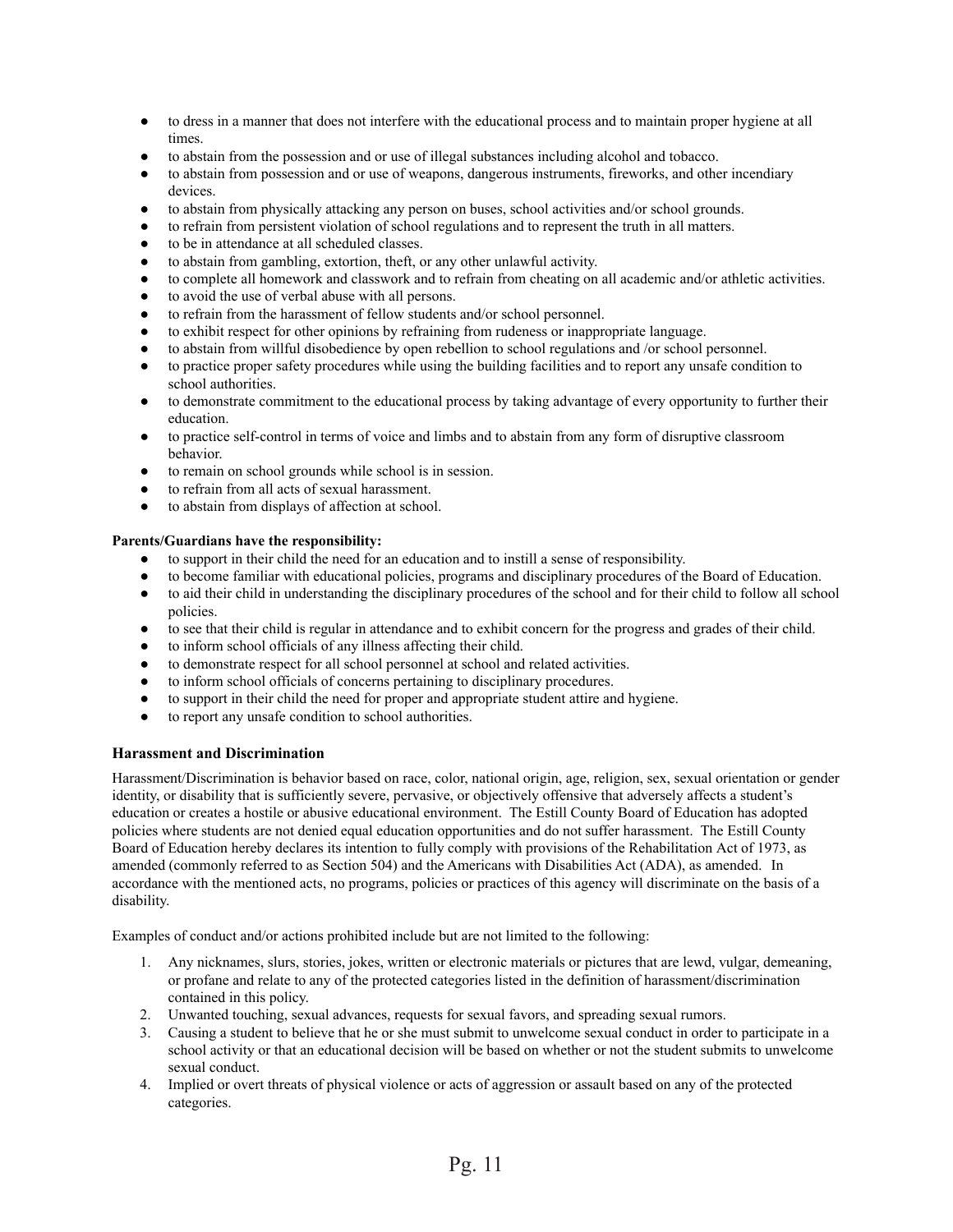- 5. Seeking to involve students with disabilities in antisocial, dangerous, or criminal activity where the students, because of disability, are unable to comprehend fully or consent to the activity.
- 6. Destroying or damaging an individual's property based on any of the protected categories.

When a student or parent believes the student has been harassed or discriminated against, a complaint may be filed using the following procedure:

- 1. The student or parent makes a written complaint to a counselor or principal (or to the superintendent's designee if the principal is an alleged party to the harassment or discrimination). The written complaint shall be forwarded to the principal or superintendent's designee.
- 2. The principal (or superintendent's designee) shall promptly investigate the allegation, may attempt to resolve the issues presented, shall keep the superintendent advised, and may take corrective measures if warranted.
- 3. District employees involved in the investigation of the complaints shall respect, as much as possible, the privacy and anonymity of both victims and persons accused of violation.

The Estill County Board of Education intends that the program shall be in full compliance with the Title IX Federal provisions and with the provisions of all Disability Education Acts. *Related Policies: 03.162, 03.262, 09.13, 09.227, 09.422, 09.426, 09.42811*

#### *District Title IX Coordinator*

*Amanda Bryant, Director of Special Education, 504s, and RTI 253 Main St., Irvine, KY 40336 606-723-2181 X2223 amanda.bryant@estill.kyschools.us*

#### *ECHS Title IX Coordinator*

*Ruth Hughes, Special Education Teacher & High School Athletic Director 397 Engineer Rd., Irvine, KY 40336 606-723-3537 ruth.hughes@estill.kyschools.us*

#### *ECMS Title IX Coordinator*

*Mickey Tucker, Assistant Principal 599 Engineer Rd., Irvine, KY 40336 606-723-5136 mickey.tucker@estill.kyschools.us*

#### <span id="page-11-0"></span>**Conduct Definitions**

Conduct fitting the definitions below and other similar definitions which injures, degrades or disgraces the victim, disrupts the educational process and/or interferes with other students' opportunities to obtain an education, will be subject to disciplinary action. Students should generally maintain a "hands-off" policy with regard to other persons' bodies and possessions, and no student should engage in behavior toward someone else which they would not want directed toward themselves (follow the "Golden Rule"). Victims of these behaviors and/or other students who witness these behaviors (bystanders) are encouraged to ask the offender to stop and/or report the behavior to a teacher or other staff member. Efforts will be made, if possible, to protect the confidentiality of anyone making a report. Retaliation against a student who has made a report of bullying will be treated as a violation of this section as well.

"Harassment" and "Harassing Communications" under the category of "Bullying" are separate from the definition of "Harassment/ Discrimination" which involves behavior based on race, color, national origin, age, religion, sex, sexual orientation, gender identity, or disability. However, a report of a violation of this section will be evaluated by school personnel to determine whether it should be treated as a report of harassment/discrimination which would require an investigation under the "Harassment/Discrimination" section of this Student Discipline Code.

#### <span id="page-11-1"></span>**Bullying and Cyberbullying**

*Bullying* encompasses a continuum of behaviors that can occur with varying levels of physical or psychological intensity. Bullying is defined as a range of behaviors that rise to the level that the intended victim no longer feels safe at school, the aggressor's intent (real or perceived) is an attempt to gain or assert power and dominance over another with no legitimate purpose, while there is a real or perceived imbalance power where that be of social, socioeconomic, or academic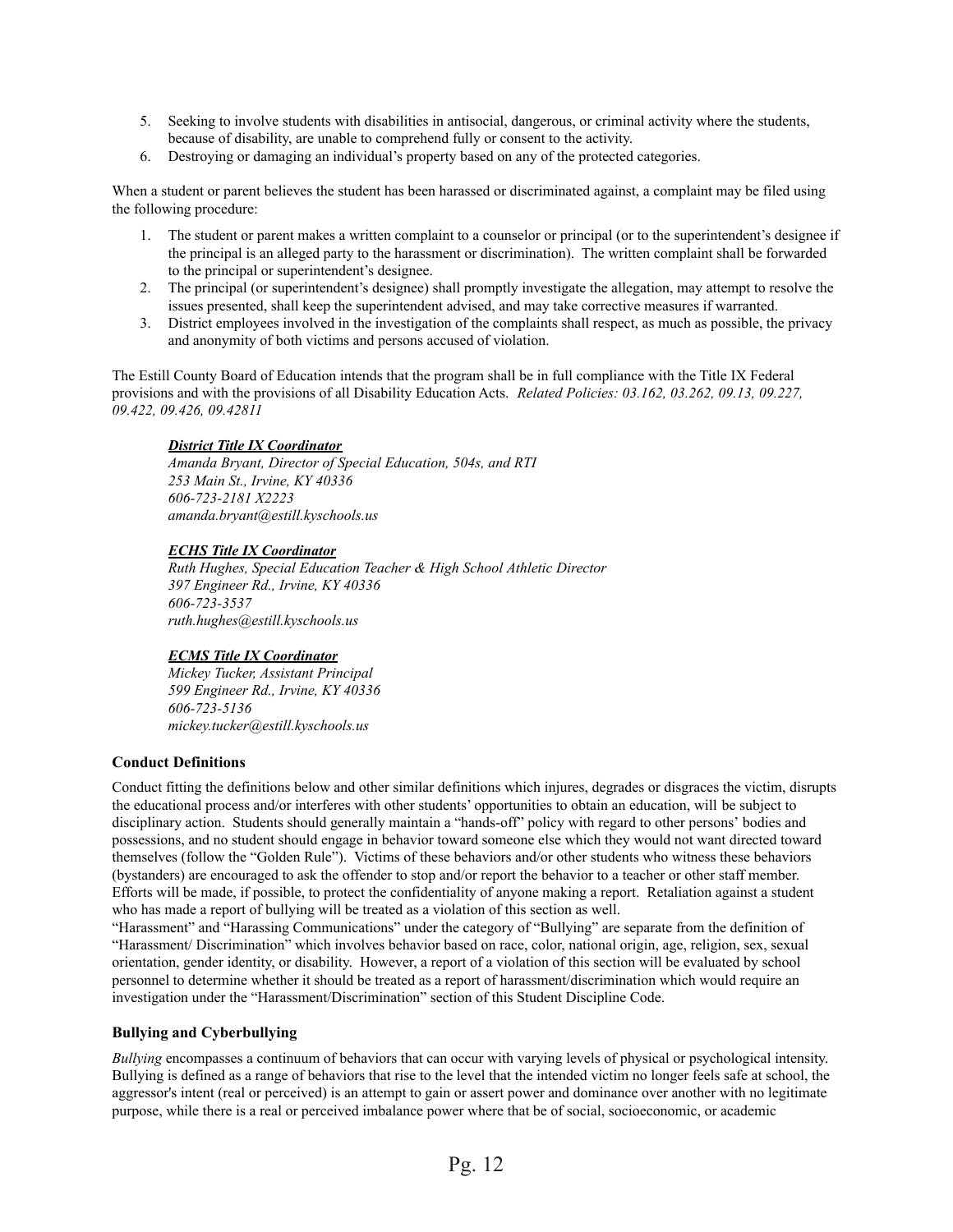consequence. Bullying behavior incidents can occur on one occasion with extreme intensity, or have been repeated overtime with varying intensity, or has the potential to be repeated. Bullying involves any unwanted verbal, physical, or social behavior among students that includes: 1. real or perceived power imbalance, 2. a rise to the level that the intended victim does not feel physically or psychologically safe at school, and 3. an attempt to do physical or psychological harm as a byproduct of the behavior. Bullying involves either taking advantage of a real or perceived imbalance of power or is used to create an imbalance of power. Bullying may also involve intimidation as an attempt to cause fear. Bullying may rise to the level of law violation. Harmful behaviors that fall into this category include, but are not limited to: inappropriate and unwanted physical contact (including hitting, kicking, shoving and pushing); intimidating and threatening comments (oral, written or electronic); name calling or put-downs (selecting or using a nickname which is intended to embarrass or humiliate); manipulation, intimidation, or coercion of another student to do something the student does not want to do; setting someone up to be bullied or encouraging another student to engage in bullying; sharing or starting rumors or gossip; hurtful teasing or making fun of someone; hiding or destroying someone's belongings; or shunning or excluding someone from a group or activity in order to embarrass or humiliate the person. **This definition shall not be interpreted to prohibit civil exchange of opinions, debate, or cultural practices protected under the state or federal Constitution where the opinion expressed does not otherwise materially or substantially disrupt the education process. As such, the manner in which individuals disagree or debate should always include respect.** Items mentioned in this paragraph could rise to the level of law violation. *Cyberbullying* involves the use of information and communication technologies includes, but not limited to, email, cell phone, text messages, social networking (examples: private instant messaging, personal websites, blogs, online games and online personal polling websites), to support deliberate, repeated, and hostile behavior by any individual or group, that is intended to harm others by communicating threats, by revealing private or embarrassing information, by conveying false and/or slanderous information that could be reasonably anticipated to cause embarrassment or to accomplish any of the purposes of bullying as mentioned above. This includes but is not limited to the use of any device which records audio, video, or still images of another person for no legitimate purpose. Items mentioned in this paragraph could rise to the level of law violation.

#### <span id="page-12-0"></span>**Hazing**

Hazing involves behavior used as a way of initiating new members into a group. It usually consists of some ritualistic test involving the new member being required to perform a task or series of tasks which are intended to be demeaning, degrading, harmful, or embarrassing to the new member or which require the new member to engage in conduct toward others which is demeaning, degrading, harmful, or embarrassing. Hazing can include but is not limited to the force or coerced consumption of drugs or alcohol or the forced or coerced performance of lewd or suggestive acts. Items mentioned in this paragraph may rise to the level of law violation.

#### <span id="page-12-1"></span>**Menacing**

Menacing involves actions, sometimes accompanied by words, used to intentionally place another person in reasonable apprehension of imminent physical injury. Menacing is exemplified by the raising and drawing back of a hand or fist in order to make the other individual believe he/she is about to be slapped or punched, or the swinging or jabbing of a hand toward someone to cause him/her to flinch, duck or raise his/her hands in anticipation of being struck. Items mentioned in this paragraph may rise to the level of law violation.

#### <span id="page-12-2"></span>**Harassment**

Harassment involves any verbal, electronic, and/or physical action displayed with the intent to intimidate, annoy, or alarm another person. This intent is accompanied by one or more of the following behaviors: striking, shoving, kicking or other physical contact with another person; the attempt to strike, shove, kick or engage in other physical contact toward another person; using an offensively coarse utterance, gesture, display toward another person; addressing abusive language toward another person; following a person in or about a public place; engaging in a course of conduct or repeatedly committing acts which alarm or seriously annoy another person which serves no legitimate purpose; or damaging possessions or committing theft of the property of another student; substantially disrupting the operation of the school; or creating a hostile school environment by means of any gestures, written communications, oral statements, or physical acts that a reasonable person under the circumstances should know would cause another student to suffer fear of physical harm, intimidation, humiliation or embarrassment. Items mentioned in this paragraph may rise to the level of law violation.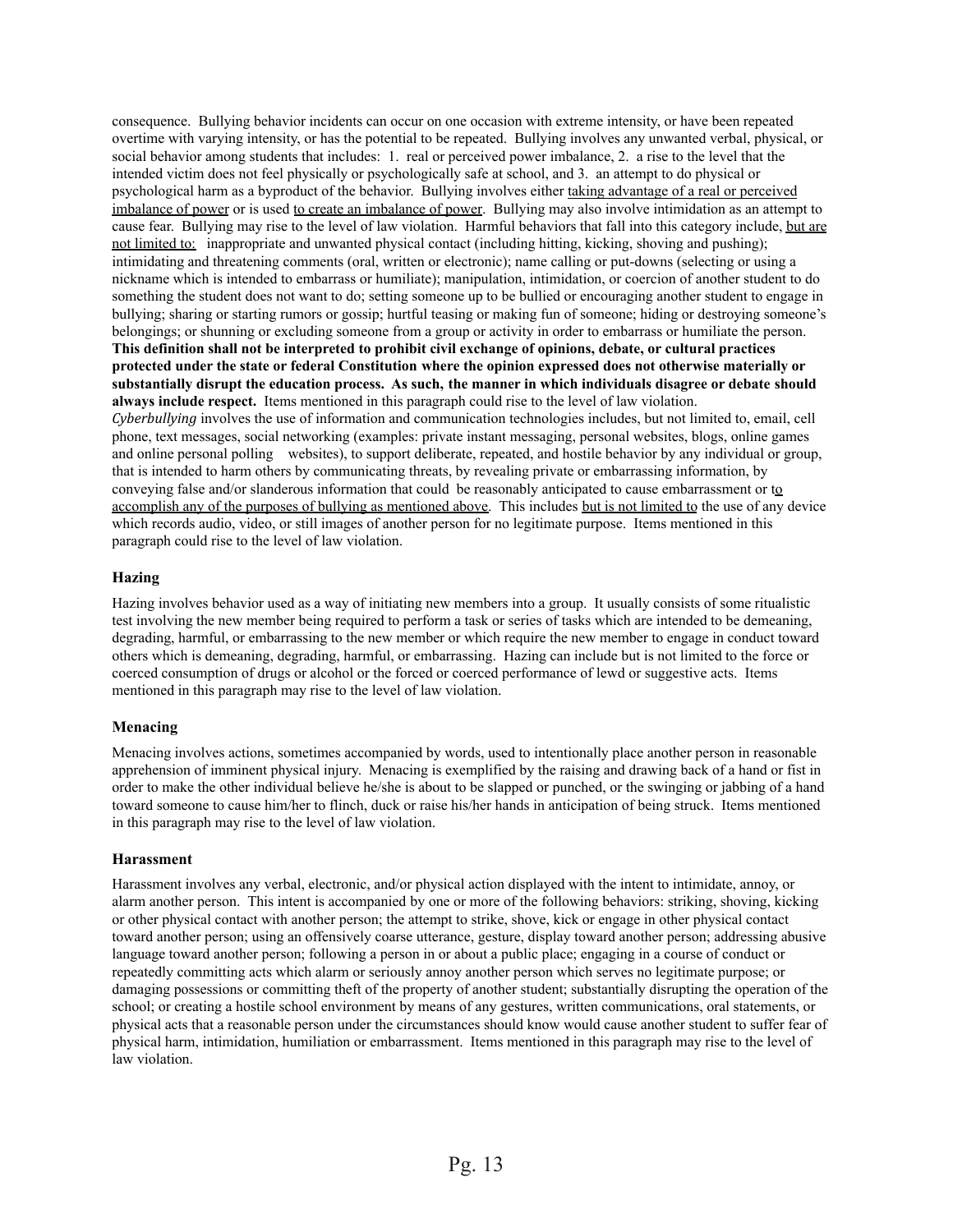#### <span id="page-13-0"></span>**Harassing Communications**

Harassing Communication involves the intent to intimidate, annoy, or alarm another person. This intent is accompanied by one or more of the following behaviors: communicating with a person, anonymously or otherwise, by telephone, social media, mail or any other form of electronic or written communication in a manner which causes annoyance, alarm and serves no purpose of legitimate communication, or communicating with or about another student, anonymously or otherwise, by telephone, the Internet, mail, or any other form of electronic or written communication in a manner which a reasonable person under the circumstances should know, would cause the other student to suffer fear of physical harm, intimidation, humiliation or embarrassment and which serves no purpose. Items mentioned in this paragraph may rise to the level of law violation.

#### <span id="page-13-1"></span>**Stalking**

Stalking involves intentional conduct which is directed at a specific person or persons; which seriously alarms, annoys, intimidates or harasses the person or persons; which serves no legitimate purpose, and which would cause a reasonable person to suffer substantial mental distress. Stalking does not involve merely following another person or regularly observing another person's actions, but includes behavior which conveys a threat of harm to the other person or which can be reasonably anticipated to cause the other person to fear harm. Items mentioned in this program may rise to the level of law violation.

#### <span id="page-13-2"></span>**Duty to Report (KRS 158.156)**

Any employee of a school or a local board of education who knows or has reasonable cause to believe that a school student has been the victim of a violation of any felony offense specified in KRS Chapter 508 committed by another student while on school premises, on school sponsored transportation, or at a school-sponsored event shall immediately cause an oral or written report to be made to the local police, sheriff, state police and principal of the school attended by the victim. When a student is involved in an incident reportable under this section the principal shall notify the parents, legal guardians, or other persons exercising custodial control or supervision of the student. The principal shall file with the local school board and the local law enforcement agency or the Department of Kentucky State Police or the county attorney within forty-eight (48) hours of the original report a written report containing: (a) The names and addresses of the student and his or her parents, legal guardians, or other persons exercising custodial control or supervision; (b) The student's age; (c) The nature and extent of the violation; (d) The name and address of the student allegedly responsible for the violation; and (e) Any other information that the principal making the report believes may be helpful in the furtherance of the purpose of this section.

#### <span id="page-13-3"></span>**Care of School and Personal Property**

Pupils shall be held responsible for damage and/or theft to school property. Any pupil, organization, or group of pupils participating in activities who destroys, defaces, damages or removes school property shall be subject to disciplinary action and liability for the cost of restoring the property. In addition, when reasonable belief that a violation has taken place, principals shall immediately report to law enforcement officials when an act has occurred on school property or at a school-sponsored function that involves damage to school property, removal and/or theft. For the purposes of determining when to make this report, damage to school property shall refer to instances involving the following: Intentional harm, and/or damage beyond minor loss or breakage, excluding normal wear and tear. Any pupil, organization, or group of pupils who steals or willfully or wantonly destroys, defaces, or damages the personal property of school personnel on school property, off school property, or at school sponsored activities shall be subject to suspension or expulsion from school. Any pupil, organization, or group of pupils participating in activities who destroys, defaces, damages or steals the personal property of students shall be subject to disciplinary action. Parents shall be liable for property damage caused by their minor children. *Related Policy: 09.438*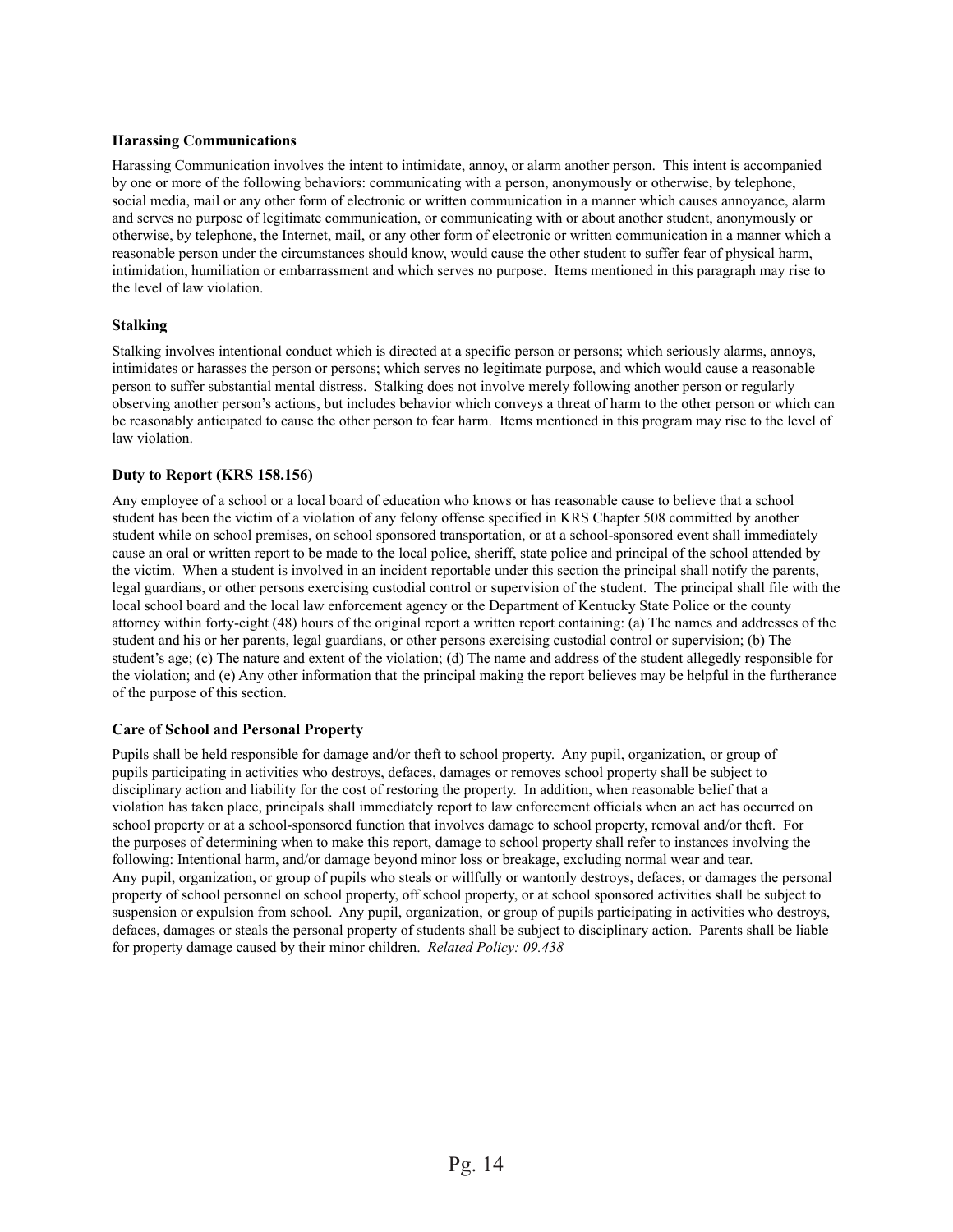#### <span id="page-14-0"></span>**Tobacco, Alternative Nicotine, and Vapor Products (as e-cigarettes)**

<span id="page-14-1"></span>Students shall not be permitted to use or possess any tobacco product in any form, alternative nicotine product, or vapor product as defined in KRS 438.305 on or in all Board property at all times, including any vehicle, owned, operated, leased, or contracted for use by the Board and while attending or participating in any school-related student trip or student activity.

<span id="page-14-2"></span>Signage shall be posted on or in all property, including any vehicle that is owned, operated, leased, or contracted for use by the Board, clearly stating that the use of all such products is prohibited at all times and by all persons on or in the property.

<span id="page-14-3"></span>School employees shall enforce the policy. Students who violate these prohibitions while under the supervision of the school shall be subject to penalties set forth in the local code of acceptable behavior and discipline.

#### <span id="page-14-4"></span>**Student Medication**

Prescription and/or over the counter medicine, including aspirin, shall not be provided by the school for the purpose of administering to pupils. Antiseptic and appropriate other emergency medications shall be maintained in the first aid kit. Pupils may take medicine which is brought from home once a completed authorization form from the parent/ guardian is on file.

#### <span id="page-14-5"></span>**Self-Administration**

Under procedures developed by the superintendent, a student may be permitted to carry certain medication that has been prescribed or ordered by a physician to stay on or with the pupil due to a pressing medical need.

Provided the parent/guardian and physician files a completed authorization form each year as required by law, a student with asthma or who is at risk of having anaphylaxis shall be allowed to carry emergency medication. Students shall not share any prescription or over-the-counter medication with another student. Within the first 30 student attendance days, the district shall notify students in writing of this prohibition and that violations shall result in appropriate disciplinary action, including but not limited to suspension or expulsion. *Related Policy: 09.224*

#### <span id="page-14-6"></span>**Authorized Medication**

Use of a drug authorized by and in accordance with a prescription/documentation from a physician, dentist, or other licensed healthcare professional shall not be considered in violation of this policy. However, it will be considered a violation of this policy if there is reason to believe a pupil has abused the drug prescription by its use in a manner inconsistent with the prescription.

#### <span id="page-14-7"></span>**Drugs/Controlled Substances**

No pupil shall possess, use, sell, or distribute any of the following on or about school property, at any location of a school-sponsored activity, or in route to or from school or a school-sponsored activity:

- Alcoholic beverages, controlled drug substances, synthetics and drug paraphernalia;
- Substances that "look like" a controlled substance. In instances involving "look-a-like" substances, there must be evidence of the student's intent to portray the non-controlled or non-prescribed item as a controlled substance;
- Non-controlled substances that cause a rush or high from inhaling, including but not limited to paint, glue, white out, bath salts or stimulants in pill or powder form such as caffeine pills or powders;
- Prescription drugs for the purpose of sale or distribution.

#### <span id="page-14-8"></span>**Drugs Defined**

Controlled substance means any substance or immediate precursor listed in Chapter 218A of the Kentucky Revised Statutes or any other substance which may be added by the Kentucky Department of Human Resources under regulations pursuant to KRS 218A. Abuse of a prescribed medication shall be a violation of this policy.

#### <span id="page-14-9"></span>**Drug Penalty**

Violation of this policy shall constitute reason for disciplinary action including suspension or expulsion from school and suspension or dismissal from athletic teams and/or other school sponsored activities. Students may be immediately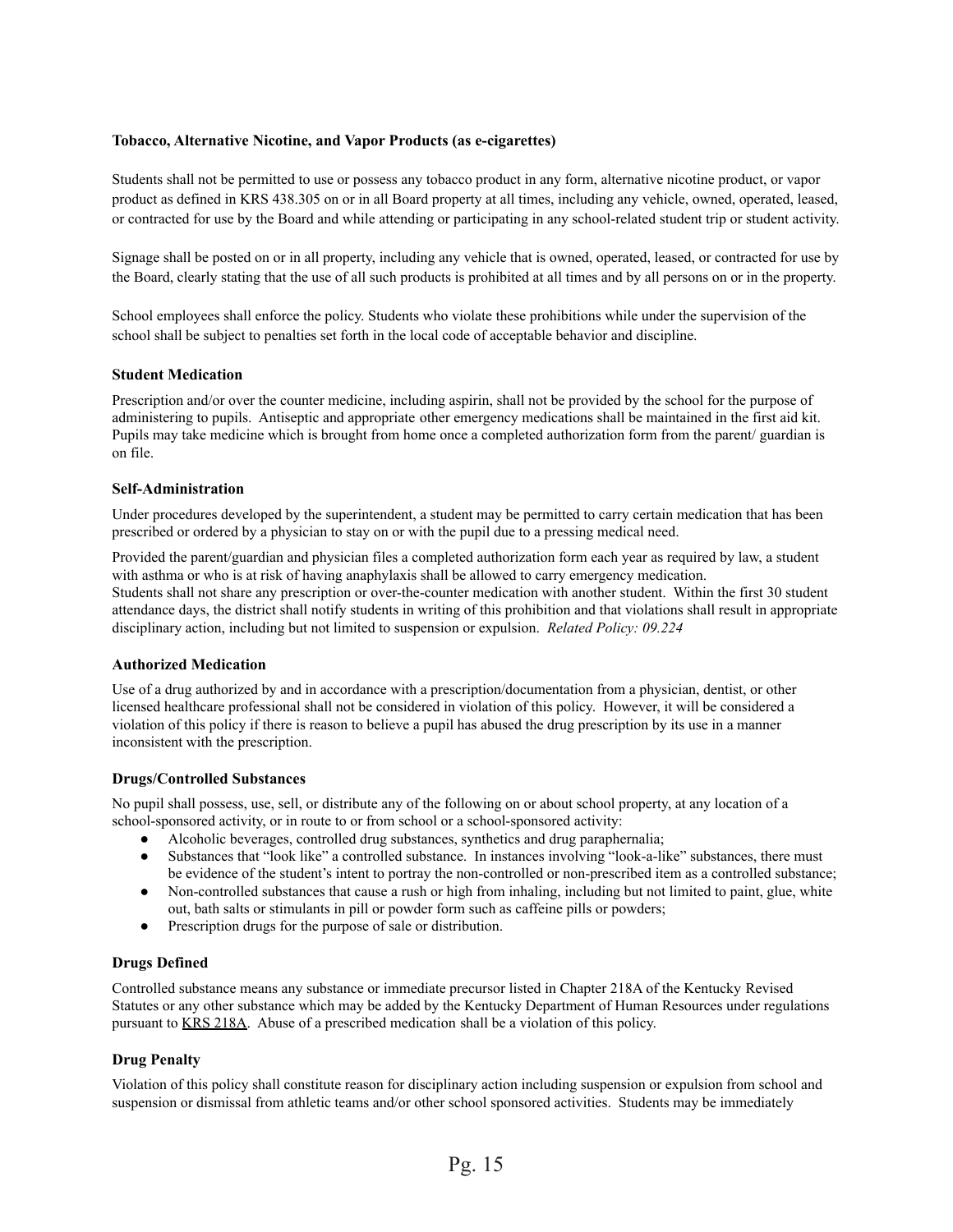<span id="page-15-0"></span>suspended under this policy for up to ten  $(10)$  days and may result in expulsion.

#### **Reporting Drugs**

Employees of the district shall promptly make a report to local police, sheriff or state police, and the principal, by telephone or otherwise, if they know or have reasonable cause to believe that conduct has occurred which constitutes the use, possession or sale of controlled substances on the school property or within one thousand (1,000) feet of school property, on a school bus, or at a school-sponsored or sanctioned event.

#### <span id="page-15-1"></span>**First Offense for Drugs**

For possession, use, distribution and/or sale, or being under the influence of alcoholic beverages, narcotics, drugs, synthetics, controlled substances or look-alike and/or possession of drug paraphernalia, the student will receive an immediate suspension up to five (5) days (all five (5) suspension days shall be served consecutively) with consideration for expulsion. Parents and appropriate law enforcement authorities will be immediately notified when violation of laws governing use, possession or sale of alcohol or other controlled substances has occurred.

The recommendation for expulsion may be waived to a ten (10) day suspension, by the Superintendent/Designee, if:

- 1. The parent(s) or guardian(s) agree(s) to seek, at their expense, an evaluation of the student's alcohol or drug use from a qualified chemical dependency counselor, not at the expense of the Estill County Public Schools, and acceptable to the school district. Written proof of the evaluation must be provided to the Office of Student Services, School Principal, and Counselor prior to reinstatement from suspension.
- 2. The student complies with the recommendations of the qualified chemical dependency counselor, not an employee of the Estill County Public Schools. Written confirmation from a qualified chemical dependency counselor must be provided to the school administration*.*

If no treatment as such is recommended in the evaluation, the school principal may also require that the student either agree to meet with the school counselor a designated number of times to qualify for waiver of the recommendation for expulsion.

#### <span id="page-15-2"></span>**Second Offense**

A second offense of the policy will result in immediate suspension and recommendation for expulsion.

#### <span id="page-15-3"></span>**Sale or Transmission**

For sale or transmission of alcoholic beverages, narcotics, drugs, controlled substances, synthetics, or look-alikes, the student will receive an immediate suspension and recommendation for expulsion.

#### <span id="page-15-4"></span>**Caffeine Pills/Over the Counter Stimulants**

For the use of, possession of, or transmission of caffeine pills or other over-the-counter stimulants, the student will receive an immediate suspension of up to 5 days. The student will be recommended to meet with a counselor who may, depending on circumstances, refer the student to a qualified chemical dependency counselor. All suspension days shall be served consecutively, on days when school is in session.

#### <span id="page-15-5"></span>**Use of Vapor Device Disciplinary Procedure**

1st Offense- Device Confiscated (not returned), 1 day AER+ BASE Education Module

2<sup>nd</sup> Offense- Device Confiscated (not returned), 1 day suspension and mandatory counseling

3<sup>rd</sup> Offense- Device Confiscated (not returned), treated as FIRST offense for Drug Possession+ Court charges (maximum 5 day suspension)

4<sup>th</sup> Offense- Device Confiscated (not returned), treated as SECOND offense for Drug Possession

#### <span id="page-15-6"></span>**Awareness Program**

The superintendent/designee shall establish a drug free/alcohol-free awareness program for students, which shall include notice ,of the following:

- the dangers of drug/alcohol abuse in the schools/buses;
- the district's policies and related procedures on drug-free/alcohol-free schools;
- the requirements for mandatory compliance with the district's established standard of conduct;
- information about available rehabilitation/student assistance programs; and penalties that may be imposed upon students for drug/alcohol abuse violations. *Related Policy: 09.2241, 09.423*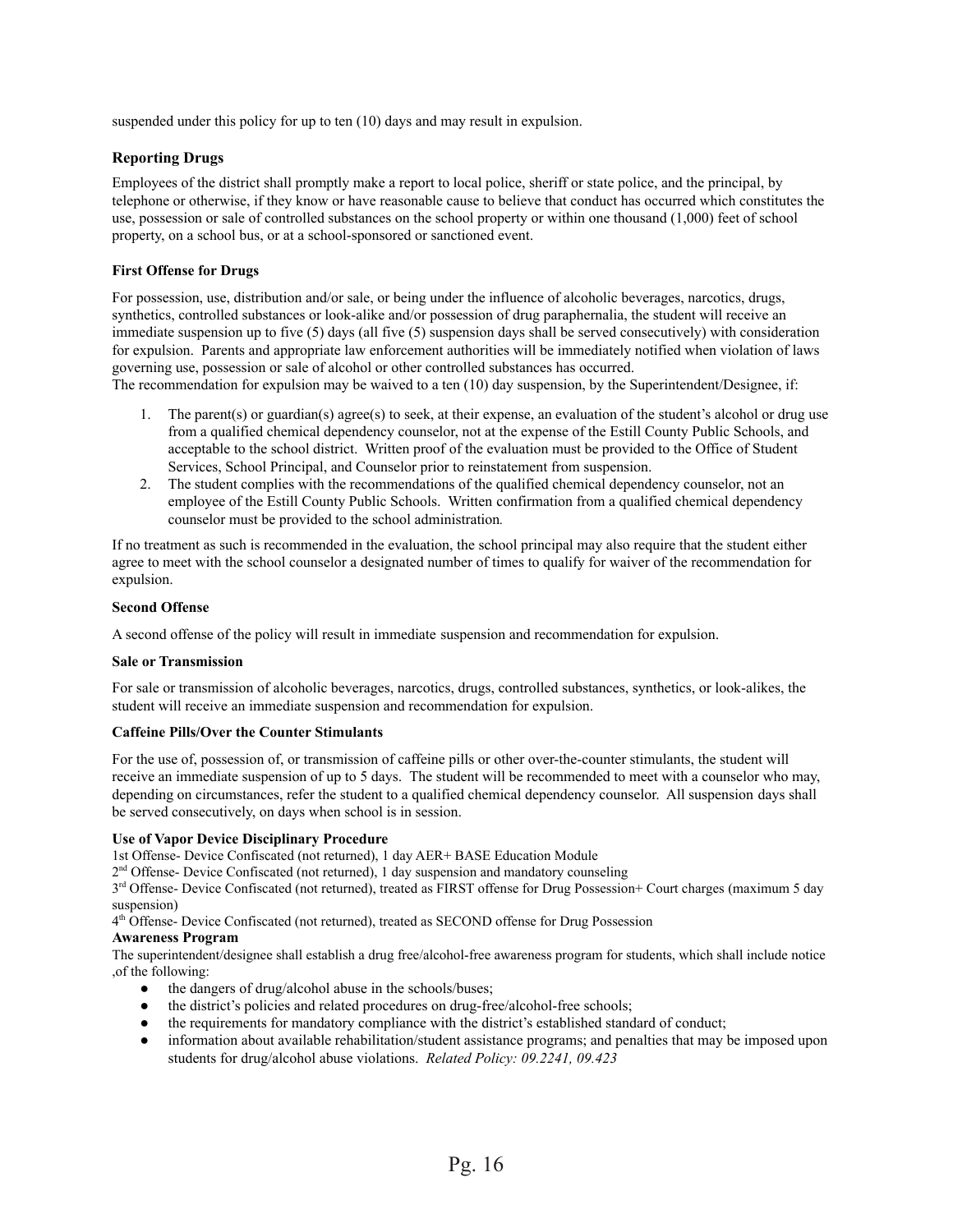#### <span id="page-16-0"></span>**Assault and Threats of Violence**

For purposes of this policy, a "threat shall include but not be limited to, physical assault, battery or abuse of others; the threat of physical force; threatening statements and/or behaviors suggesting suicidal or homicidal ideation, the carrying, possessing, or transfer of weapons or dangerous instruments, and any other behavior which may endanger the safety of others.

#### <span id="page-16-1"></span>**Pupils**

Any pupil who threatens, assaults, batters or physically or verbally abuses another pupil(s) shall be subject to appropriate risk assessment by school psychologist or their designee and/or disciplinary action up to and including suspension or expulsion from school and/or legal action.

#### <span id="page-16-2"></span>**School Personnel**

Any pupil who threatens any school personnel shall be subject to a risk assessment by the school psychologist or their designee and/or appropriate disciplinary action up to and including suspension or expulsion from school and/or legal action, if appropriate. Any pupil who assaults, batters or physically or verbally abuses shall be subject to appropriate disciplinary action up to and including suspension or expulsion from school and/or legal action, if appropriate. Whenever a teacher or school administrator is functioning in his capacity as an employee of a board of education of a public school system, it shall be unlawful for any person to direct speech or conduct toward the teacher or school administrator when such person knows or should know that the speech or conduct will disrupt or interfere with normal school activities or will nullify or undermine the good order and discipline of the school.

#### <span id="page-16-3"></span>**Removal of Students Due To Assault or Threats of Violence**

School administrators, teachers, or other school personnel will immediately follow procedures, both legal and school policy, related to threats made by students at school, at school related functions or through any other means (electronic, social media, in writing, etc.). Upon learning of a threat, principals, counselors, and teachers will follow Estill County Risk/Threat assessment procedures to determine the credibility of the report, initiate a "fact finding" investigation to assist with determining the nature and viability of the threat, request a threat or risk assessment by School Psychologist, or their designee, and then follow appropriate policy to reestablish safety (psychological and physical) and normalcy for all parties involved. Should school personnel witness a student(s) displaying behaviors that provides enough concern that the risk for violent behavior appears to be imminent OR witnesses violent, assaultive, or battering behavior from a classroom or common area setting or from a district's transportation system, they may immediately remove, or cause to be removed, these students. Appropriate Risk Assessment by the School Psychologist or their designee **and/or** further disciplinary action will follow according to school procedures. Violent or threatening behavior shall include, but not be limited to:

- 1. Verbal or written statements or gestures by students that are directly threatening or obviously suggestive of intent to harm themselves, others or property.
- 2. Physical attack by students so as to intentionally inflict harm to others or property.

Removal of students from a bus shall be made in compliance with 702 KAR 5:080. Each school principal/designee shall designate the site(s) to which employees may remove students from a classroom setting and the employee(s) who will supervise the student at the site.

When teachers or other personnel remove a student, they shall complete and submit a form to document the removal and the causes as soon as practicable. The Principal/Designee shall review the removal as soon as possible to determine if further disciplinary action is warranted or if the student is to be returned to the classroom.

A person who is an administrator, teacher, or other employee of a public or private school shall promptly make a report to the local police department, sheriff, or the Department of Kentucky State Police, by telephone or otherwise, if:

- a. The person knows or has reasonable cause to believe that conduct has occurred which constitutes:
	- 1. A misdemeanor or violation offense under the laws of this Commonwealth and relates to:
		- a. carrying, possession, or use of a deadly weapon; or
		- b. use, possession, or sale of controlled substances; or
	- 2. Any felony offense under the laws of this Commonwealth; and
- a. the conduct occurred on the school premises or within one thousand (1,000) feet of school premises, on a school bus, or at a school-sponsored or sanctioned event.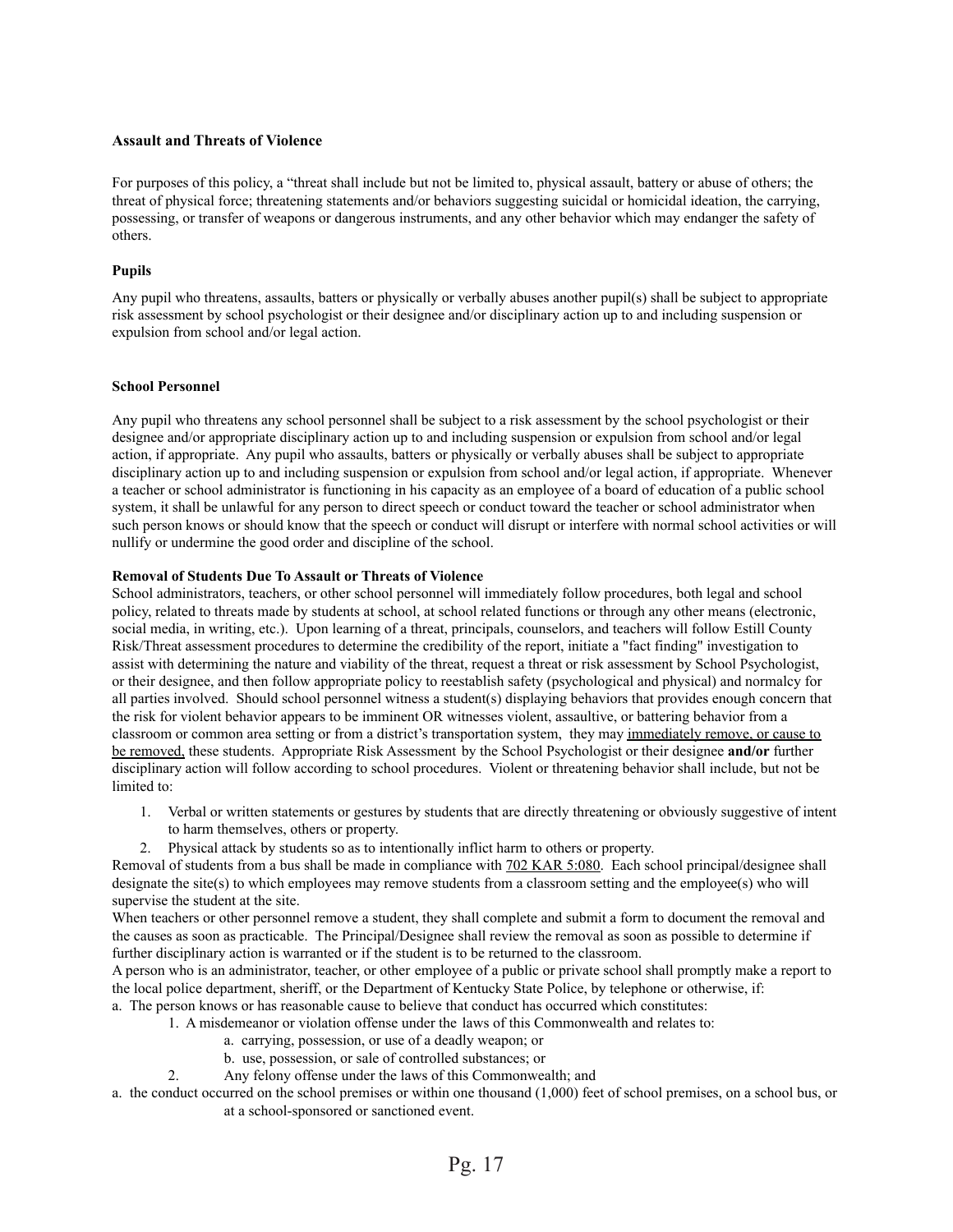#### <span id="page-17-0"></span>**Notification Requirements**

Any school employee assigned to work directly with, or who comes in contact with, a student with a documented history of weapons violation and/or physical abuse of a school employee or of carrying a concealed weapon on school property or at a school function, shall be notified in writing of the student's history by the Principal or designee, guidance counselor or other school official who has knowledge of the student's behavior prior to the assignment or contact. *Related Policy: 03.123, 03.223, 06.34*

#### <span id="page-17-1"></span>**Threat/Risk Assessment Process**

The Estill County Public Schools has developed a Threat/Risk Assessment Process. Any student who threatens to harm himself/herself or others, either in writing, verbally, by their nonverbal actions, or by possession of a weapon or other means of inflicting harm, will be evaluated as soon as possible by a School Psychologist or their designee after conference with principal and school counselor. An appropriate plan of action will be formulated that may include recommendations for treatment and possible disciplinary actions. The student may be prohibited from returning to school until the assessment process is complete, but will be provided educational services should this be the course of action. Students and parents are advised to contact the tip-line, their school counselor or principal, or other trusted school employee if they are privy to threatening or risky behavior or statements by other students or anyone that suggests they may compromise the safety of school staff or students within Estill County Schools.

#### <span id="page-17-2"></span>**Restraint and Seclusion**

Seclusion may be implemented only if: the student's behavior poses an imminent danger of physical harm to self or others; less restrictive interventions have been ineffective in stopping the imminent danger of physical harm; the student is monitored visually for the duration of the seclusion; and staff is appropriately trained to use seclusion. Use of physical restraint by trained personnel is permitted when a student's behavior poses an imminent danger of physical harm to self or others in clearly unavoidable emergency circumstances. Following each incident of physical restraint or seclusion of a student and if the student is not an emancipated youth, the parent of the student shall be notified of the incident either verbally or through electronic communication as soon as possible within twenty-four (24) hours of the incident. 704 [KAR](http://policy.ksba.org/documentmanager.asp?requestarticle=/kar/704/007/160.htm&requesttype=kar) [7:160,](http://policy.ksba.org/documentmanager.asp?requestarticle=/kar/704/007/160.htm&requesttype=kar) KRS [503.050](http://policy.ksba.org/documentmanager.asp?requestarticle=/krs/503-00/050.pdf&requesttype=krs), KRS [503.070](http://policy.ksba.org/documentmanager.asp?requestarticle=/krs/503-00/070.pdf&requesttype=krs), KRS [503.080,](http://policy.ksba.org/documentmanager.asp?requestarticle=/krs/503-00/080.pdf&requesttype=krs) KRS [503.110](http://policy.ksba.org/documentmanager.asp?requestarticle=/krs/503-00/110.pdf&requesttype=krs) *Related Policy: 09.2212*

#### <span id="page-17-3"></span>**Weapons**

*This policy applies to students, staf members, and visitors to the school.*

#### <span id="page-17-4"></span>**Weapons Prohibited**

Except where expressly and specifically permitted by Kentucky Revised Statutes, knowingly carrying, bringing, using, or possessing any weapon or dangerous instrument in any school building, on school grounds, in any school vehicle, personal vehicle or at any school sponsored activity is prohibited. Such weapons or dangerous instruments include but are not limited to any pistol, revolver, rifle, shotgun, air gun or spring gun, chains, slingshot, bludgeon, booby trap device, brass knuckles or artificial knuckles of any kind, knife which is readily capable of causing death or serious physical injury (including but not limited to pocket knives or hunting knives) or any other object that is carried for the purpose of or potential of inflicting injury on another. Weapons implicating the need to report to law enforcement are described in Board Policy 05.48. An exception may be made for students participating in an authorized curricular or extracurricular activity or team involving the use of firearms and to those persons listed in KRS527.070. Law enforcement officials are authorized to bring weapons onto school property in performance of their duties.

#### <span id="page-17-5"></span>**Posting Regarding Weapons**

The superintendent/designee shall post the following notice in prominent locations in the schools, including, but not limited to, sports arenas, gymnasiums, stadiums, and cafeterias. The notice shall be at least six (6) inches high and fourteen (14) inches wide and shall state: UNLAWFUL POSSESSION OF A WEAPON ON SCHOOL PROPERTY IN KENTUCKY IS A FELONY PUNISHABLE BY A MAXIMUM OF FIVE (5) YEARS IN PRISON AND A TEN THOUSAND DOLLAR (10,000) FINE.\* The above criminal penalty prohibiting the unlawful possession of a weapon on school property shall not apply to those persons listed in KRS 527.070.

#### <span id="page-17-6"></span>**Reporting Weapons**

Refer to Board Policy 05.48 for coverage of deadly weapons and reporting to law enforcement agencies. Employees of the district shall promptly make a report to local police, sheriff or state police, and the principal, by telephone or otherwise, if they know or have reasonable cause to believe that conduct has occurred which constitutes the carrying, possession, or use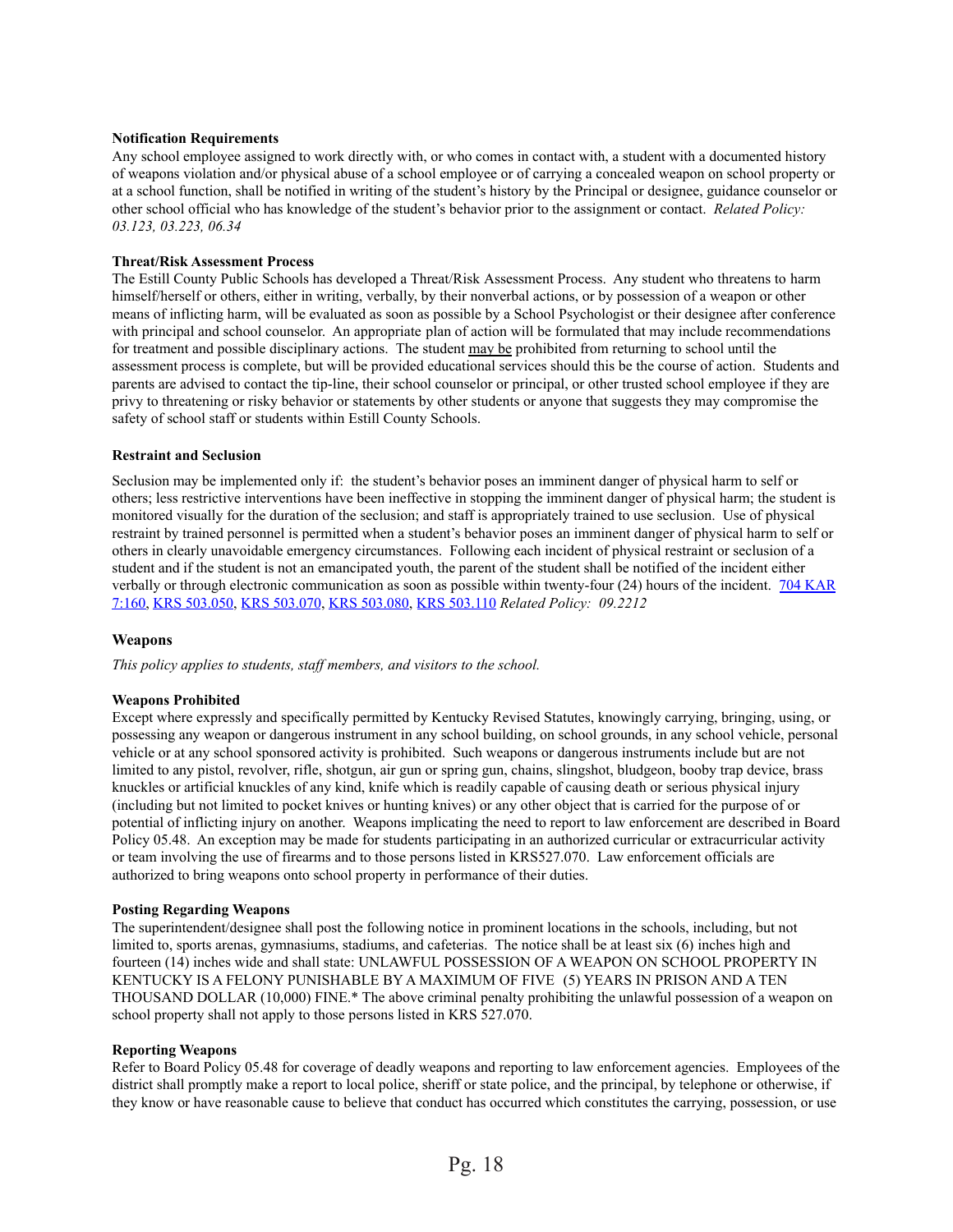of a deadly weapon on school premises or within one thousand (1,000) feet of school premises, on a bus, or at a school sponsored or sanctioned event. KRS 158.155 (4) mandates the principal, based on reasonable belief, shall report the possession of a firearm to the appropriate law enforcement agency. Employees who receive information from a student or other person regarding conduct required to be reported, shall report the conduct in the same manner as stated above.

#### <span id="page-18-0"></span>**Enforcement of the Policy Regarding Weapons**

In the enforcement of this policy, principals may authorize, if they have reasonable suspicion, searches in compliance with board policies.

#### <span id="page-18-1"></span>**Penalties Regarding Weapons**

Violation of this policy by students shall require that proceedings for expulsion be proposed immediately by the Principal through the Superintendent. *Related Policies: 05.48, 09.435, 09.436*

#### <span id="page-18-2"></span>**Search and Seizure**

#### <span id="page-18-3"></span>**Reasonable Suspicion Regarding Search and Seizure**

No pupil's outer clothing, pockets, or his or her personal effects (e.g., handbags, backpacks, etc.) shall be searched by authorized school personnel unless there is reasonable suspicion to believe the search will reveal evidence that the pupil has violated or is violating either a school rule and/or state or federal law.

#### <span id="page-18-4"></span>**Authorized Personnel Regarding Search and Seizure**

When an immediate threat to the health or safety of others occurs off site with no certified employee reasonably available, the school principal that is responsible for the students is authorized to conduct the search of a student or his/her personal effects.

#### <span id="page-18-5"></span>**Witness/Personal Searches Regarding Search and Seizure**

When a pat-down search of pupil's person is conducted, the person conducting the search shall be the same sex as the pupil; and a witness of the same sex as the pupil shall be present during the search. In addition, no search of a pupil shall be conducted in the presence of other students. These restrictions shall not apply to situations involving an imminent threat to students or staff where immediate action is required to prevent harm to health and safety. No strip searches of students shall be permitted. Strip search will be defined as: requiring a student to remove any article of clothing, or requiring a student to lift or lower an article of clothing, thereby causing the exposure of undergarments to allow for a visual inspection. The required removal of shoes, socks or a hat or the removal or arrangement of outerwear does not constitute a strip search. Students, who fail to cooperate with school authorities when requested, shall be subject to disciplinary action.

#### <span id="page-18-6"></span>**Regular Inspection Regarding Search and Seizure**

School property, such as lockers, desks, network systems, technology resources and accounts owned or supplied by the district are jointly held by the school and the pupil. School authorities have the right to conduct general inspection of all such property and resources on a regular basis. During these inspections, items which are school property, such as overdue library books, may be collected. Students should not expect privacy for items and information left in such locations. A single desk, locker or a technology resource/account may be searched if reasonable grounds exist to believe that evidence of a violation of the law or a school rule is contained therein.

#### <span id="page-18-7"></span>**Illegal Items**

Illegal items (e.g., weapons, drugs, etc.) or other possessions reasonably determined by proper school authorities to be a threat to the pupil's safety or to others'safety and security may be seized by school officials.

#### <span id="page-18-8"></span>**Disposition of Items**

All items which have been seized shall be turned over to the proper authorities or returned to the true owner. *Related Policies: 09.2323, 09.4261*

#### <span id="page-18-9"></span>**Technology**

#### <span id="page-18-10"></span>**Access to Electronic Media (Acceptable Use Policy)**

The board supports the right of students, employees, and community members to have reasonable access to various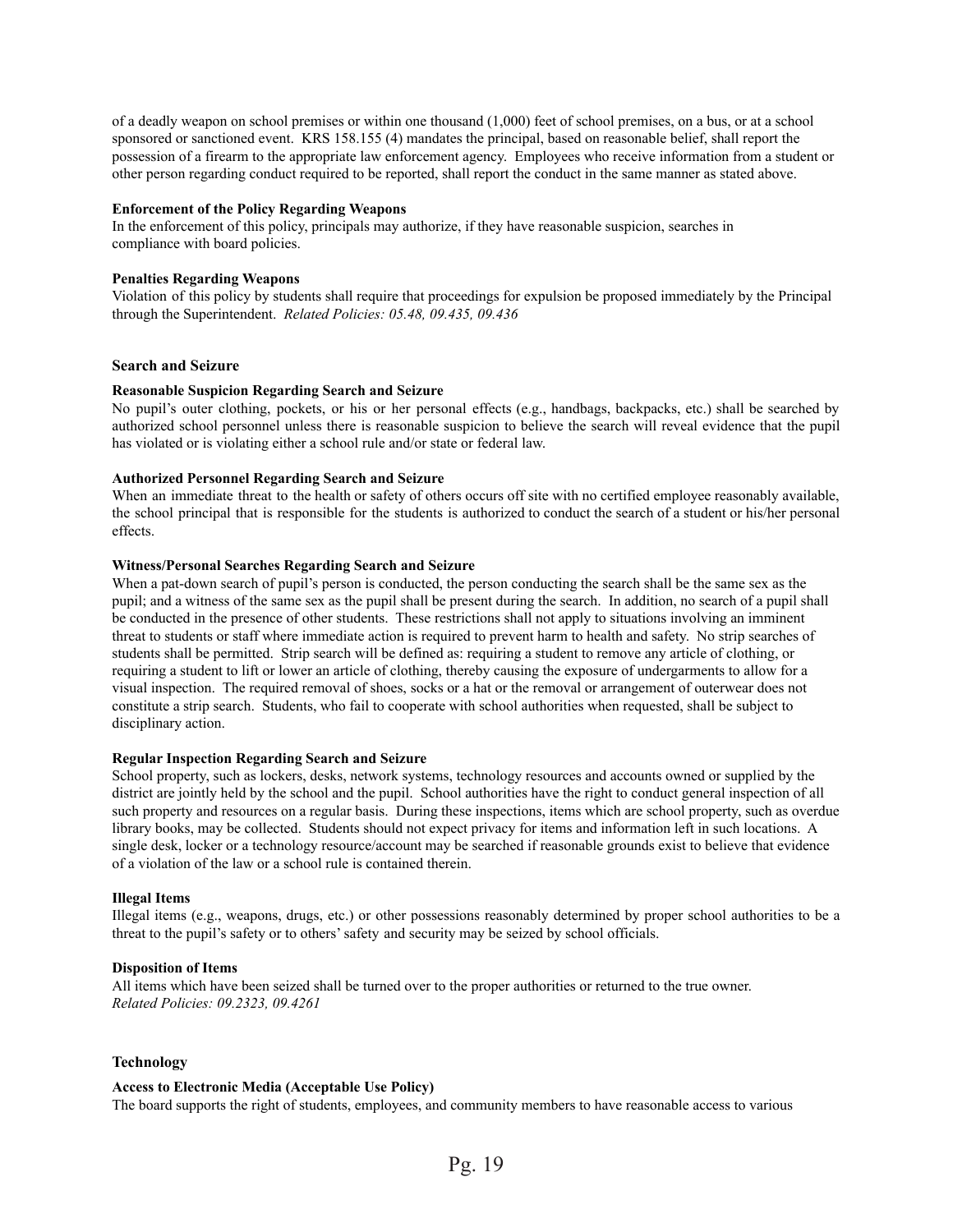information formats and believes it is incumbent upon students, employees, and community members to utilize this privilege in an appropriate and responsible manner.

This policy outlines both the privileges and the responsibilities associated with the use of the Estill County Public Schools' network and its resources. It addresses ethical and educational uses of electronic media, including, but not limited to, the Internet, email, and other technological resources. It also addresses issues of privacy versus administrative review of electronic files and communications. The policy prohibits use of networks for illegal activities, the intentional spreading of embedded messages, or the use of other programs with the potential of damaging or destroying programs or data.

As a user of the Estill County School District's computer network, you hereby agree to comply with the District's Internet and electronic mail rules and to communicate over the network in a responsible manner while abiding by all relevant laws and restrictions. You further understand that violation of the regulations is unethical and may constitute a criminal offense. Should you commit any violation, your access privileges may be revoked and school disciplinary action and/or legal action may be taken.

#### <span id="page-19-0"></span>**Parental Agreement for Use of Electronic Media**

As the parent or legal guardian of the student (under 18) signing the signature page of this document, you grant permission for your child to access networked computer services such as electronic mail and the Internet. You understand that this access is designed for educational purposes; however, you also recognize that some materials on the Internet may be objectionable, and you accept responsibility for guidance of Internet use by setting and conveying standards for your child to follow when selecting, sharing, researching, or exploring electronic information and media.

#### <span id="page-19-1"></span>**Consent for Use of LIVE@EDU**

The Outlook Live email solution is provided to your child by the District as part of the Live@edu service from Microsoft. By signing this form, you hereby accept and agree that your child's rights to use the Outlook Live email service, and other Live@edu services as the Kentucky Department of Education may provide over time, are subject to the terms and conditions set forth in District policy/procedure as provided, and that the data stored in such Live@edu services, including the Outlook Live email service, is managed by the District pursuant to policy 08.2323 and accompanying procedures. You also understand that the Windows Live ID provided to your child can also be used to access other electronic services that provide features such as online storage and instant messaging. Use of those Microsoft services is subject to Microsoft's standard consumer terms of use (the Windows Live Service Agreement), and data stored in those systems is managed pursuant to the Windows Live Service Agreement and the Microsoft Online Privacy Statement. Before your child can use those Microsoft services, he/she must accept the Windows Live Service Agreement and, in certain cases, obtain your consent.

#### <span id="page-19-2"></span>**Consent for Use of Google G-Suite for Education and Google related services**

The Google Gmail solution is provided to your child by the District as part of the Google G-Suite for Education service from Google. By signing this form, you hereby accept and agree that your child's rights to use the Gmail email service, and other Google G-Suite for Education services as the Kentucky Department of Education may provide over time, are subject to the terms and conditions set forth in District policy/procedure as provided, and that the data stored in such Google G-Suite for Education services, including the Google Gmail email service, is managed by the District pursuant to policy 08.2323 and accompanying procedures. You also understand that the Google user account provided to your child can also be used to access other electronic services that provide features such as online storage and instant messaging. Use of those Google G-Suite for Education services is subject to Google's standard consumer terms of use (the Google G-Suite for Education Service Agreement), and data stored in those systems is managed pursuant to the Google G-Suite for Education Service Agreement and the Google G-Suite for Education Online Privacy Statement. Before your child can use any Google G-Suite for Education services, he/she must accept the Google Service Agreement and, in certain cases, obtain your consent.

For additional information, see school board policies for students, certified and classified employees, regarding use of school property, disrupting the educational process, and conduct.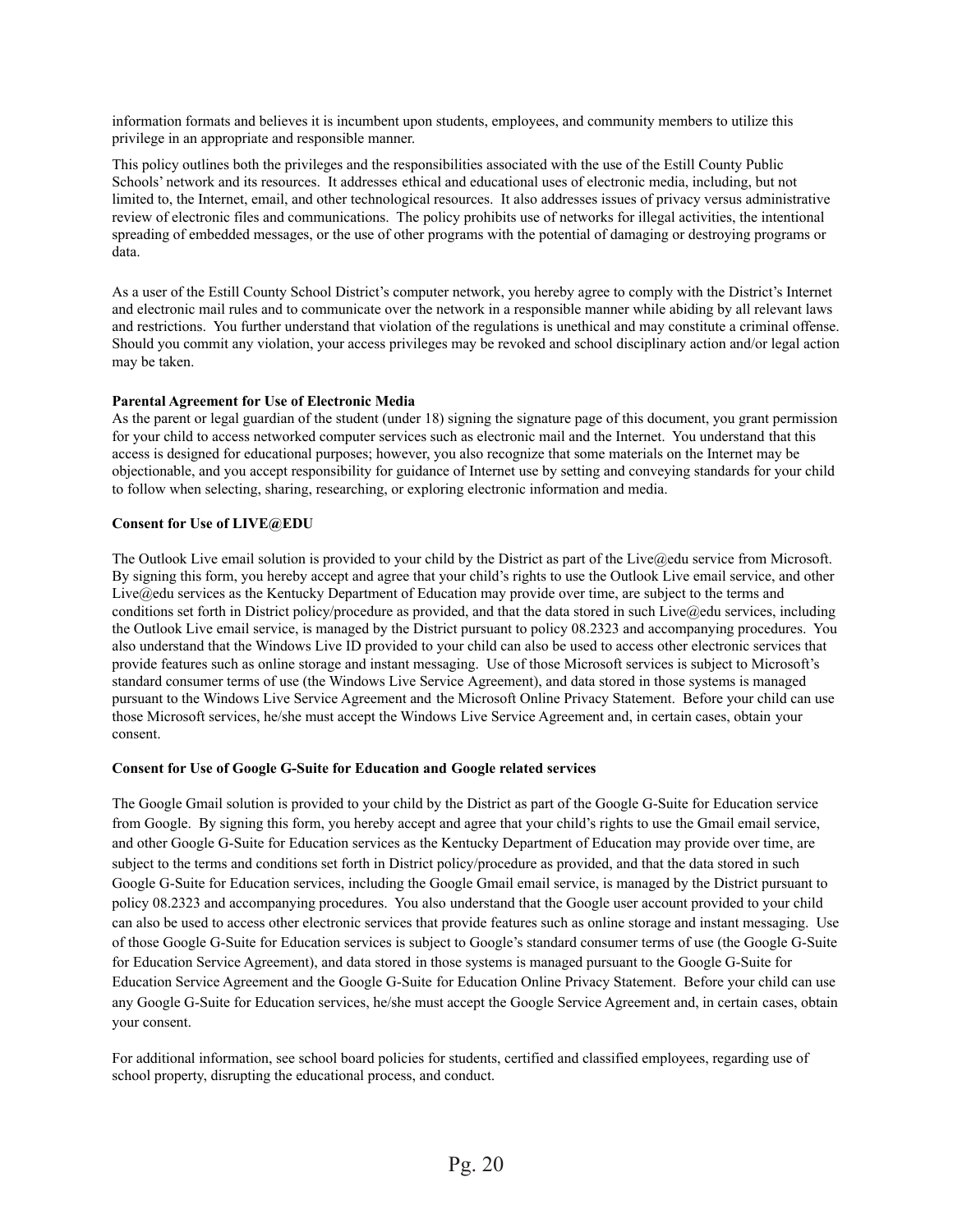#### <span id="page-20-0"></span>**Educational Suitability of Electronic Media**

School officials shall apply the same criterion of educational suitability used to review other educational resources when questions arise concerning access to specific databases or other electronic media.

#### <span id="page-20-1"></span>**Network Reliability of Electronic Media**

Estill County Public Schools will not be responsible for any damages not limited to loss of data resulting from delays, non-deliveries, missed deliveries, or service interruptions caused by its own negligence or user errors or omissions.

#### <span id="page-20-2"></span>**Safety of Electronic Media**

Accounts are to be used in support of education and research that is consistent with the educational objectives of the Estill County Public Schools. This may include **reasonable** personal use. Examples of acceptable use include, but are not limited to, protecting yourself and others by not revealing personal information that could lead a stranger to you or another person, (i.e. name, address, telephone, workplace, etc.). Users should notify a principal or School Technology Coordinator (STC) of any policy violations or security breach. This can be done anonymously.

Students shall be provided instruction about appropriate online behavior, including interacting with other individuals on social networking sites, in chat rooms and cyber bullying awareness and response.

#### <span id="page-20-3"></span>**Unacceptable Use of Electronic Media**

Guidelines for unacceptable use shall prohibit utilization of networks for prohibited or illegal activities, the intentional spreading of embedded messages, or the use of other programs with the potential of damaging or destroying programs or data. Unacceptable use of technology includes, but is not limited to, the following;

- Sharing your password
- Using or altering anyone else's password
- Allowing someone to access any area of your account or accessing any computer or network for which you are unauthorized
- Creating or sharing computer viruses
- Destroying another person's data
- Monopolizing the network resources by running large programs and applications over the network during the day and/or sending massive amounts of email to other users, or using system resources for games
- Vandalizing network resources. Vandalism is defined as any attempt to harm or destroy equipment, data, operating systems or applications, our network, or any other networks
- Playing games with no educational purpose over the network
- Taking from or placing on the network, any copyrighted material including copyrighted movies and music without authorization from the district network administrator
- Distributing or collecting obscene, abusive, discriminatory or threatening material via telephone, video, email, internet or other means that is deemed intentional
- Demonstrating or discussing policy violations or security breaches with someone other than a school network administrator
- Annoying other users with things such as talk requests and chain letters
- Conducting any illegal activity via the network; known illegal activity will be reported to the authorities
- Sending harassing or abusive email messages to others
- Using vulgar or inappropriate language
- Using network resources for personal profit

#### <span id="page-20-4"></span>**Access Privileges to Electronic Materials**

Access to electronic information resources may range from read-only access to instructional software to full search capability of the Internet and to email. For these reasons the Estill County Public Schools maintain the right to limit access to software and/or documents found either on our network or the Internet via technical or human barriers.

#### <span id="page-20-5"></span>**Network Privileges for Students**

User Folders, supervised internet access  $\&$  supervised class email  $(K-5)$ , independent internet access, and independent email (6-12).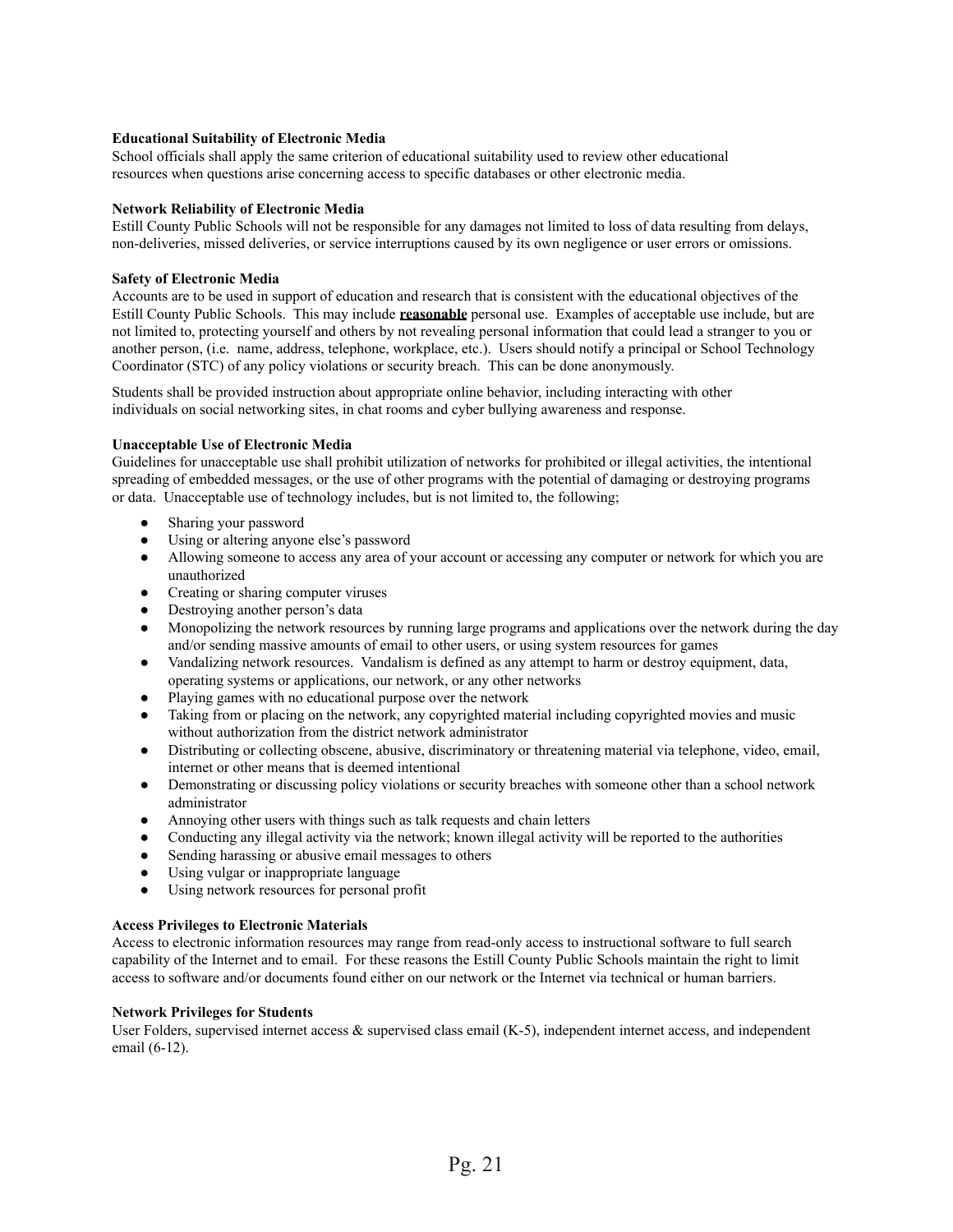#### <span id="page-21-0"></span>**Student Contracts**

A contract, signed by the student, shall be required prior to the school granting that student access to the network, internet, and/or email. The signature of a parent or guardian is also required for students under the age of eighteen (18) and will indicate the degree of access granted to the student. This document shall be kept on file by the principal or School Technology Coordinator (STC)as a legal, binding document and shall continue to be in effect throughout the student's attendance in the building in which their grade level is housed (i.e. K-5, 6-8 and 9-12), unless modified by the parent/guardian. These signatures indicate understanding and agreement with the specified acceptable uses, rules of on-line behavior, access privileges, and penalties for policy/procedural violations.

#### <span id="page-21-1"></span>**Logins and Passwords**

Upon signing a contract, a private login and password will be assigned to each user. The user is responsible for any activity performed under that login and password and therefore, passwords must be kept private.

There will be no access to the network, email, or the internet without the use of a login and password and those will only exist for those persons with a signed contract.

#### <span id="page-21-2"></span>**Right to Privacy**

The Estill County Public Schools reserve the right to ask a Network Administrator to access any user folder and/or email account of any user at any time. Users are advised not to place confidential documents in their user folder and never to use email for confidential communication. Email is not private. All Internet sites visited will be logged and reviewed for suitability of internet use to assure compliance with the AUP and with state law. Internet access has been granted for educational and research purposes only.

#### <span id="page-21-3"></span>**Disregard of Rules**

Individuals who refuse to sign required acceptable use documents or who violate district rules governing the use of district technology shall be subject to loss or restriction of the privilege of using equipment, software, information access systems, or other technological resources.

#### <span id="page-21-4"></span>**Responsibility for Damages**

Parents or guardians shall reimburse the board for repair or replacement of district property lost, stolen, damaged, or vandalized while under their care.

#### <span id="page-21-5"></span>**Disciplinary Action**

Any user who violates the terms and conditions of this Acceptable Use policy will experience immediate degradation of services to "read only access." Loss of privileges may continue for a period of up to one (1) calendar year, and/or other disciplinary actions may be enforced as per the discipline policy.

The DTC, STC or Network Director, may convert an account to "read only access" at any time as required. The DTC, STC, or Network Director, in cooperation with the building administrator, must notify the user, and the user's parents in case of a minor, in writing within two weeks informing them of the reason for suspension or termination of an account.

Users whose accounts are denied, suspended, or revoked do have the following rights:

- 1. To request (in writing) from the District Technology Coordinator a written statement justifying the disciplinary actions.
- 2. To submit a written appeal to the superintendent and a committee he/she shall designate. Pending the decision of this committee, a user can make a final appeal to the Estill County Board of Education. The decision of the board of education is final.

<span id="page-21-6"></span>*Related Policies: 03.17/03.27, 08.1353, 08.2322, 09.14*

#### **Telecommunication Devices**

#### <span id="page-21-7"></span>**Possession and Use**

While on school property or while attending school-sponsored or school-related activities, whether on or off school property, students shall be permitted to possess and use personal telecommunications devices as defined by law, and other related electronic devices (e.g. cell phones, music players, iPads, iPods, tablets, laptops), provided they observe the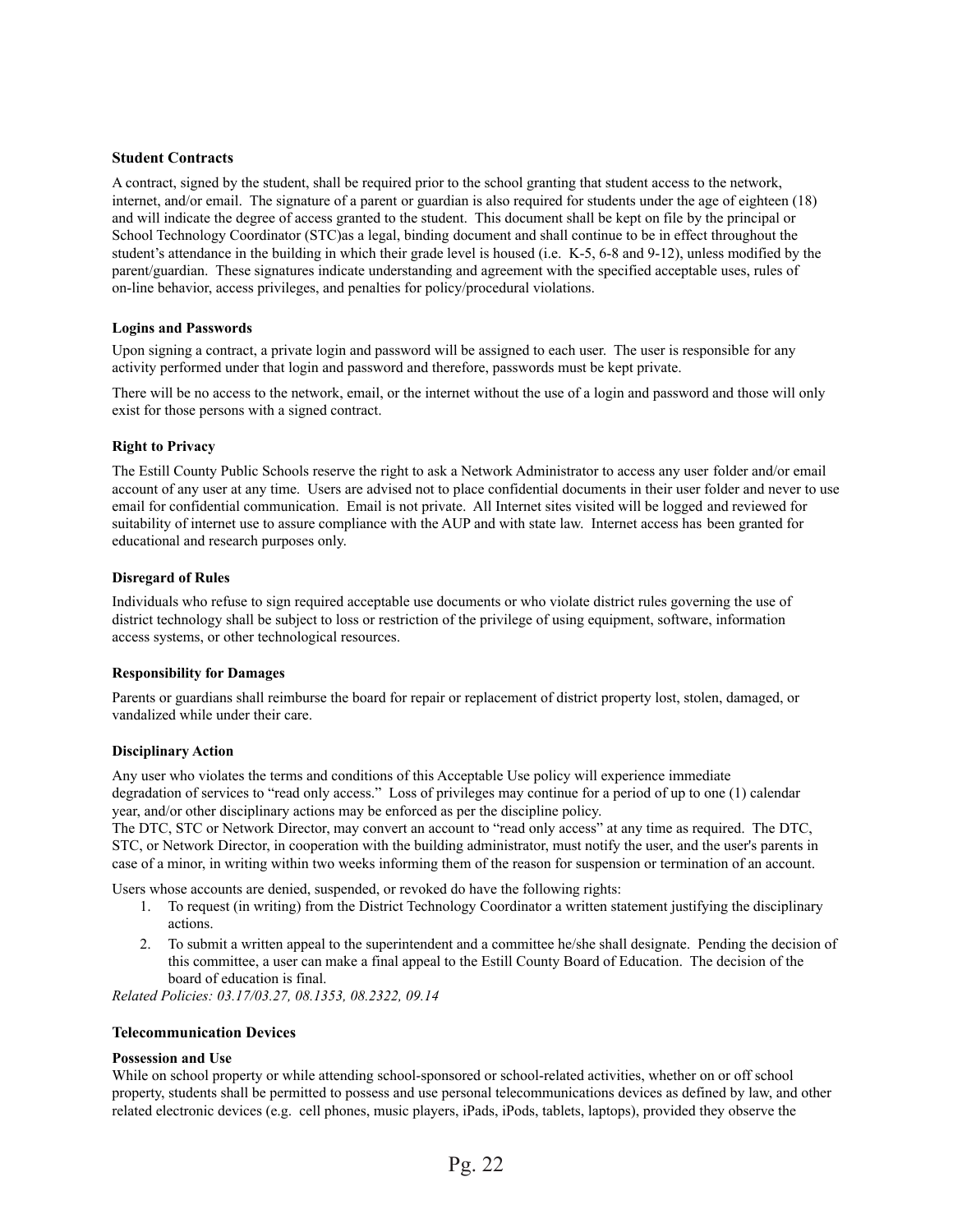following conditions:

- 1. Devices shall not be used in a manner that disrupts the educational process, including, but not limited to, use that:
	- a) Poses a threat to academic integrity, such as cheating,
	- b) Violates confidentiality or privacy rights of another individual (unauthorized audio or videotaping by students is prohibited),
	- c) Is profane, indecent, or obscene,
	- d) Constitutes or promotes illegal activity or activity in violation of school rules, or
	- e) Constitutes or promotes sending, sharing, or possessing sexually explicit messages, photographs, or images using any electronic device

These restrictions shall not be interpreted to prohibit material protected under the state or federal constitutions where such material does not otherwise materially or substantially disrupt the education process or intrude upon the rights of others.

- 2. Unless an emergency situation exists that involves imminent physical danger or a certified employee authorizes the student to do otherwise, devices shall be turned off and operated only before and after the instructional day.
- 3. When students violate prohibitions of this policy, they shall be subject to disciplinary action, including losing the privilege of bringing the device onto school property and being reported to their parent/guardian. A violation also may result in a report being made to law enforcement. In addition, the principal/designee, may confiscate the device, which shall be returned only to the student's parent/guardian.
- 4. Students are responsible for keeping up with devices they bring to school. The district shall not be responsible for loss, theft, or destruction of devices brought onto school property.
- 5. Students shall comply with any additional rules developed by the school concerning appropriate use of telecommunication or other electronic devices.
- 6. Students shall not utilize telecommunication and other related electronic devices (e.g. cell phones, music players, IPads, IPods, tablets, laptops) in a manner that would violate the district's Acceptable Use policy or procedures or its Student Discipline Code.

#### <span id="page-22-0"></span>**Driver's License Revocation (No Pass/No Drive)**

Students who are sixteen (16) or seventeen (17) years old who become academically deficient or deficient in attendance shall be reported to the Transportation Cabinet for driver's license, permit, or driving privilege revocation.

Academic and attendance deficiencies for student's age sixteen (16) or seventeen (17) enrolled in regular, alternative, part-time, and special education programs shall be defined as:

- 1. They shall be deemed academically deficient if they have not received passing grades in at least four (4) courses, or the equivalent of four (4) courses, taken in the preceding semester.
- 2. They shall be deemed deficient in attendance when they drop out of school or accumulate nine (9) unexcused absences in class/classes for the preceding trimester. Suspensions shall be considered unexcused absences.

Students whose driving permits are revoked, but later meet the statutory standards for reinstatement, must then have their standing confirmed. Director of pupil personnel shall make the required report to the appropriate agency. *Related Policies: 08.221, 09.123*

#### <span id="page-22-1"></span>**Discipline Procedures and Processes**

The authority of the district in matters of student behavior is not limited to school buildings and grounds or to times when the pupil is on his/her way to or from school, but extends to any activity which is school-related or school-sponsored. All school sponsored student activities shall be under the direction of the Principal and faculty of the school, except that a non-faculty coach or non-faculty assistant may accompany a student on athletic trips as provided in statute. The Principal may suspend a student's eligibility to participate in extracurricular and co-curricular activities, pending investigation of any allegation that the student has violated either the district behavior standards or the school council's criteria for participation. Eligibility for a school sponsored activity not required for a course will be contingent on maintaining the academic grade requirement as established by the activity association to which the school belongs. While on suspension or expulsion, a student shall not be allowed to participate in any extra-curricular activity sponsored by the school. Student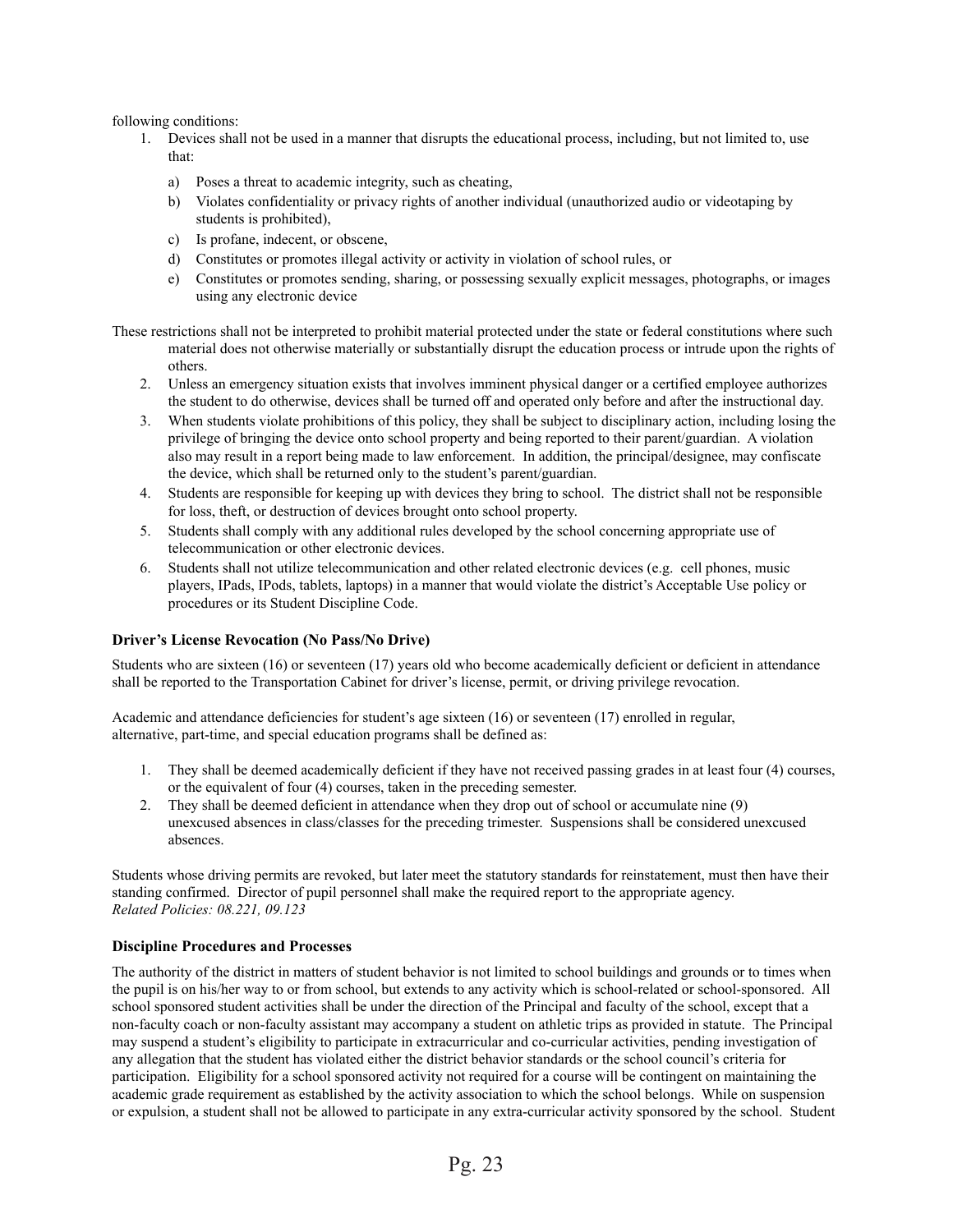disciplinary measures should not be administered in a manner that is humiliating, degrading, or unduly severe or in a manner that would cause the pupil to lose status before his/her peer group.

Unless an administrator or the board acts under authority of KRS 158.150, no school, school administrator, teacher, or other school employee shall expel or punish a student based on juvenile court information received by the employee from any source.

#### <span id="page-23-0"></span>**Disciplinary Procedures**

The teacher has the responsibility to take reasonable action to stop behavior that interferes with the educational process, to preserve the rights of others, and to help students improve their self-discipline.

The teacher is responsible for utilizing the accepted school site-based discipline plan. Corporal punishment is prohibited and loss of physical activity periods shall not be used as a disciplinary consequence. Serious offenses may require direct referral to the principal/designee. Use of physical restraint or seclusion by school personnel is subject to 704 KAR 7:160. Use of physical restraint by all school personnel is permitted when a student's behavior poses an imminent danger of physical harm to self or others in clearly unavoidable emergency circumstances. In such situations, staff who have not had core team training, may physically restrain students, but shall summon core trained school personnel as soon as possible. Parents will be notified of the restraint or seclusion within 24 hours of the event. Nothing in this policy prohibits the exercise of law enforcement duties by sworn law enforcement officers.

If measures taken within the classroom do not succeed in correcting misbehavior or if the behavior requires further assistance, the student will be referred to a school administrator. When a student is referred, the steps of due process will be followed (see Due Process).

#### <span id="page-23-1"></span>**Parent/Guardian Conference**

When a student's misbehavior continues despite repeated and enhanced efforts to correct it by school personnel, the administrator shall call a conference to meet with the student, the parent/guardian, and appropriate school staff. The administrator will schedule the conference in consultation with the parent/guardian. If telephone or personal contact with the parent/guardian has not occurred, written notice of the conference shall be sent. A mutually acceptable method of conferring should be agreed upon if a conference at school (or during school hours) is not possible for the parent/guardian.

If multiple violations occur at frequent intervals, a single conference to address these problems will be sufficient. If the parent/guardian is unable to attend or chooses not to attend the scheduled conference, then the conference will take place in the absence of the parent/guardian. When the conference proceeds in the absence of the parent/guardian, the administrator will report the conference results to him/her.

The purpose of the conference is to identify the source of the problem; to arrive at fair, effective solutions; and to improve student behavior. During the conference, the student will be afforded the opportunity to describe the problem as he/she sees it and to suggest actions that would resolve the problem. The parent/guardian and staff will be afforded the same opportunity.

The student's academic and disciplinary records will be available for review during the conference. All participants in the conference will observe strict courtesy. A summary of the results of the conference will be documented.

#### <span id="page-23-2"></span>**Right to Due Process**

Before being punished at the school level with suspension for violation of school policy, a pupil shall have the right of the following due process procedures:

- 1. The pupil shall be given oral or written notice of the charge(s) against him/her.
- 2. If the pupil denies the charge(s), he/she shall be given an explanation of the evidence against him/ her.

3. The pupil shall be given an opportunity to present his/her own version of the facts concerning the charge(s). In cases involving clear and present danger to the safety of persons and property, a student may be suspended before an informal hearing is held. In these cases an informal hearing shall be held as soon as possible, not to exceed three (3) days. At this time, a school based mental health professional, e.g. a school counselor will be called to confer with the administrator to determine if the student needs a threat assessment or other mental status examination before the suspension, in order to keep everyone named, and/or involved in the incident, safe. *Related Policies: 09.43, 09.433, 09.434*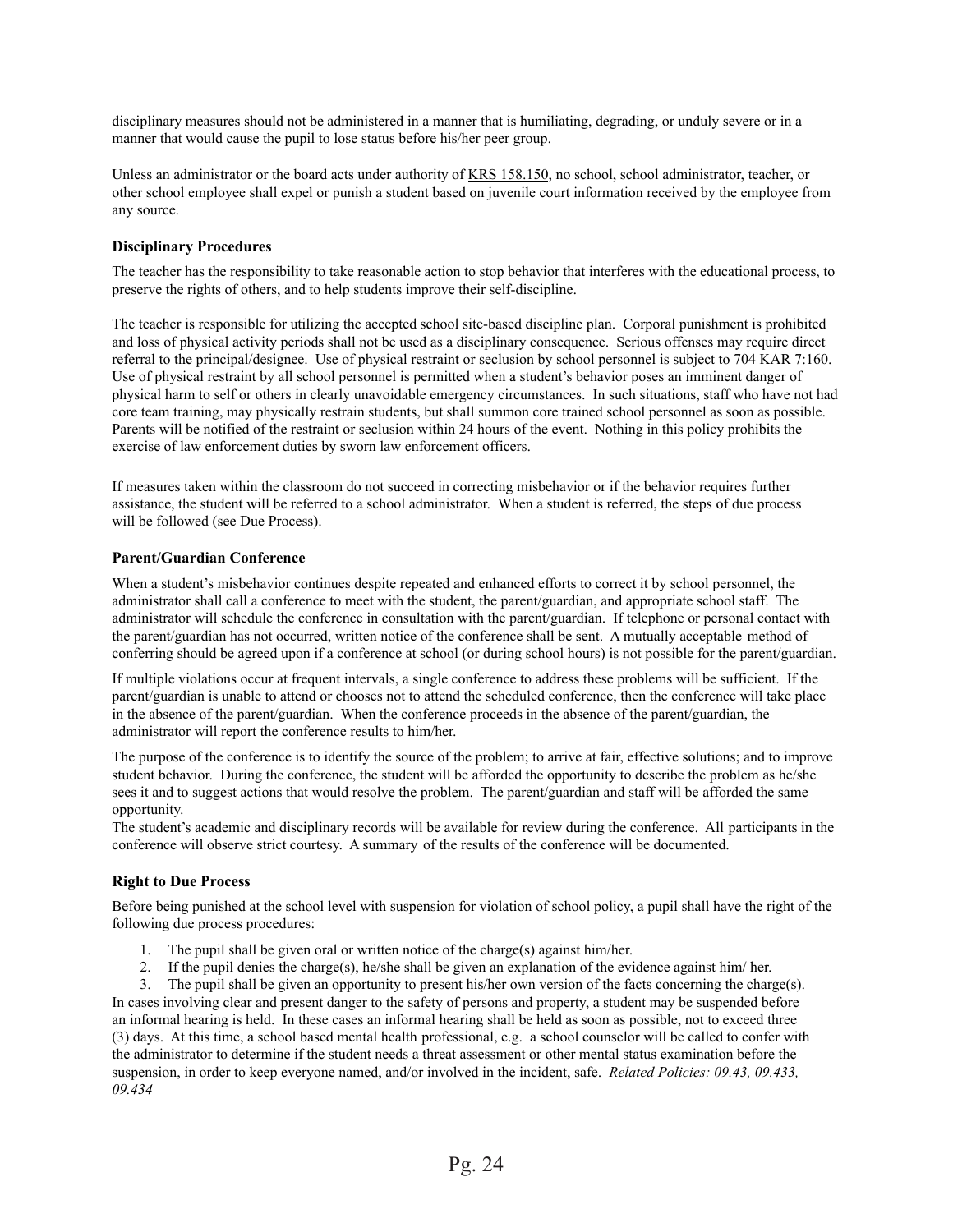#### <span id="page-24-0"></span>**Disciplinary Consequences**

#### <span id="page-24-1"></span>**Students with Disabilities**

In cases which involve students with disabilities, the procedures mandated by federal and state law for students with disabilities shall be followed. (Students with disabilities who are eligible for services under federal law may be expelled for behavior unrelated to their disabilities, as long as legally required procedural safeguards are followed. Educational services must continue for IDEA eligible students who are expelled).

In cases involving sanctions other than suspension or expulsion, students with disabilities are generally subject to discipline as any other student unless the individualized program devised for the child provides otherwise. The development or modification of a behavioral intervention plan (BIP) should be considered by the 504 or Admission and Release Committee (ARC). In cases of serious disciplinary action involving students with disabilities, suspension and expulsion may be disciplinary options insofar as consistent with the Individuals with Disabilities Education Act (IDEA), 20 U.S.C. section 1400,et seq. or Section 504 of the Rehabilitation Act of 1973, and corresponding state law and regulations. See particularly KRS 158.150 and 20 U.S.C. section 1415. In addition, children identified with disabilities may be subject to placement in interim alternative educational settings in the case of disciplinary infractions involving weapons or drugs or having inflicted serious bodily injury upon another person while at school or school function insofar as consistent with the foregoing statutory provisions and corresponding regulations. *Related Policies: 09.43, 09.431, 09.435*

#### <span id="page-24-2"></span>**Behavior Contracts**

Behavior problems in school may result in placement of a student on a behavior contract, the length and substance of which will be determined by the principal or assistant principal. Behavior expectations required by the school and consequences for failing to meet those expectations will be specified in the behavior contract.

These consequences may include, but are not limited to, the following: extended detention, suspension from school, suspension from participating in, or attending, extra-curricular activities, or an alternative placement. School counseling may be required as a component of a behavior contract. The behavior contract should be signed by the student, the parent/guardian, and the principal/assistant principal.

#### <span id="page-24-3"></span>**Suspension and Expulsion**

The Kentucky State Law requires teachers and administrators to hold pupils to a strict account for their conduct during the entire school day. Section 161.180 of Kentucky Statutes reads as follows:

"Each teacher and administrator in the public schools shall in accordance with the rules, regulations, and bylaws of the board of education, hold pupils to a strict account for their conduct on school premises, on the way to and from school, and on school-sponsored trips and activities".

KRS 158.150 further states: "All pupils admitted to the common schools shall comply with the lawful regulations for the government of the schools; willful disobedience or defiance of the authority of the teachers or administrators, use of profanity or vulgarity, assault or battery or abuse of other students, the threat of force or violence, the use or possession of alcohol or drugs, stealing or destruction or defacing of school property or personal property of students on school property, off school property, or at school-sponsored activities constitutes cause for suspension or expulsion from school. Assault or battery or abuse of school personnel; stealing or willfully or wantonly defacing, destroying, or damaging the personal property of school personnel on school property, off school property, or at school-sponsored activities constitutes cause for suspension or expulsion from school".

#### <span id="page-24-4"></span>**Suspension**

In matters of discipline resulting in suspension, the student who has allegedly committed a violation of the Student Discipline Code is entitled to due process. An informal hearing is required and will be conducted by the principal/assistant principal before a student is suspended for 1 - 10 days. School must be in session for that day to count toward the suspended days. Suspension of primary school students shall be considered only in exceptional cases where there are safety issues for the child or others, as determined by the superintendent/ designee. In the case of a pending expulsion hearing, the superintendent/designee may suspend the student until that hearing is held. The superintendent, principals, and assistant principals are empowered to suspend students. Principals and assistant principals shall report any such action in writing to the superintendent/designee and to the parent or guardian. The report shall include the reason for suspension,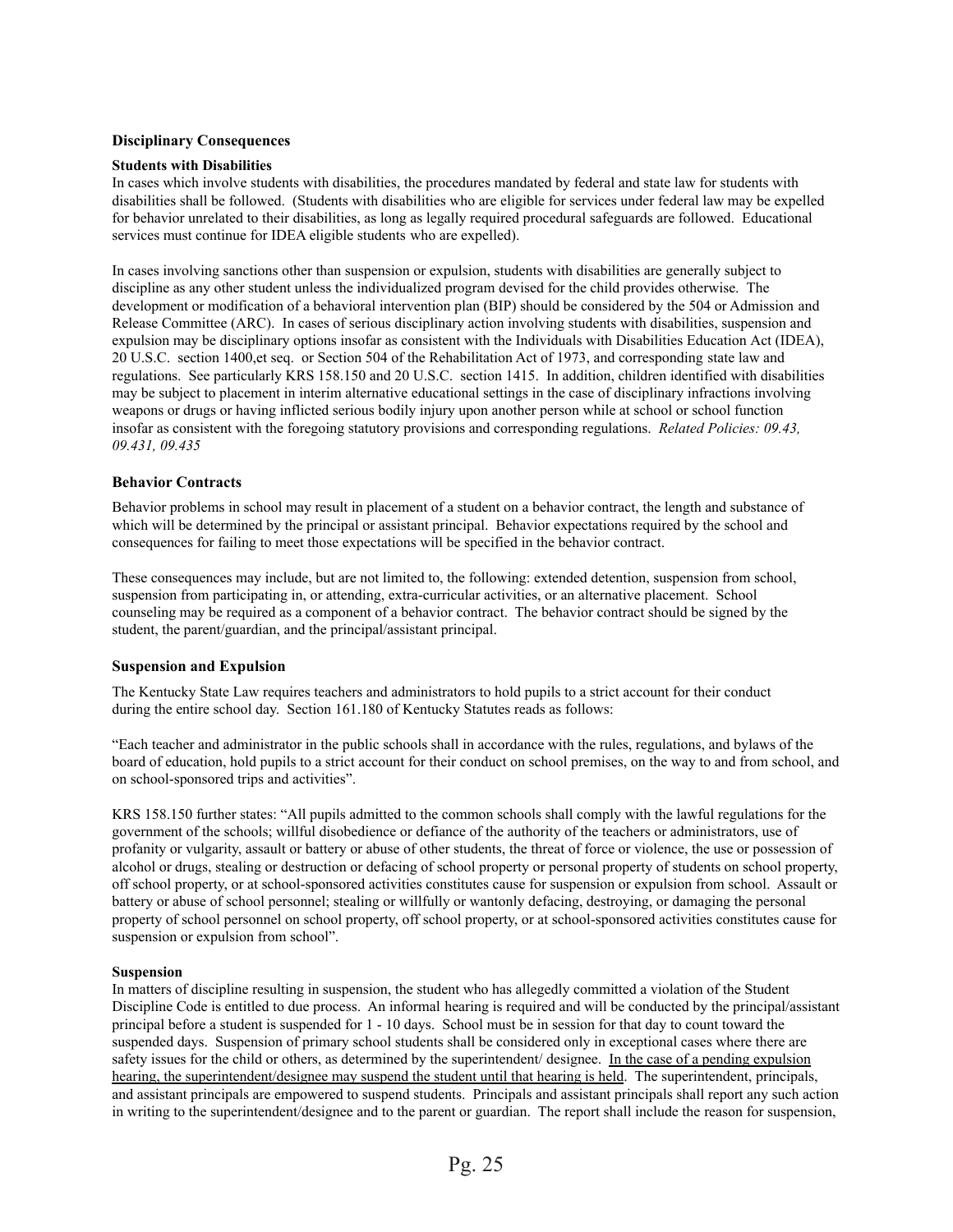the length of time of the suspension, and the conditions for reinstatement. If possible, the parent or guardian should be contacted immediately.

If the superintendent/designee or principal believes that immediate removal is necessary to protect persons, property, or to avoid disruptions of the academic process, the student may be removed immediately. In such cases, due process shall follow the suspension as soon as practicable, but no later than three (3) school days after the suspension, otherwise, suspension shall be made according to the due process procedure.

Prior to readmission to school, a conference may be held between the official who meted out the suspension and the student and the parent(s) or guardian(s). A student placed on suspension is prohibited from entering the school grounds (except for a prearranged conference with an administrator), from attending any day or night school functions of the Estill County Public Schools, or from riding a school bus during the term of the suspension. Violations of the conditions of suspension shall cause further disciplinary action to be taken. At all stages of the suspension process, students shall be guaranteed informal due process rights as outlined in the Student Discipline Code.

#### <span id="page-25-0"></span>**Expulsion**

KRS 158.150 (2), concerns expulsion. That section reads: "Each local board of education shall adopt a policy requiring the expulsion from school for a period of not less than one (1) year for a student who is determined by the board to have brought a weapon to a school under its jurisdiction." The board shall also adopt a policy requiring disciplinary actions, up to and including expulsion from school, for a student who is determined by the board to have possessed prescription drugs or controlled substances for the purpose of sale or distribution at a school under the board's jurisdiction, or to have physically assaulted, battered or abused educational personnel or other students at a school or school function under the board's jurisdiction.

The board may modify the expulsion requirement for students on a case-by-case basis. A board that has expelled a student from the student's regular school setting shall provide or assure that the educational services are provided to the student in an appropriate alternative program or setting, unless the board has made a determination, on the record, supported by clear and convincing evidence, that the expelled student poses a threat to the safety of other students or school staff and cannot be placed into a state-funded agency program. Other intervention services as indicated for each student may be provided by the board or by agreement with the appropriate state or community agency. A state agency that provides the service shall be responsible for the cost. In determining whether a student has brought a weapon to school, a local board of education shall use the definition of 'unlawful possession of a weapon on school property' stated in KRS 527.070".

Expulsion shall mean that the pupil is excluded from school from the date of the violation or for a specified period not to exceed one school year. In the case of a student bringing a weapon as described in KRS 158.150 (2) to school, expulsion means exclusion from school for a maximum of one calendar year, subject to reduction by the Board on a case by case basis. An exception may be made for students participating in an authorized curricular or extracurricular activity or team involving the use of firearms and to those persons listed in KRS 527.070.

When charges are made against a student and expulsion is recommended, the superintendent may conduct a preliminary conference with the student. At this conference, the pupil will be given the opportunity to admit or deny the alleged misconduct. Regardless of the response, the student is entitled to a procedural due process hearing before the board. The full procedure shall include: The superintendent shall notify the student and the parents/guardians, with a written statement setting forth charges which, if proven, would justify expulsion under the law. This statement shall be presented adequately in advance of the hearing to allow the student to prepare a reasonable defense and in any event not less than five school days. The parent shall respond to the notification within the same five school day limit.

Administrators have the primary responsibility and particularized knowledge to investigate the incident(s) and to determine the reliability of the witnesses and the evidence. In certain cases when it is necessary to protect the safety and anonymity of witnesses, the school administrators may present the findings by presenting a summary of the investigation conducted.

During the hearing, the student and the parents/guardians shall be afforded the opportunity to present to the Board, by oral or written testimony, a defense to the charges. This defense may include the introduction of a reasonable number of witnesses on the student's own behalf.

Should the student and the parent/guardian desire, they may be accompanied and represented by legal counsel. If this is desired, they must notify the Superintendent of this intention so that the Board attorney may also be present.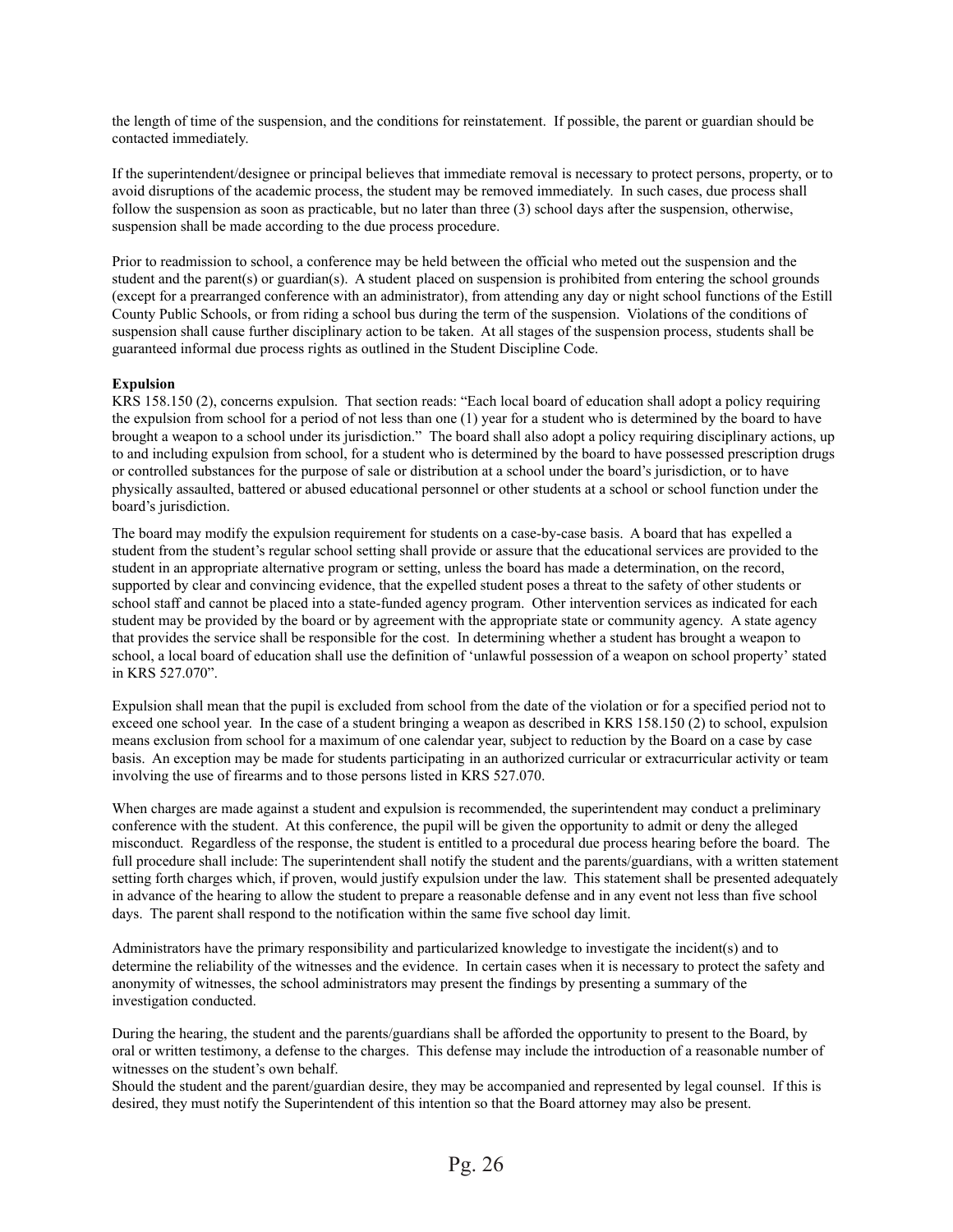<span id="page-26-0"></span>The student is entitled to an expeditious handling of their case, careful reflection by the board, and a prompt decision.

#### **Expulsion Procedures**

The Board may expel any pupil from the regular school setting for misconduct as defined by law. Provision of educational services will be required unless the Board determines, on the record and supported by clear and convincing evidence, that the expelled student posed a threat to the safety of other students or school staff and could not be placed in a state-funded agency program. 1

Behavior that may be determined to pose a threat shall include, but not be limited to, the physical assault, battery, or abuse of others; the threat of physical force; being under the influence of drugs or alcohol; the use, possession, sale, or transfer of drug or alcohol; the carrying, possessing, or transfer of weapons or dangerous instruments; and any other behavior that may endanger the safety of others.

Action to expel a pupil shall not be taken until the parent of the pupil has had an opportunity for a hearing before the Board. <sup>1</sup>The special education and disciplinary records of IDEA eligible students shall be part of the information during the expulsion hearing.

The Board's decision shall be final.<sup>1</sup>

In cases which involve students with disabilities, procedures mandated by federal and state law for students with disabilities shall be followed. (Students with disabilities who are eligible for services under federal law may be expelled for behavior unrelated to their disabilities, as long as legally required procedural safeguards are followed. Educational services must continue for IDEA eligible students who are expelled.)  $183$ 

Records transferred to another school must reflect the charges and final action of an expulsion hearing if the student was expelled for homicide, assault, or an offense in violation of state law or school regulations governing weapons, alcohol, or drugs. Records of a student facing an expulsion hearing on charges described above shall not be transferred until the expulsion hearing process is completed.<sup>2</sup>

#### <span id="page-26-1"></span>**Expelled/Convicted Students**

If a student has been adjudicated guilty of an offense specified in this subsection or has been expelled from school for an offense specified in this subsection, prior to a student's admission to any school, the parent, guardian, principal, or other person or agency responsible for a student shall provide to the school a sworn statement or affirmation indicating on a form provided by the Kentucky Board of Education that the student has been adjudicated guilty or expelled from school attendance at a public or private school in this state or another state.

#### <span id="page-26-2"></span>**Transportation**

The Estill County Board of Education is pleased to provide transportation for your child during the upcoming school year. Pupil transportation is a vital part of the educational process. Our goal is to provide your child safe transportation to and from school.

The rules and regulations outlined in this document are for your child's safety and protection. They also will assist bus drivers and assistants who work with your child. These will be strictly enforced and are put in place to assist everyone involved in the transportation process (students, drivers, and assistants). Bus drivers will report infractions to the school principal and bus riding privileges may be withdrawn if students do not abide by the established rules and regulations.

Riding a bus is a privilege. We maintain the same behavior expectations for students on the bus that we have for students in our schools. In order to operate transportation safely, all Student Discipline Code rules apply to students on buses and at bus stops.

#### **Rules and Regulations for School Bus Riders**

- <span id="page-26-3"></span>**1. Observe same conduct as in the classroom.**
- **2. Be courteous, use no profane language.**
- **3. Do not eat or drink on the bus.**
- **4. Keep the bus clean.**
- **5. Cooperate with the driver.**
- **6. Do not smoke.**
- **7. Do not be destructive.**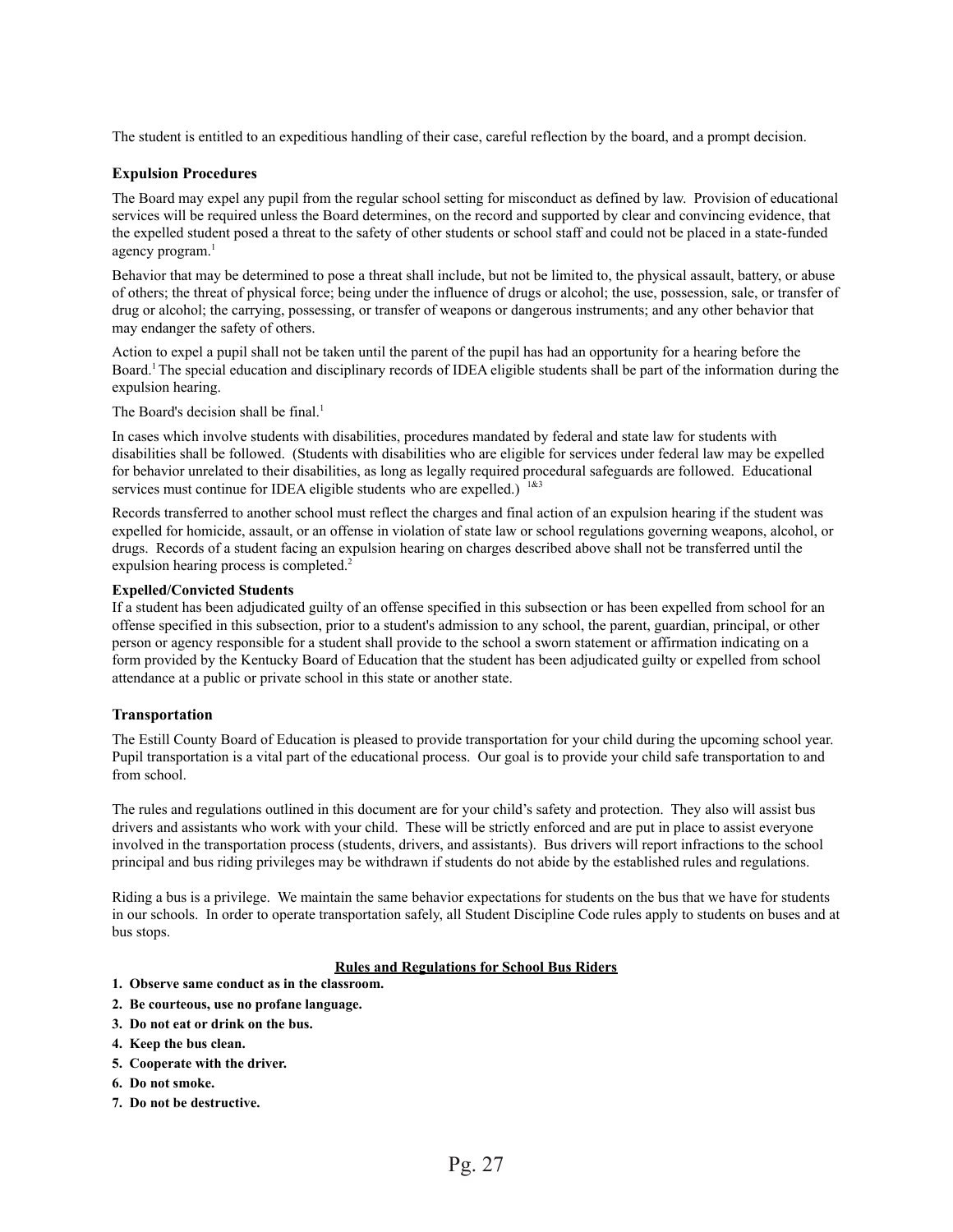- **8. Stay in your seat.**
- **9. Keep head, hands, and feet inside the bus.**
- **10. Bus drivers are authorized to assign seats.**

#### <span id="page-27-0"></span>**Pupil's Responsibilities**

Pupils shall conform to transportation rules and regulations prescribed under state statutes and under state and local regulations.

#### <span id="page-27-1"></span>**Pupils to Wait at Assigned Stop**

Pupils shall wait at their assigned bus stop off the roadway prior to the bus arriving and shall remain there until the driver has stopped the bus, opened the entrance door, and signaled the pupils to enter the bus. **Pupils should be looking for the bus 5 minutes prior to the scheduled time.**

#### <span id="page-27-2"></span>**Crossing on Driver's Signal**

Pupils shall not cross the roadway when entering the school bus until signaled to do so by the bus driver.

#### <span id="page-27-3"></span>**Crossing in Driver's Vision**

When students are required to cross the roadway when entering or leaving the school bus, crossings shall be made in front of the bus. Pupils shall cross approximately ten (10) feet in front of the bus in order that they may be seen by the bus driver.

#### <span id="page-27-4"></span>**Seating**

When pupils enter the bus, they shall proceed directly to a seat. Drivers and other school personnel may assign seats on buses.

#### <span id="page-27-5"></span>**Seated Until Complete Stop**

Pupils shall remain seated until the bus has come to a complete stop.

#### <span id="page-27-6"></span>**Body Not to Protrude From Window**

Pupils shall not extend their arms, legs, or heads out the bus windows.

#### <span id="page-27-7"></span>**Changing Seats**

Pupils shall not change from one seat to another while the bus is in motion.

#### <span id="page-27-8"></span>**Pupil Noise**

<span id="page-27-9"></span>Pupils shall not create noise on the bus to the extent that it might distract the bus driver or to the extent that it might interfere with the driver's ability to hear the signals of emergency vehicles or an approaching train.

#### **Estill County Schools – Bus Expectations**

#### **1. BE SAFE**

**2. BE RESPECTFUL**

#### **3. BE RESPONSIBLE**

#### **4. BE COOPERATIVE**

The following apply to all students who are transported on Estill County school buses:

- 1. When waiting at the bus stop, students must stand away from the road where vehicles travel.
- 2. While waiting for the bus, respect the property and persons who are residents of the area. Be at the stop five (5) minutes before the bus is scheduled to arrive.
- 3. Do not fight or engage in rough play while waiting on the bus, or while riding the bus.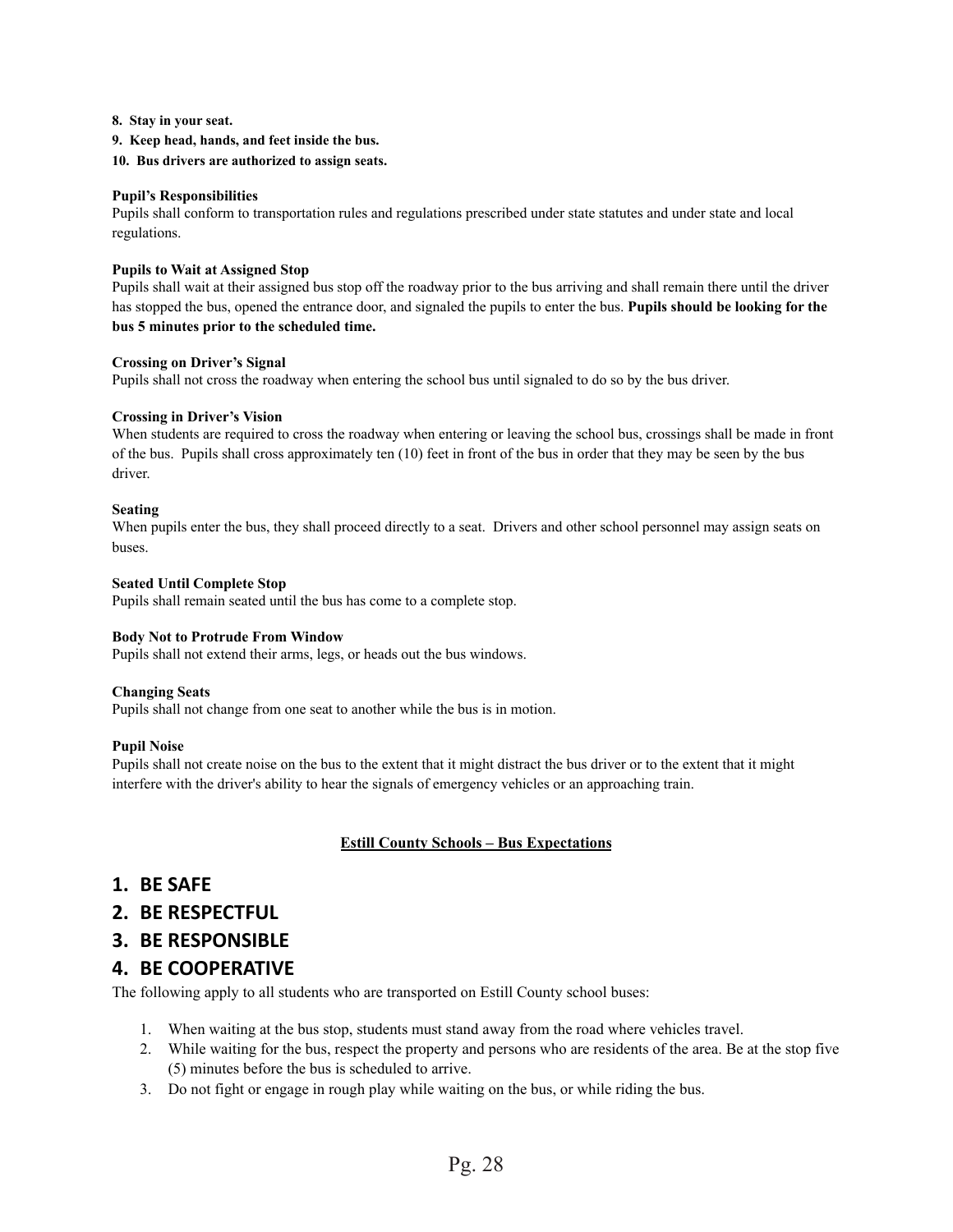- 4. Do not use profane language, threats, obscenities, disrespectful language, or gestures while waiting on the school bus, on the bus, or after disembarking from the bus.
- 5. The throwing of any object on or off the bus is prohibited.
- 6. Show consideration and respect for the bus driver, assistant, and your fellow students by refraining from noisy and boisterous conversation or other distracting acts.
- 7. Students must not deface or cause damage to a bus in any way. When damage is caused such as cutting, tearing, punching holes in seats, or writing on the bus, the cost of repair or clean-up must be paid by the student performing the act or his parent/guardian.
- 8. Tobacco products are not allowed on the bus. This included alternative smoking products as well.
- 9. Students cannot save seats for others and the driver shall assign seats to students as is deemed proper.
- 10. All principals have the authority when loading and unloading on school grounds.
- 11. Any equipment or object considered to be dangerous to the safety and welfare of those aboard, will be prohibited by the bus driver. There must be nothing placed in the aisle or at the front of the bus on the floor. All exits must be free from obstructions at all times. Band instruments and sports equipment will be permitted when they can be held in the student's lap or placed under the seat of the bus and not obstruct the driver's view on the boarding and unloading of the bus. Under bus storage may be used when the bus is equipped.
- 12. Food / Drink is prohibited on the bus.
- 13. No live animals, fuel, explosives, or incendiary devices such as matches, lighters, fireworks, gunpowder, or ammunition are allowed on any bus.
- 14. There will be no change in the location of the bus stop or the routing of buses without the approval of the Transportation Director. ONLY WHEN WRITTEN APPROVAL OF PARENT/GUARDIAN AND THE SCHOOL PRINCIPAL, WILL THE BUS DRIVER ALLOW A STUDENT TO DISEMBARK THE BUS OTHER THAT AT HIS/HER REGULAR BUS STOP.
- 15. Students must remain seated at all times and must remain seated until the bus comes to a complete stop.
- 16. Students must depart from the bus in an orderly manner, in single file and students are not allowed to check mailboxes when disembarking. When standing by the front of the bus, students must watch for the driver's visual direction to cross the roadway.
- 17. Students shall not have in their possession any type of unauthorized weapon or dangerous articles which might be used as a weapon or is commonly accepted as a weapon. Students shall not use any articles as a weapon, regardless of whether it is commonly accepted as such.
- 18. Students are not allowed to play with any pointed objects such as pens, pencils, compasses, etc. while on the bus.

#### **\*THESE RULES ARE POSTED ON EACH ESTILL COUNTY SCHOOL BUS AND ARE STRICTLY ENFORCED.**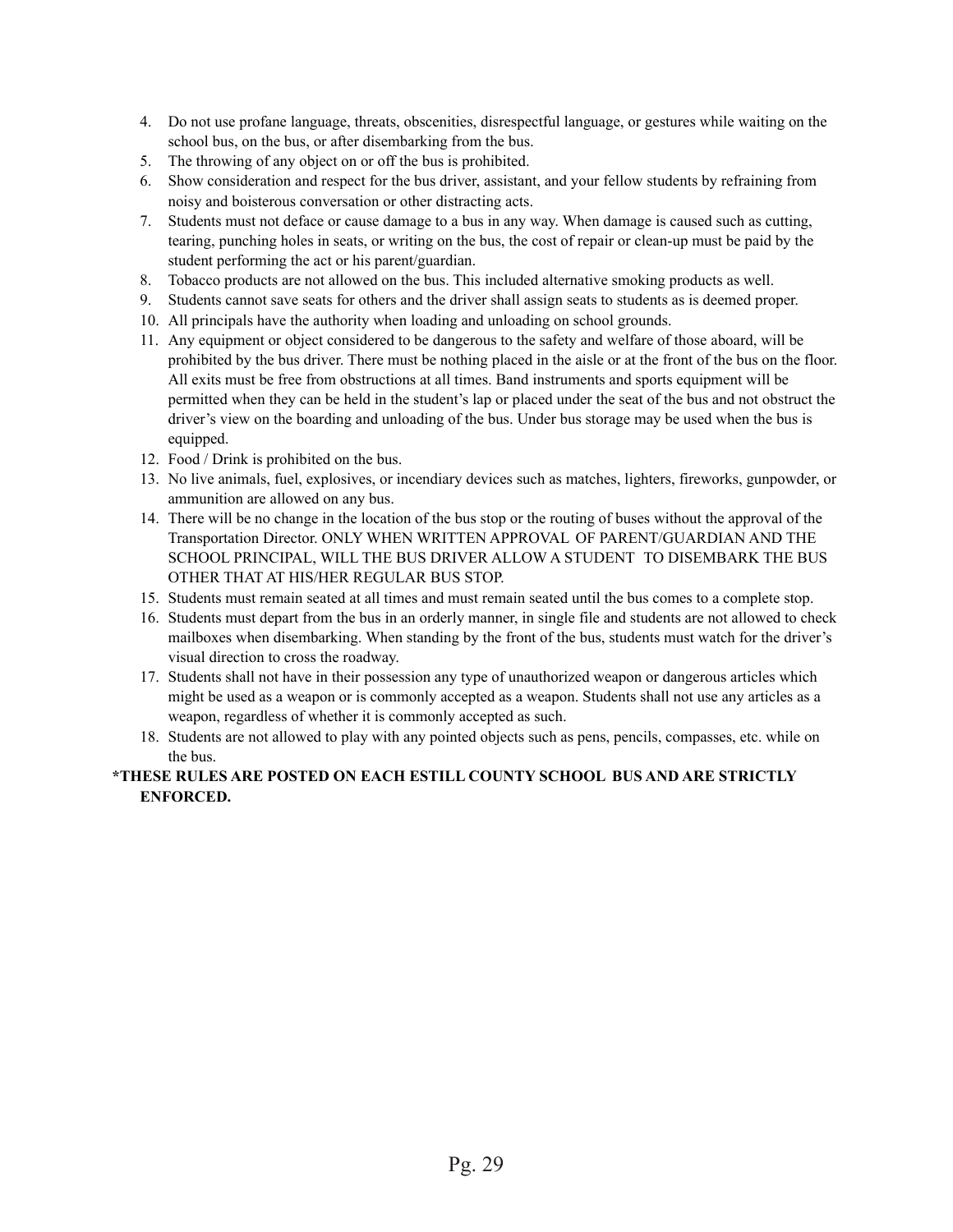#### <span id="page-29-0"></span>**Levels of Misconduct**

Levels of misconduct are listed below followed by examples and suggested response options. Principals have the authority to proceed to response III through IV if the infraction is considered serious. When students are suspended from the bus, school attendance is still required and parents must provide transportation. You are urged to review this information with your child. Bus drivers and classroom teachers will also go over bus expectations with each child to make sure everyone is working together to provide the safest, most efficient mode of transportation available to students.

#### <span id="page-29-2"></span><span id="page-29-1"></span>**Level I Misconduct**

Level I misconduct on the part of the student is defined as minor infractions, which impede bus procedures or interfere with the orderly operation of the bus. Level I misconduct can usually be handled by the bus driver, but sometimes may require the intervention of other school support personnel.

Examples of Level I misconduct:

- 1. Failure to obey driver's instructions
- 2. Foul language or inappropriate gestures
- 3. Failure to stay seated
- 4. Hanging hand, arms, and/or legs out windows
- 5. Eating or drinking on the bus
- 6. Throwing paper or other objects on the floor
- 7. Inappropriate display of affection
- 8. Use of telecommunication device (cell phone, tablet, etc.) unless approved by driver or school personnel

Suggested Response Options:

- 1. Verbal reprimand by driver
- 2. Assignment of seat by driver
- 3. Discipline referral to principal

#### <span id="page-29-3"></span>**Level II Misconduct**

Level II misconduct is conduct whose frequency or seriousness tends to disrupt the bus and often result from the continuation of Level I misbehaviors. These types of misbehaviors are serious enough to require action by an administrator.

Examples of Level II misconduct:

- 1. Failure to ride assigned bus
- 2. Failure to sit in assigned seat
- 3. Throwing objects
- 4. Use of tobacco products/electronic cigarettes
- 5. Leaving the bus at an unscheduled stop without authorized permission

Suggested Response Options: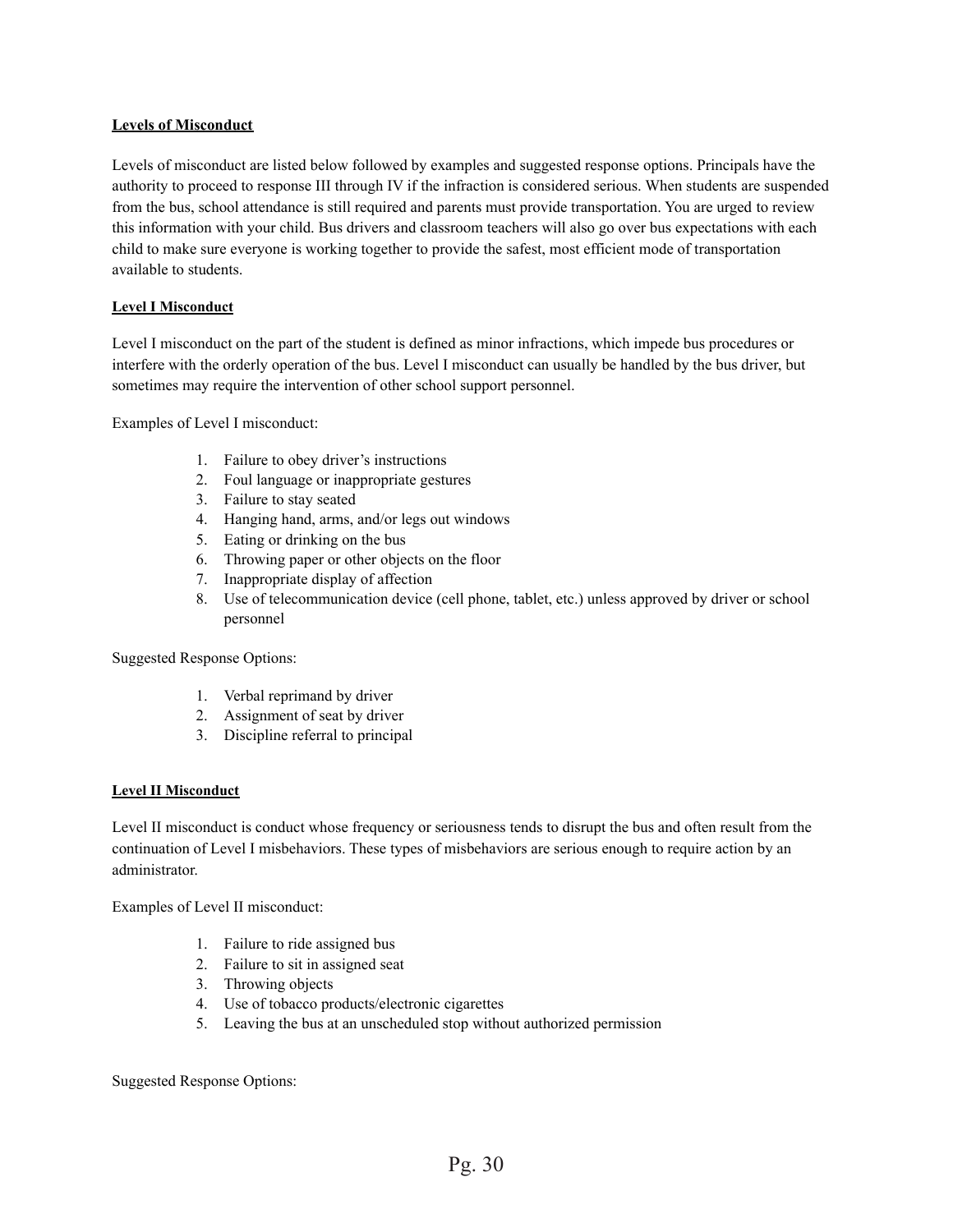- 1. Discipline referral to principal
- 2. Use of any tobacco product/electronic cigarettes carries an automatic one day bus suspension by the principal
- 3. Principal may exercise any Level II response:
	- a. Notify parents
	- b. Teacher-principal conference
	- c. Parent conference (driver may be asked to attend)
	- d. One day in school suspension
	- e. Bus suspension by principal (1-3 days)
	- f. Counseling

#### <span id="page-30-0"></span>**Level III Misconduct**

Level III misconduct refers to acts directed against another person or property by whose consequences do not seriously endanger the health or safety of others on the bus. These types of misbehaviors are serious enough to require action by an administrator.

Examples of Level III misconduct:

- 1. Fighting
- 2. Vandalism (under \$100)
- 3. Throwing objects at driver/assistant
- 4. Harassment of driver/assistant

Suggested Response Options:

- 1. Discipline referral to principal
- 2. Bus suspension by principal (4-10 days)
- 3. Principal may us any Level III response:
	- a. Notify parents and require restitution for damaged property
	- b. Confiscation of materials
	- c. Bus suspension
	- d. Alternate in-school suspension
	- e. Extended school day detention
	- f. Mandated counseling sessions
	- g. Placement change
	- h. Suspension from school (3-5 days)

#### <span id="page-30-1"></span>**Level IV Misconduct**

Level IV misconduct is evidenced by acts that result in violence to self or other's property or presents a direct threat to the safety of self or others on the bus. A "threat" shall refer to a communication made by any means, including, but not limited to electronic and/or online methods. Threatening or violent behavior shall include but not be limited to:

- 1. Verbal or written statements or gestures by students indicating intent to harm themselves, others, or property.
- 2. Physical attack by students to intentionally inflict harm to themselves, others or property.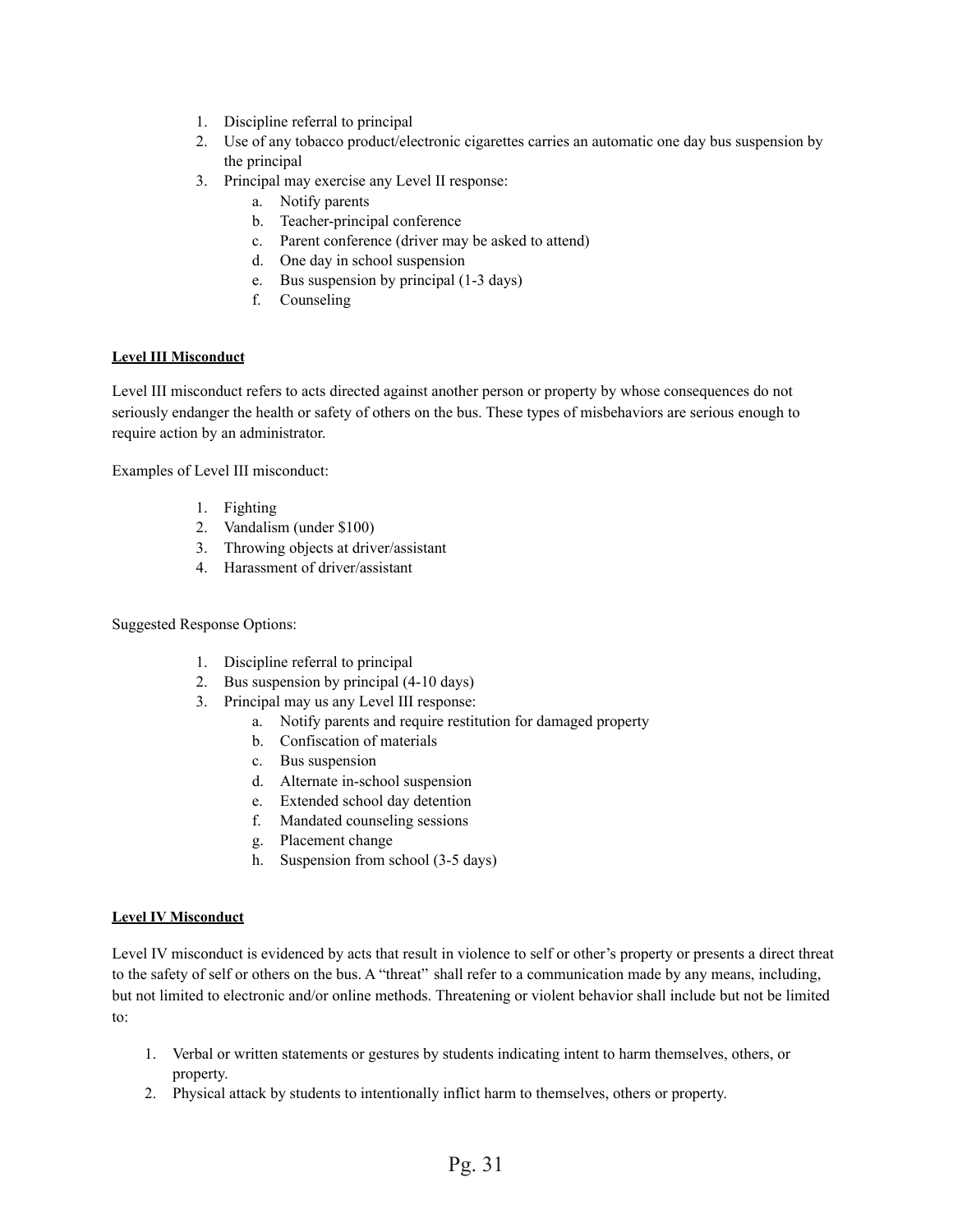Examples of Level IV misconduct:

- 1. Possession or use of drugs, alcohol or other controlled substance on the bus
- 2. Possession of a dangerous instrument on a school bus or deadly weapon: ex. Knife with blade in excess of 3.5 inches
- 3. Throwing items out of the bus

Suggested Response Options:

- 1. Driver is to immediately call bus garage for specific instructions from law enforcement officials
- 2. Restitution
- 3. Loss of non-educational field trip(s)
- 4. Principal may use any Level IV response:
	- a. Immediate parent notification
	- b. Police involvement
	- c. Refer to social services
	- d. Suspension from school (5-10 days)
	- e. Loss of bus riding privileges for the remainder of the semester/year
	- f. Board action may result in expulsion for up to 12 months (for suspension and expulsion procedures involving students in special education , refer to the Estill County Procedures for Students with Disabilities

#### <span id="page-31-0"></span>**Level V Misconduct**

Level V misconduct is evidenced by acts that result in violence to another's person or property or presents a direct threat to the safety of others. These acts are serious enough to be considered criminal and require immediate administrative action, which will entail an immediate removal, the intervention of law enforcement authorities, and action by the school board. Transportation director will notify the superintendent.

1. Second charge of possession or use of drugs, alcohol or any controlled substance on the bus

#### Mandatory Response:

1. Driver is to immediately call the bus garage for specific instructions from law enforcement officials.

#### <span id="page-31-1"></span>**Additional Transportation Information**

A signed note from the parent/guardian is necessary for a student to obtain a bus pass from the principal/designee of the student's school to get off the bus at a stop other than his/her designated stop. A note from each student's parents is necessary when one student goes home with another. A student riding a bus with a pass, who is disciplined for an infraction, may have their bus riding privileges suspended and may not be allowed to continue riding the bus for which the pass was written.

If a student is suspended from one school bus, he is suspended from all other buses as well. A school bus suspension is not an excused absence from school. Students will be expected to be at school each day of their bus suspension.

No glass containers (not including thermos bottles), helium balloons, or live animals will be transported on the bus.

The principal will take reasonable steps to enforce Student Discipline Code and/or Site Base Council policy in addition to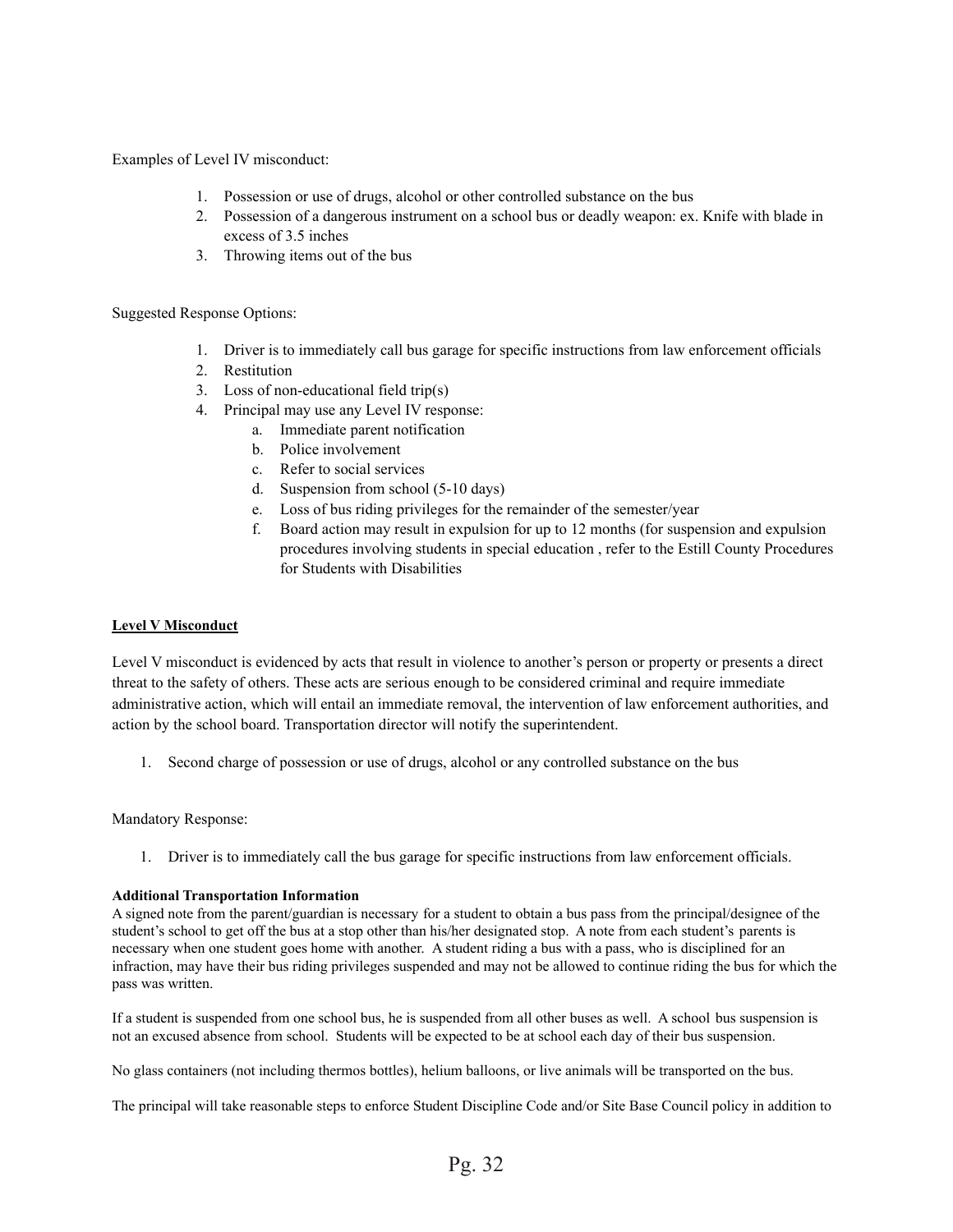the Bus Rider Policy and Rules when a student commits a criminal offense. If a criminal offense occurs, all school employees shall, without unreasonable delay, cause an oral or written report to be made to the local police, sheriff, state police and principal of the school attended by the victim.

All Estill County Public School buses are equipped with video camera boxes. Videotapes contain audio. Tapes may be used to document events and responsibility for actions that occur on the buses. Evacuation drills will be conducted four (4) times each year. Two (2) evacuations shall be conducted each semester with the first being conducted within the first full week following the beginning of the semester. The drills consist of an orderly use of the available exits on the bus, and are designed to familiarize students with the proper safety procedures to be followed in case of an emergency.

Students are permitted to leave the bus only at their designated bus stop. Students who live on the opposite side of the road from the bus stop should, when exiting from the bus, go to a point approximately ten (10) feet ahead of the bus and wait until the driver signals to cross the road. Students should never cross at the rear of a stopped school bus. In the event of an accident, the bus driver is not allowed to release students from the scene. The student will be transported, by the school district, to his/her bus stop upon release from police or other authorities.

Estill County Middle School students are not permitted to board buses at Estill County High School without a boarding pass issued from the principal**.** Middle school students are not permitted to walk to the high school, the county park or along US Highway 25.

School buses stopped for the purpose of loading and unloading students will have the side "Stop Arm" activated. Any time the "Stop-Arm" is out and lights are flashing, all traffic must stop. It is not permissible, even on school property, to pass a school bus while it is loading or unloading students. An exception is when the bus is on a multi-lane highway (4 or more traffic lanes); traffic going in the opposite direction does not have to stop.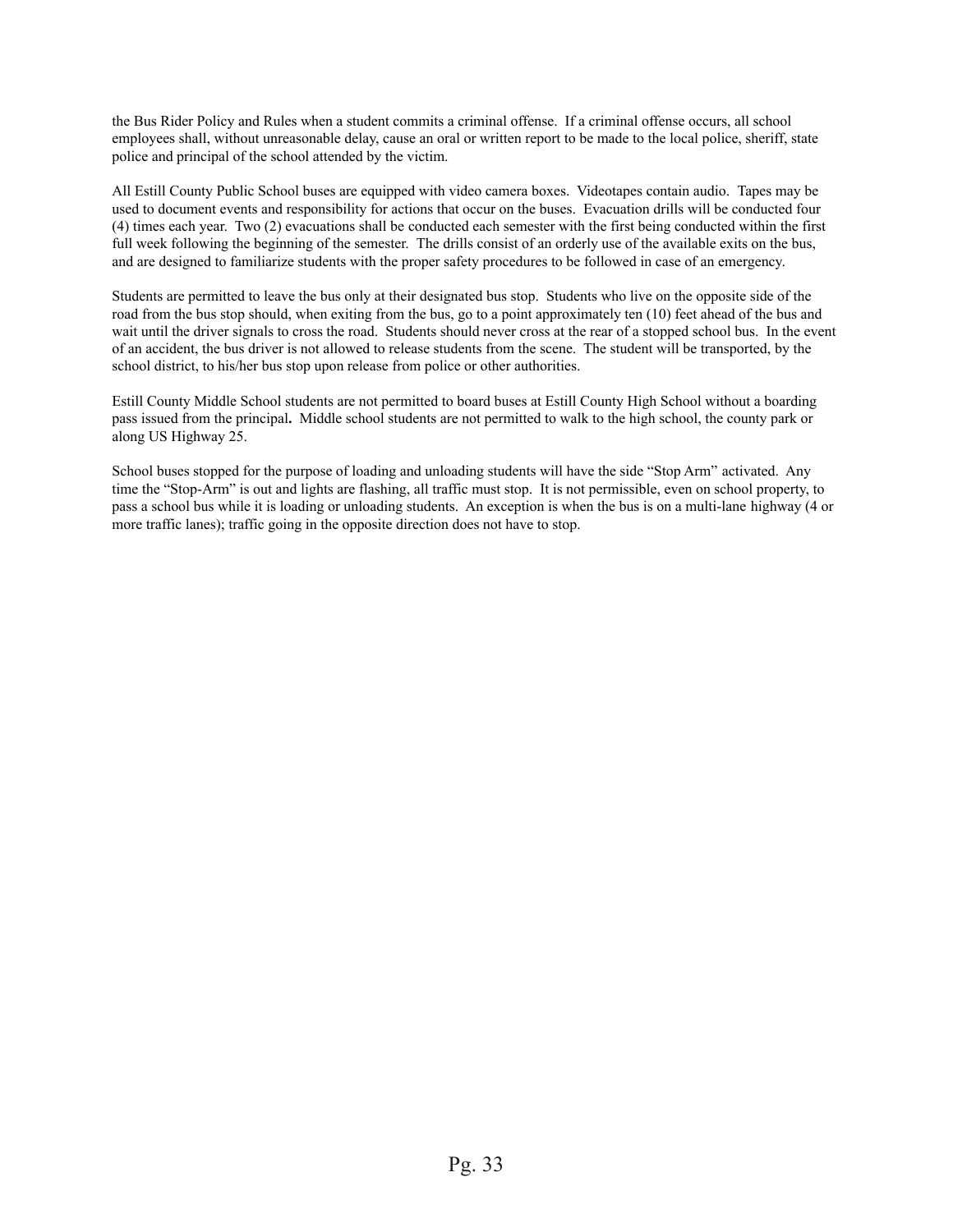#### <span id="page-33-0"></span>**Violations of Acceptable Behavior (Definitions)**

Violations of acceptable behavior at school, on buses, at bus stops, on the way to and from school, and at schoolsponsored activities are defined below. Behavior occurring off school grounds, at locations not listed above, that threatens the safety and well-being of students or staff and directly affects the school's ability to ensure a safe learning environment for all students is also a violation.

- 1. **Abuse of Teacher (Law Violation)** Speech or conduct toward a teacher or administrator (when they are functioning in their capacity of an employee) that will disrupt or interfere with normal school activities or will nullify or undermine the good order and discipline of the school. (KRS 161.190)
- 2. **Academic Dishonesty** A student acting deceptively or dishonestly; including a student copying another's work and using it as his/her own (plagiarism); tampering with official school records.
- 3. **Acceptable Use Policy Violation** See Acceptable Use Policy.
- 4. **Arson (Law Violation)** Starting or attempting to start a fire on school property.
- 5. **Assault (School Personnel and Students) (Law Violation)** Physical contact of one person or a group of persons on another with the intent to injure. Physical sexual abuse of any kind is also considered assault.
- 6. **Attendance-Failure to sign in and out of school** Leaving school or school function without appropriately informing school personnel.
- 7. **Attendance -Skipping Class** Failure to attend any scheduled class or assigned school activity without valid excuse.
- 8. **Attendance -Skipping School** Failure to attend school on a regularly scheduled day without permission from parent or school.
- 9. **Attendance -Tardiness, Unexcused** Tardiness to school or any class without a valid excuse. (Refer to individual school policy on tardiness).
- 10. **Attendance - Truancy** Absence or tardiness from school for three (3) or more days, without valid excuse. Any child who has been reported as truant two (2) or more times is a habitual truant. (See District Policy).
- 11. **Attendance-Unauthorized Departure from Campus** Leaving school campus at which they are enrolled without the principal's/designee's permission. Students who are in areas without permission or off limits.
- 12. **Aggressive Behavior Towards Any School Employee/Student** Physical contact or the threat of physical contact toward an employee/student of the school.
- 13. **Bomb Threat** Making a threat that a bomb, or explosive device, has been placed or is about to explode in a school or on school property.
- 14. **Bullying/Cyber Bullying** See conduct definition (bullying/cyberbullying) in student conduct code
- 15. **Burglary** Unlawfully entering a building or area of school property with the intent to commit a crime.
- 16. **Bus Rules Violation** Any behavior that may create a safety problem on a bus or violate the Student Discipline Code.
- 17. **Dangerous Instruments, Possession of** Dangerous instruments include any instrument, article, or substance, including parts of the human body, readily capable of causing death or serious physical injury. Dangerous instruments shall include pocket knives, bb guns, and hunting knives of all types.
- 18. **Defiance of Authority** Willful refusal by a student to follow directives of authorized school personnel (including failure to identify oneself when requested) or to accept in-school disciplinary measures. Being impolite and arguing with those in authority.
- 19. **Disorderly Conduct (Law Violation)** Violent or threatening behavior, noise or behavior that creates interference to the learning environment by an act that serves no legitimate purpose.
- 20. **Display of Affection, Inappropriate –** Acts such as kissing and caressing will not be allowed on school property, buses, and commercial carriers or during school events.
- 21. **Disrespect of School Employee—**behavior that is rude and lacks respect
- 22. **Disruptive Behavior** Disruptions that impede the delivery of instruction, the transporting of students or alter the flow of school or district related business. Disruptions may be defined by written referrals from teachers or staff to the principal.
- 23. **Dress Code Violation** –Failure to follow school defined dress code requirements. Each Principal and SBDM Council at each school may develop specific guidelines for student dress.
- 24. **Drug Paraphernalia, Possession or Use of (Law Violation)** Being in the possession of articles that are meant to be used for, intended to be used for or be construed to be used for drugs, alcohol or other intoxicating substances.
- 25. **Drugs, alcohol, narcotics, synthetics, controlled substances or look-alike items, Distribution of (Law Violation)** – the sale or distribution of drugs, alcohol or other intoxicating substances.
- 26. **Drugs, alcohol, narcotics, synthetics, controlled substances or look-alike items, substances or other**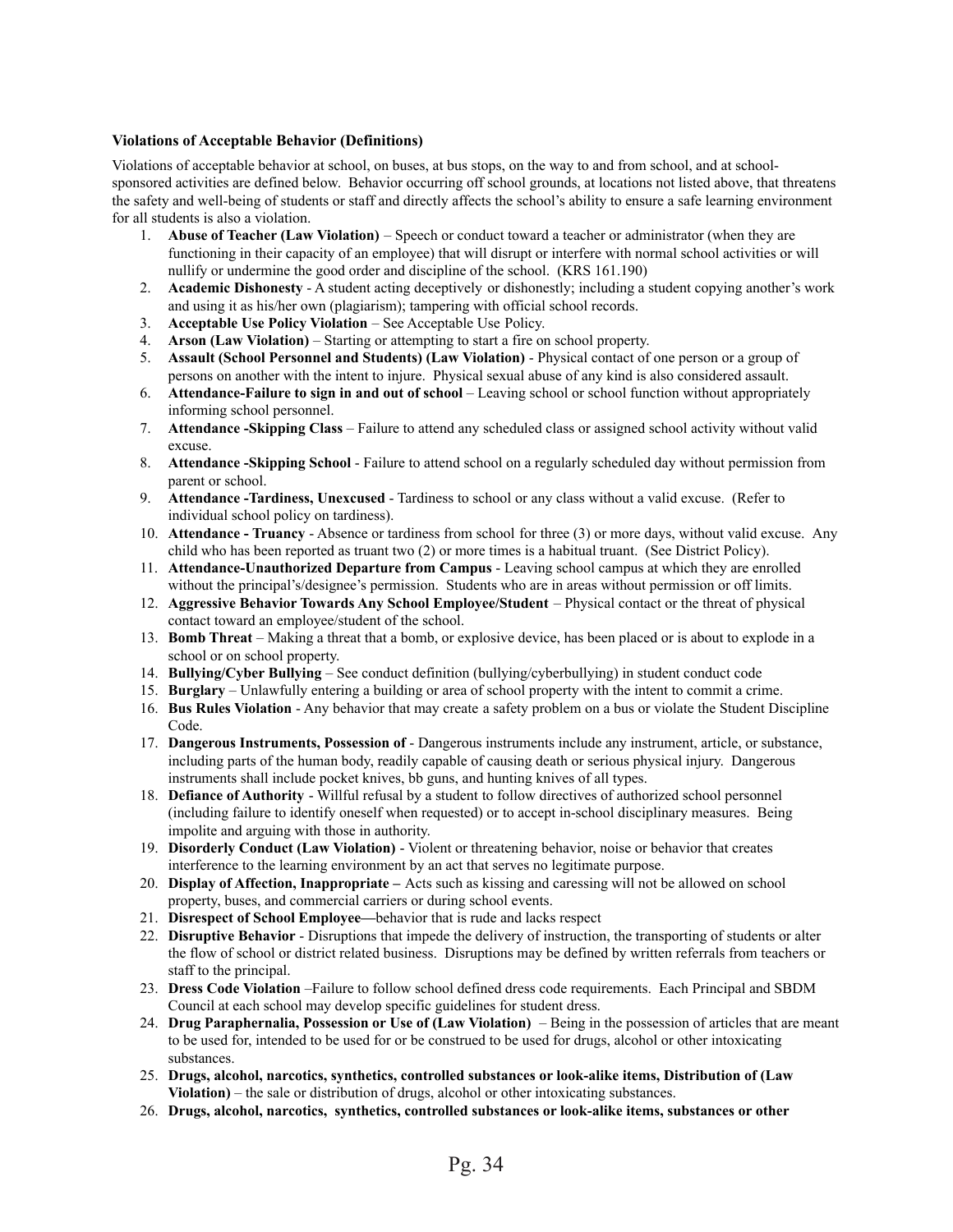**intoxicating substances, Possession/Use/Under the influence of (Law Violation)** - A student exhibiting noticeable behaviors, physical appearance, or odors consistent with use of alcohol, drugs, or other intoxicating substances. *Use of medications prescribed or ordered by a physician or dentist (Policy 09.2241) shall not be considered a violation of this policy.*

- 27. **Extortion (Law Violation)** Attempting to or obtaining property from an unwilling person by intimidation or physical force.
- 28. **False Fire Alarm (Law Violation)** Falsely alerting the fire department or school to a non-existent fire.
- 29. **Fighting** Physical struggle, contact, or quarrel where no participant is identified as a victim.
- 30. **Forgery (Law Violation)** Falsifying documents or signatures.
- 31. **Gambling** Any game of chance for the express purpose of exchanging money or property.
- 32. **Gang Activity, Promoting -** displaying signs, signals or gestures indicative of affiliation or advertisement of an organized gang, group or organization which advocates disruption or violence or has a history of group violence or disruption.
- 33. Harassing Communications- See conduct definition (harassing communications) in student conduct code. (beginning on page 8)
- 34. **Hazing-**See conduct definitions in student conduct code (beginning on page 8)
- 35. **Law Violation**-any violation of law that occurs at school
- 36. **Loitering -**Being on school grounds or in the school without authority or permission of school personnel. This would include students on shortened programs or students remaining after the school activities have ended.
- 37. **Menacing (Law Violation) -** actions, sometimes accompanied by words, used to intentionally place another person in reasonable apprehension of imminent physical injury.
- 38. **Non-Compliance with Classroom Rules** Failure to complete assignments, including state-mandated assessment tests, and to follow other school or classroom regulations.
- 39. **Other –** Student actions that do not fit in any other area of the Student Discipline Code and may violate state or federal law.
- 40. **Out of Area—**student in location other than assigned.
- 41. **Pornographic/Obscene Material** Possessing or accessing any material, whether written, printed or electronic, depicting nudity or depicts/describes sexual conduct and, when taken as a whole, lacks serious literary, artistic or other value.
- 42. **Profanity or Vulgarity** The use of words or gestures generally considered socially unacceptable.
- 43. **Safety Violation** An act of abuse or action which might injure or cause injury to oneself or others.
- 44. **Sexual Harassment** See conduct definitions in the student conduct code as well as Harassment and Discrimination section.
- 45. **Sexual Misconduct** -Inappropriate conduct defined by accepted social and legal standards.
- 46. **Stalking**-see conduct definition of stalking in student discipline code
- 47. **Telecommunications Devices, Unauthorized Use of** A student using or activating (turning on) a telecommunication device that emits an audible signal, vibrates, displays a message, or otherwise summons or delivers a communication to the possessor.
- 48. **Terroristic Threatening (Law Violation)** A person is guilty of terroristic threatening in the second degree when, other than as provided in KRS 508.075, he or she intentionally: (a) With respect to a school function, threatens to commit any act likely to result in death or serious physical injury to any student group, teacher, volunteer worker, or employee of a public or private elementary or secondary school, vocational school, or institution of postsecondary education, or to any other person reasonably expected to lawfully be on school property or at a school sanctioned activity, if the threat is related to their employment by a school, or work or attendance at school, or a school function. A threat directed at a person or persons or at a school does not need to identify a specific person or persons or school in order for a violation of this section to occur;
- 49. **Theft, Stealing or Possession of Stolen Property** Taking or possessing property belonging to the school or another person.
- 50. **Threat or Intimidation** The act of threatening force or violence, scaring, or insulting another person.
- 51. **Tobacco Products, Alternative Nicotine Product, or Vapor Product (e.g. e-cigarettes), Possession/Use of** The possession or use of any tobacco products (**Alternative Nicotine Product or Vapor Product)** by students.
- 52. **Vandalism** Destruction or defacing of public or personal property, including computer hardware or software.
- 53. **Verbal Altercation** Students who engage in comments which are disruptive toward others.
- 54. **Violating Security Procedures** Compromising district and/or school security procedures or putting others at risk. This may include but is not limited to trespassing, failure to follow lock down or other safety drill procedures, opening of exterior doors other than single monitored entrance, tampering with security cameras,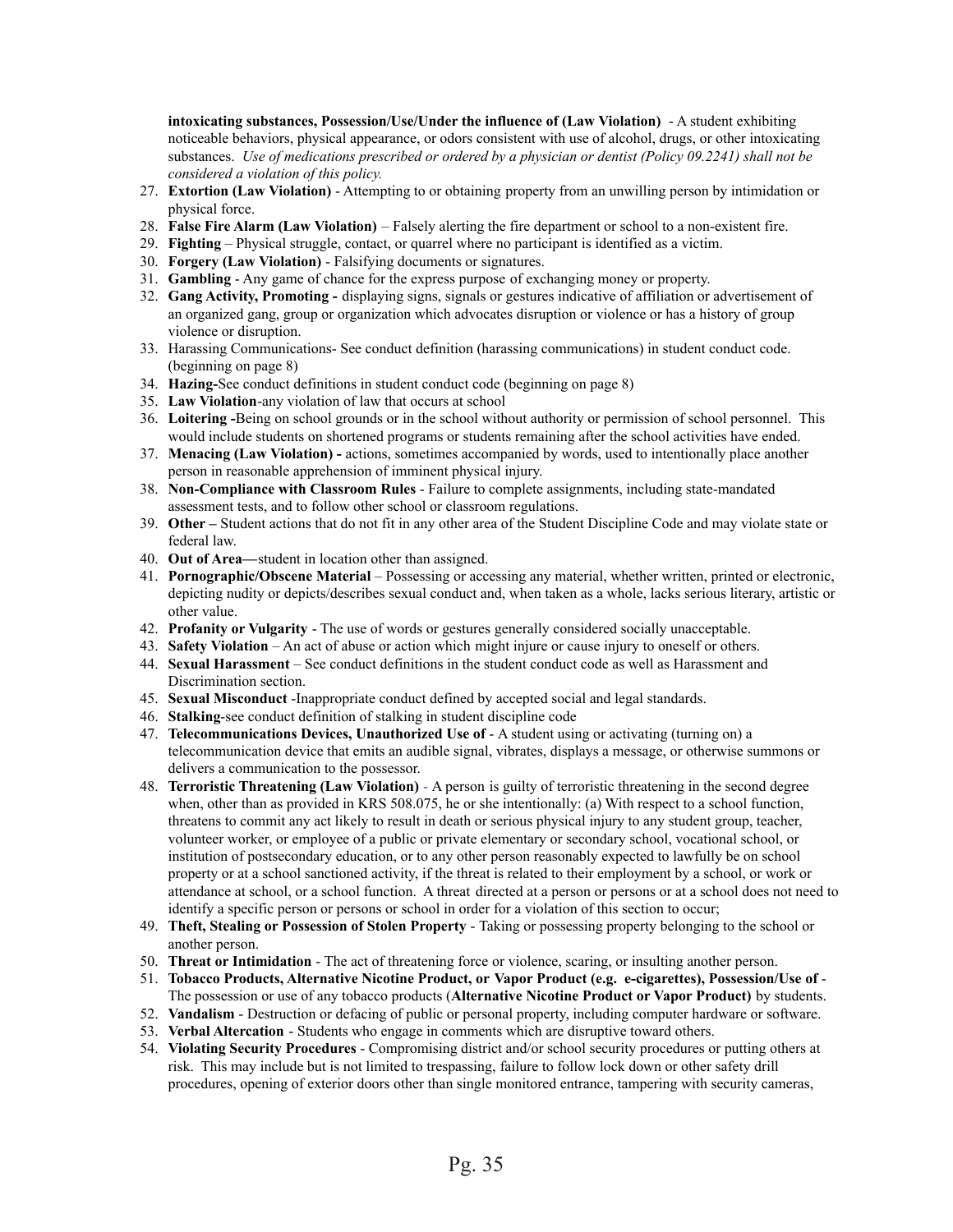telephone and/or fire alarm system, remaining on school grounds after posted hours without prior permission from school officials, and intentionally reporting false tips to administrators, teachers, or other sources.

- 55. **Violation of Suspension Regulations** Suspended students may not be on school property, property under the supervision of school personnel, buses, or attend school activities without permission of school administrators. Students violating suspension conditions are subject to prosecution for criminal trespass. In addition, further administrative action may be taken under 18 of this Section, "Defiance of Authority." (See KRS 508.060)
- 56. **Wanton Endangerment (Law Violation) -** Engaging in conduct that creates a substantial danger of injury to another person.
- 57. **Weapon (other than firearms), Possession of (Law Violation)** Possession of any weapon/instrument or look-alike toy that may be capable of producing physical injury other than those described in "Possession of a Deadly Weapon" section.
- 58. **Weapon (Deadly), Possession of (Law Violation)** The possession of any weapon from which a shot, readily capable of producing death or other serious physical injury, may be discharged; any knife, billy club, nightstick, or club; blackjack or slapjack; nunchaku karate sticks; shuriken or death star; or artificial knuckles made from metal, plastic, or other similar hard material.

#### <span id="page-35-0"></span>**Behavior & Consequence Chart for Discipline**

Students at different ages and grade levels are expected to assume varying degrees of responsibility for their actions; therefore, different disciplinary measures may be used to reflect different levels of maturity and self-discipline. The following chart indicates specific consequences for each offense and the consequences that will occur if there are repeated violations. The principal/designee reserves the right to alter the application of the penalties included in this Student Discipline Code if, in his/her opinion, the behavior is resulting from unusual or extenuating circumstances. Levels of consequences may be determined by grade level or age of student as expectations for primary, elementary, middle and high school students may differ.

Disciplinary measures may increase in severity and may be administered progressively by moving from left to right on the chart. However, if the principal deems necessary, he or she may impose a more severe action.

Repeated and unmodified behavior violations may result in any disciplinary action listed on the Behavior/ Consequence Chart for Violations up to and including expulsion.

| <b>Discipline Chart for Schools</b>                               | IC Board/<br>Law Violation*     | Teacher/<br>Driver<br>Imposed<br>Disc. | Conference   | Detention    | In School<br>Discipline<br>Assignme<br>nt | Saturday<br>School<br>Assignmen<br>t | Short<br>Term<br>School/Bu<br>Suspensio<br>$n(1-5)$<br>days) | Long<br>Term<br>School/Bu<br>$\mathbf{S}$<br>Suspensio<br>$n(6-10)$<br>days) | Expulsion<br>or Bus<br>Susp. for<br>Rest of the<br>Year | Law<br>Enforce<br>ment |
|-------------------------------------------------------------------|---------------------------------|----------------------------------------|--------------|--------------|-------------------------------------------|--------------------------------------|--------------------------------------------------------------|------------------------------------------------------------------------------|---------------------------------------------------------|------------------------|
| Abuse of Teacher (KRS 161.190)                                    | Verbal Abuse                    |                                        |              |              |                                           |                                      | $\mathbf X$                                                  | $\mathbf X$                                                                  | $\mathbf X$                                             | X                      |
| Academic Dishonesty                                               | Cheating                        | $\mathbf{x}$                           | $\mathbf{x}$ | $\mathbf{x}$ | $\mathbf{x}$                              |                                      | $\mathbf x$                                                  |                                                                              |                                                         |                        |
| Acceptable Use Policy Violation                                   | Inappropriate<br>Use            | $\mathbf X$                            | $\mathbf x$  | X            | X                                         |                                      |                                                              |                                                                              |                                                         |                        |
| Aggressive Behavior toward staff or student                       | Threatening or<br>Verbal Abuse* |                                        |              |              | X                                         | X                                    | $\mathbf X$                                                  | X                                                                            |                                                         | X                      |
| Arson                                                             | Arson*                          |                                        |              |              |                                           |                                      | $\mathbf X$                                                  | $\mathbf X$                                                                  | $\mathbf x$                                             | $\mathbf{x}$           |
| Assault and Battery (School Personnel and<br>Student)             | Assault*                        |                                        |              |              |                                           |                                      | $\mathbf X$                                                  | $\mathbf x$                                                                  | $\mathbf x$                                             | $\mathbf{x}$           |
| Attendance: Failure to Sign In and Out of<br>School               | Leaving<br>Campus               |                                        | X            | X            |                                           | X                                    |                                                              |                                                                              |                                                         |                        |
| Attendance: Skipping Class                                        | <b>Skipping Class</b>           | $\mathbf x$                            | $\mathbf{x}$ | $\mathbf{x}$ | $\mathbf x$                               | $\mathbf X$                          | $\mathbf x$                                                  |                                                                              |                                                         |                        |
| Attendance: Skipping School                                       | Skipping School                 | $\mathbf X$                            | $\mathbf X$  | $\mathbf X$  | $\mathbf X$                               | X                                    | $\mathbf X$                                                  |                                                                              |                                                         |                        |
| Attendance: Tardiness, Unexcused                                  | Tardy to Class                  | $\mathbf x$                            | $\mathbf X$  | $\mathbf X$  | $\mathbf x$                               | X                                    |                                                              |                                                                              |                                                         |                        |
| <b>Bomb</b> Threat                                                |                                 |                                        |              |              |                                           |                                      | $\mathbf X$                                                  | $\mathbf X$                                                                  | $\mathbf X$                                             | X                      |
| Bullying /Cyberbullying                                           | Bullying                        | $\mathbf x$                            | $\mathbf{x}$ | $\mathbf{x}$ | X                                         | $\mathbf{x}$                         | $\mathbf x$                                                  | $\mathbf X$                                                                  | $\mathbf{x}$                                            | $\mathbf X$            |
| Burglary                                                          |                                 |                                        |              |              |                                           |                                      | $\mathbf x$                                                  | $\mathbf x$                                                                  | $\mathbf{x}$                                            | $\mathbf{x}$           |
| Bus Rules Violation:                                              | Bus Disturb.                    | $\mathbf X$                            | $\mathbf x$  | $\mathbf X$  | $\mathbf X$                               | $\mathbf X$                          | $\mathbf X$                                                  | $\mathbf X$                                                                  | $\mathbf x$                                             | $\mathbf{x}$           |
| Dangerous Instruments, Fireworks, or<br>Ammunition, Possession of | Dangerous<br>Instruments        |                                        |              |              | X                                         |                                      | $\mathbf x$                                                  | $\mathbf{x}$                                                                 | X                                                       | $\mathbf{x}$           |
| Defiance Of Authority                                             | Disrespectful                   | $\mathbf X$                            | $\mathbf x$  | $\mathbf X$  | $\mathbf x$                               | X                                    | $\mathbf x$                                                  | $\mathbf X$                                                                  | $\mathbf X$                                             | $\mathbf X$            |
| Disorderly Conduct                                                |                                 |                                        |              |              |                                           |                                      | $\mathbf x$                                                  | $\mathbf{x}$                                                                 | $\mathbf{x}$                                            | $\mathbf{x}$           |
| Display of Affection, Inappropriate                               | Disrespectful                   | $\mathbf X$                            | $\mathbf X$  | $\mathbf X$  | $\mathbf X$                               | $\mathbf X$                          |                                                              |                                                                              |                                                         |                        |
| Disrespect of School Employee                                     | Disrespectful                   | $\mathbf X$                            | $\mathbf X$  | $\mathbf X$  | $\mathbf X$                               | $\mathbf X$                          | $\mathbf X$                                                  |                                                                              |                                                         |                        |
| Disruptive Behavior                                               | Disruptive                      | $\mathbf X$                            | $\mathbf X$  | $\mathbf X$  | X                                         | X                                    | $\mathbf X$                                                  | X                                                                            | $\mathbf x$                                             | $\mathbf{x}$           |
| Dress Code Violation                                              | Dress Code                      | $\mathbf X$                            | $\mathbf X$  | X            | X                                         | X                                    |                                                              |                                                                              |                                                         |                        |
| Drug Paraphernalia, Possession or Use of                          | Look-alike (or<br>$law*$        |                                        |              |              |                                           |                                      | X                                                            | X                                                                            | X                                                       | $\mathbf{x}$           |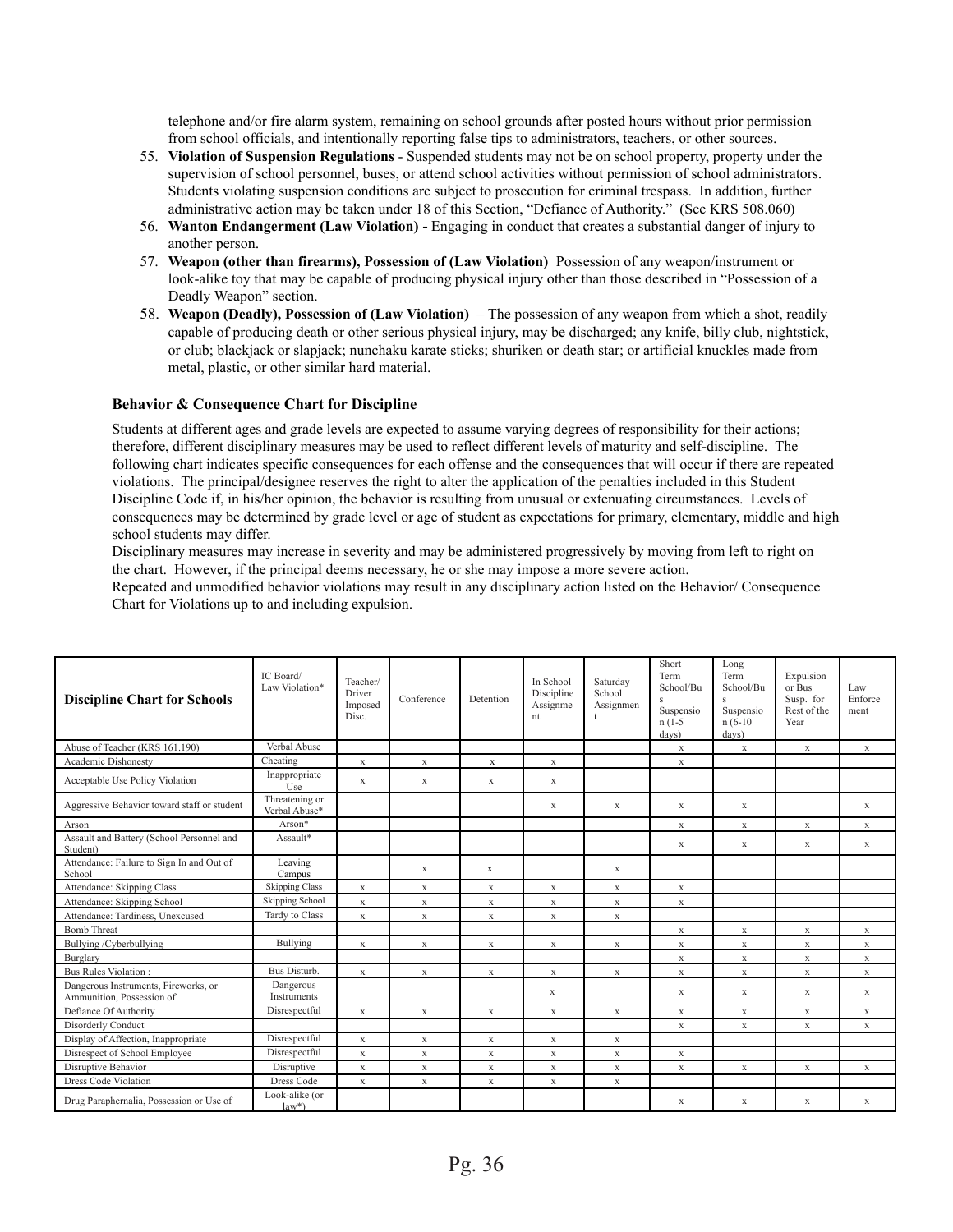| Drugs, alcohol, narcotics, synthetic,<br>controlled substances or look-alike Items,<br>Distribution of                                                             | *distribution                                     |             |             |             |             |             | $\mathbf x$ | $\mathbf X$ | $\mathbf X$ | $\mathbf X$  |
|--------------------------------------------------------------------------------------------------------------------------------------------------------------------|---------------------------------------------------|-------------|-------------|-------------|-------------|-------------|-------------|-------------|-------------|--------------|
| Drugs, alcohol, narcotics, synthetic,<br>controlled substances or look-alike<br>substances, or other intoxicating<br>substances, Possession/Use/Under<br>influence | *possession                                       |             |             |             |             |             | $\mathbf x$ | $\mathbf x$ | $\mathbf X$ | $\mathbf X$  |
| Extortion                                                                                                                                                          | Other                                             |             |             |             |             |             | $\mathbf X$ | $\mathbf X$ | $\mathbf X$ | $\mathbf{x}$ |
| False Fire Alarm                                                                                                                                                   | Other                                             |             |             |             |             |             | $\mathbf x$ | $\mathbf X$ | $\mathbf X$ | $\mathbf x$  |
| Fighting                                                                                                                                                           | Fighting                                          |             |             |             |             |             | $\mathbf X$ | $\mathbf X$ | $\mathbf X$ | $\mathbf X$  |
| Forgery                                                                                                                                                            | Signing Note or<br>Forgery <sup>*</sup>           | $\mathbf X$ | $\mathbf X$ | $\mathbf X$ | $\mathbf x$ | $\mathbf X$ |             |             |             |              |
| Gambling                                                                                                                                                           | Gambling*                                         |             | $\mathbf X$ |             | $\mathbf X$ | $\mathbf X$ |             |             |             |              |
| Gang Activity, Promoting                                                                                                                                           | Other                                             |             | $\mathbf X$ |             |             |             | $\mathbf x$ | $\mathbf X$ | $\mathbf x$ | $\mathbf X$  |
| Harassment                                                                                                                                                         | Harassment                                        | X           | $\mathbf X$ | $\mathbf X$ | $\mathbf x$ | $\mathbf X$ | X           | $\mathbf X$ | $\mathbf X$ | $\mathbf X$  |
| Harassing Communications                                                                                                                                           | HC*                                               | $\mathbf x$ | $\mathbf X$ | $\mathbf X$ | $\mathbf X$ | $\mathbf X$ | $\mathbf X$ | $\mathbf X$ | $\mathbf X$ | $\mathbf x$  |
| Hazing                                                                                                                                                             | Other                                             | $\mathbf X$ | $\mathbf X$ | $\mathbf x$ | $\mathbf X$ | $\mathbf X$ | $\mathbf X$ | $\mathbf x$ | $\mathbf x$ | $\mathbf X$  |
| Law Violation                                                                                                                                                      |                                                   |             |             |             |             |             | $\mathbf X$ | $\mathbf x$ | $\mathbf x$ | $\mathbf X$  |
| Loitering                                                                                                                                                          | Loitering*                                        |             | $\mathbf X$ | $\mathbf x$ | $\mathbf X$ | $\mathbf X$ | $\mathbf x$ |             |             | $\mathbf{x}$ |
| Menacing                                                                                                                                                           | Menacing*                                         | $\mathbf X$ | $\mathbf X$ | $\mathbf X$ | $\mathbf X$ | $\mathbf X$ | $\mathbf X$ | $\mathbf X$ | $\mathbf x$ | $\mathbf{x}$ |
| Non-Compliance with Classroom/School<br>Rules                                                                                                                      | Failure to<br>Follow Staff                        | $\mathbf X$ | $\mathbf X$ | $\mathbf x$ | $\mathbf X$ | $\mathbf X$ |             |             |             |              |
| Out of Area                                                                                                                                                        | Other                                             | $\mathbf X$ | $\mathbf X$ | $\mathbf x$ | $\mathbf X$ | $\mathbf X$ | $\mathbf X$ |             |             |              |
| Pornographic/Obscene Material                                                                                                                                      | Other                                             | $\mathbf X$ | $\mathbf x$ | $\mathbf X$ | $\mathbf X$ | $\mathbf x$ | $\mathbf X$ | $\mathbf X$ | $\mathbf x$ | $\mathbf X$  |
| Profanity or Vulgarity                                                                                                                                             | Profanity                                         | $\mathbf X$ | $\mathbf X$ | $\mathbf x$ | $\mathbf X$ | $\mathbf X$ | $\mathbf X$ |             |             |              |
| <b>Safety Violation</b>                                                                                                                                            | Other                                             | $\mathbf x$ | $\mathbf X$ | $\mathbf X$ | $\mathbf X$ | $\mathbf X$ | $\mathbf X$ | $\mathbf x$ | $\mathbf X$ | $\mathbf x$  |
| Sexual Harassment                                                                                                                                                  | Harassment                                        |             | $\mathbf X$ |             |             |             | $\mathbf X$ | $\mathbf X$ | $\mathbf X$ | $\mathbf X$  |
| Sexual Misconduct                                                                                                                                                  | Inappropriate                                     | $\mathbf x$ | $\mathbf X$ | $\mathbf X$ | $\mathbf X$ | $\mathbf X$ | $\mathbf X$ | $\mathbf X$ | $\mathbf X$ | $\mathbf X$  |
| Stalking                                                                                                                                                           | Stalking*                                         | $\mathbf x$ | $\mathbf X$ | $\mathbf X$ | $\mathbf X$ | $\mathbf x$ | $\mathbf x$ | $\mathbf x$ | $\mathbf X$ | $\mathbf x$  |
| Telecommunication Devices, Unauthorized<br>Use of                                                                                                                  | Violation of<br>personal elect.                   | $\mathbf x$ | $\mathbf x$ | $\mathbf X$ | $\mathbf X$ | $\mathbf x$ | $\mathbf X$ |             |             |              |
| Terroristic Threatening in the Second<br>Degree                                                                                                                    | Ter.Threat*                                       |             |             |             |             |             | $\mathbf x$ | $\mathbf x$ | $\mathbf x$ | X            |
| Theft, Stealing or Possession of Stolen<br>Property                                                                                                                | Stealing                                          |             |             |             |             |             | $\mathbf X$ | $\mathbf x$ | $\mathbf X$ | $\mathbf X$  |
| Threat to others or property or Intimidation                                                                                                                       | Threat                                            | $\mathbf X$ | $\mathbf X$ |             | $\mathbf X$ | $\mathbf X$ | $\mathbf X$ | $\mathbf X$ | $\mathbf X$ | $\mathbf{x}$ |
| Tobacco, Alternative Nicotine & Vapor<br>Products or Possession/Use                                                                                                | Smoking.<br>Chewing, Tob.<br>Other, alt,<br>vapor |             | X           | X           | X           | $\mathbf x$ | $\mathbf X$ |             |             |              |
| Unauthorized Departure From Campus                                                                                                                                 | Leaving<br>Campus                                 |             |             | $\mathbf x$ | $\mathbf X$ | $\mathbf X$ | $\mathbf X$ |             |             |              |
| Vandalism                                                                                                                                                          | Vandalism*                                        | $\mathbf X$ | $\mathbf X$ | $\mathbf X$ | $\mathbf x$ | $\mathbf X$ | $\mathbf x$ | $\mathbf X$ | $\mathbf X$ | $\mathbf X$  |
| Verbal Altercation                                                                                                                                                 | Other                                             | $\mathbf X$ | $\mathbf X$ | $\mathbf x$ | $\mathbf X$ | $\mathbf X$ | $\mathbf X$ | $\mathbf X$ |             |              |
| Violation of Suspension Regulations                                                                                                                                | Failure to<br>Follow                              |             | $\mathbf x$ |             | $\mathbf X$ | $\mathbf X$ | $\mathbf x$ | $\mathbf x$ | $\mathbf x$ | $\mathbf X$  |
| Wanton Endangerment                                                                                                                                                | WE*                                               |             | $\mathbf X$ |             |             |             | $\mathbf X$ | $\mathbf X$ | $\mathbf X$ | $\mathbf X$  |
| Weapon (Other than Firearms) Possession<br>of                                                                                                                      | Weapon*                                           |             |             |             | $\mathbf X$ |             | $\mathbf x$ | $\mathbf X$ | $\mathbf x$ | $\mathbf x$  |
| Weapon (Deadly), Possession of                                                                                                                                     | Weapon*                                           |             |             |             |             |             | X           | $\mathbf X$ | $\mathbf X$ | X            |

#### **Estill County Schools Attendance Policy**

#### <span id="page-36-1"></span><span id="page-36-0"></span>**Absences and Excuses**

#### *Attendance Goal Statement*

The Estill County Board of Education believes that there is a direct relationship between poor attendance and lack of achievement. Students who have good attendance generally achieve higher grades, enjoy school more, and are much better adjusted to live in our society.

Students are expected to attend the school in which they are enrolled, regularly and punctually in order to benefit maximally from the instructional program and to develop habits of punctuality, self-discipline, and responsibility. Recording of absences and tardies shall be made in compliance with the requirements of  $702$  KAR 007:125.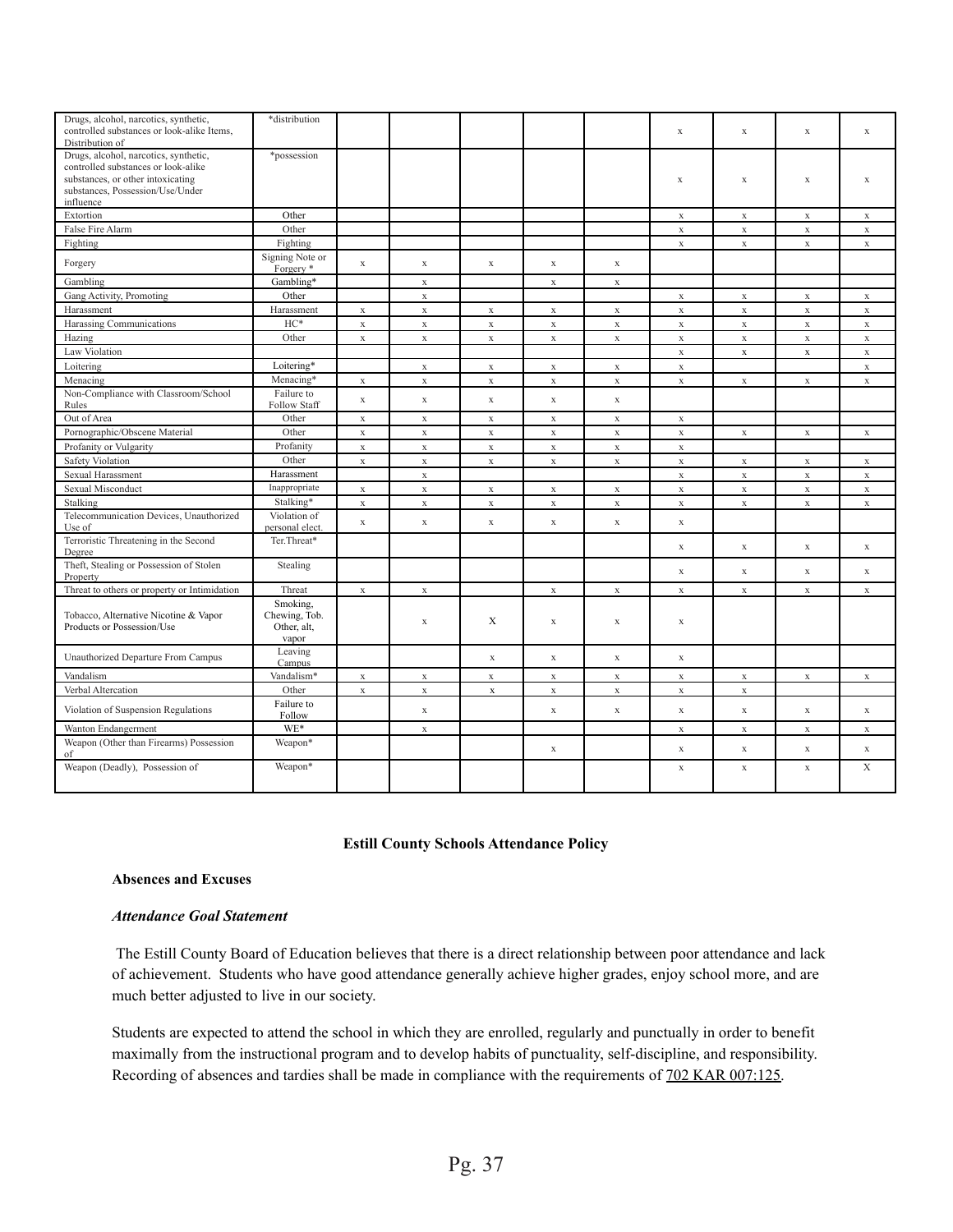#### <span id="page-37-0"></span>**Truancy Defined**

Any student who has attained the age of six  $(6)$ , but has not reached his/her eighteenth  $(18<sup>th</sup>)$  birthday, who has been absent from school without valid excuse for three (3) or more days, or tardy without valid excuse on three (3) or more days, is a truant. Habitual truancy is defined as 6 (six) unexcused absences. At any point of truancy the court system can become involved.

#### <span id="page-37-1"></span>**Excused Absences**

A student shall be permitted a total of six (6) excused absences per year upon presenting a parental note to the school Principal or designee for the following reasons (these should be documented as parent notes and ARE NOT in addition to):

- 1. Death or severe illness in the pupil's immediate family. The number of days excused for a death will be determined by the circumstances involved and will be kept to the minimum necessary as determined by the Principal or designee.
- 2. Illness of the pupil. Medical and dental appointments will be excused only for the time required to complete the appointment, unless specified by the doctor.
- 3. Religious holidays and practices.
- 4. Court appearance when the student's presence is required by subpoena or citation.
- 5. Driver's permit/license test, which will be excused for a portion of the day.
- 6. One (1) day for attendance at the Kentucky State Fair.
- 7. Documented military leave.
- 8. One (1) day prior to departure of parent/guardian called to active military duty.
- 9. One (1) day upon the return of parent/guardian from active military duty.
- 10. Visitation for up to ten (10) days with the student's parent/guardian who, while on active military duty stationed outside of the country, is granted rest and recuperation leave.

Parent notes are to be given three (3) per semester. A student is not permitted to carry over parent notes from first to second semester. Absolutely no notes will be taken after 30 days.

\*Doctor's excuses do not count toward the six (6) days of excused absences. Excuses from the doctor shall specify the date of the student's absence. Doctor's notes that indicate that the student was not seen by a physician/physician's assistant will not be accepted. After the tenth  $(10<sup>th</sup>)$  physician's note, the parent /guardian must have a Medical Excuse Form completed by the physician.

\*\* Any 18 year old student who has accumulated 10 or more unexcused absences can be removed from the school role pending Superintendent approval.

\*\*Students are not permitted to apply for Educational Enhancement Opportunities (EHO) if they are truant (3 or more unexcused absences as documented in Infinite Campus).

#### <span id="page-37-2"></span>**Enhanced Educational Opportunity**

Students shall be granted an excused absence for up to ten (10) school days to pursue an educational enhancement opportunity determined by the Principal to be of significant educational value. This opportunity may include, but not be limited to, participation in an educational foreign exchange program or an intensive instructional, experiential, or performance program in one (1) of the core curriculum subjects of English, science, mathematics, social studies, foreign language, and the arts. Students/parents should complete the educational enhancement opportunity request form five (5) days prior to the absence.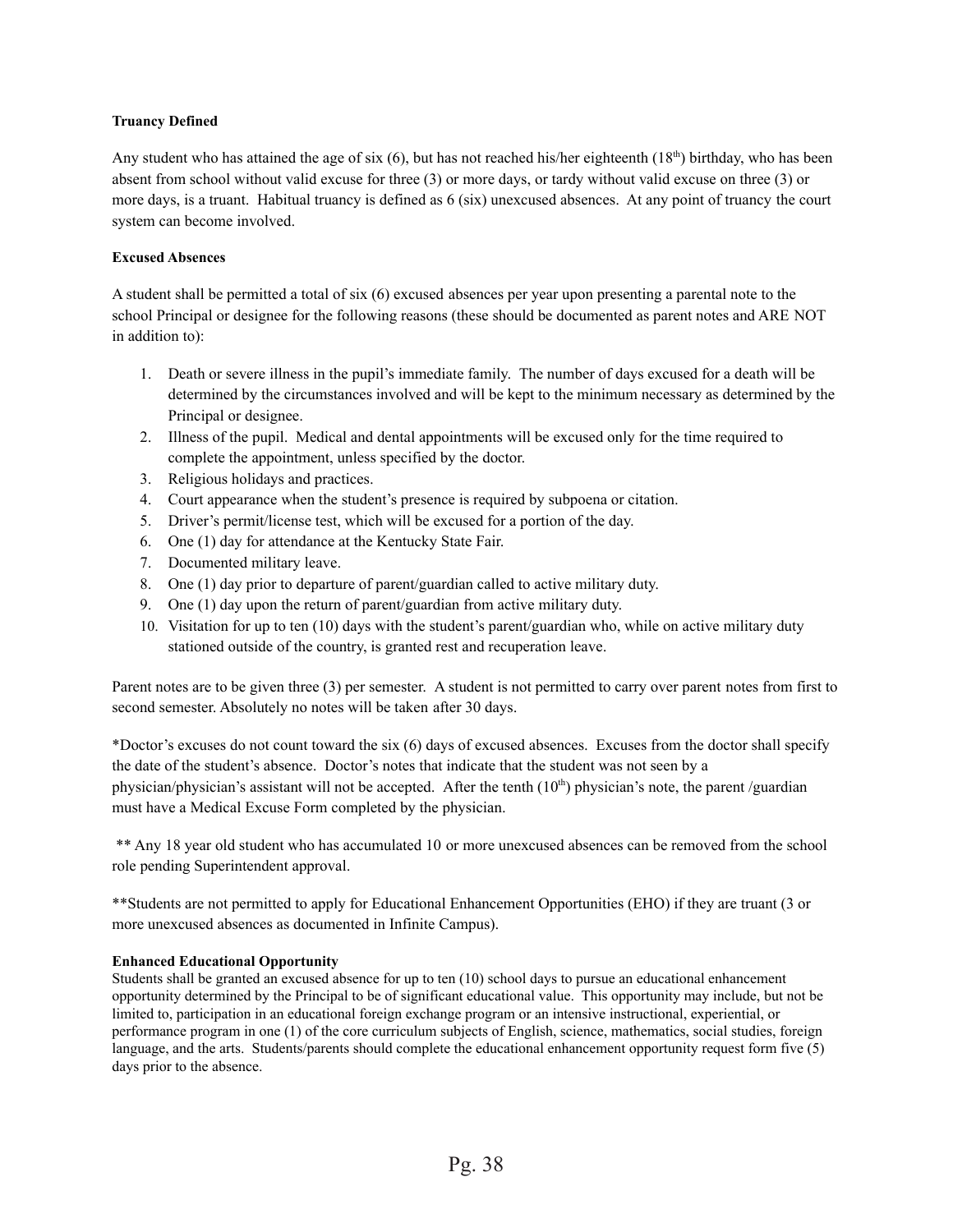Unless the Principal determines that extenuating circumstances exist, requests for date(s) falling within state or district testing periods shall not be granted.

The Principal's determination may be appealed to the Superintendent/designee whose decision may then (be appealed to the Board under its grievance policy and procedures).

Students receiving an excused absence under this section shall have the opportunity to make up school work missed and shall not have their class grades adversely affected for lack of class attendance or class participation due to the excused absence.

#### <span id="page-38-0"></span>**Absences for Vacation**

The regular school calendar allows students to be off during the summer months as well as holidays, fall break, spring break, Christmas break, and teacher professional days. Therefore, absences for family vacations when school is in session will be recorded as "unexcused." Since classroom time is a high correlate for learning, parents are strongly encouraged to plan vacations around the school calendar.

#### <span id="page-38-1"></span>**Notes to Excuse Absences**

Notes shall include phone numbers to assist attendance personnel in verifying information. All notes of excuse shall be turned into the appropriate person within three (3) school days of the student's return to school. If a note is not received within three (30) days after returning to school, the absence or tardy will be considered unexcused. The Principal/designee shall determine whether the absence is excused. \* **Absolutely no notes taken after 30 days.**

#### <span id="page-38-2"></span>**Make-up Work**

Work missed due to absences may be made up by arrangement with the teacher. The student and/or the parent of the elementary student are responsible for making arrangements with the teacher for completing make-up work.

#### <span id="page-38-3"></span>**Unexcused Absences**

Absence for reasons other than those listed in this policy shall be unexcused.

#### <span id="page-38-4"></span>**Suspensions**

Students suspended are allowed to do the following:

- 1. Take major tests, such as final examinations or unit tests, upon returning from a suspension; and
- 2. Hand in major projects or term papers assigned before the period of suspension but due during the time the suspension occurred.

#### <span id="page-38-5"></span>**References:**

<sup>1</sup>702 KAR 007:125 KRS 36.396, KRS 38.470, KRS 40.366 KRS 158.070, KRS 158.183, KRS 158.293, KRS 158.294 KRS 159.035, KRS 159.140, KRS 159.150, KRS 159.180 OAG 76566, OAG 7968, OAG 79539, OAG 9179, OAG 96-28

#### <span id="page-38-6"></span>**Related Policies:**

09.111, 09.122, 09.4281 09.126 (re requirements/exceptions for students from military families) Adopted/Amended: 07/10/2012 Order #: 9-H

#### **Grievance Policy**

<span id="page-38-7"></span>The Estill County Board of Education has adopted policies that provide students with the opportunity to appeal issues regarding equal educational opportunities and educational concerns or practices. When a student or parent has an educational concern, a complaint must be filed using the following procedure: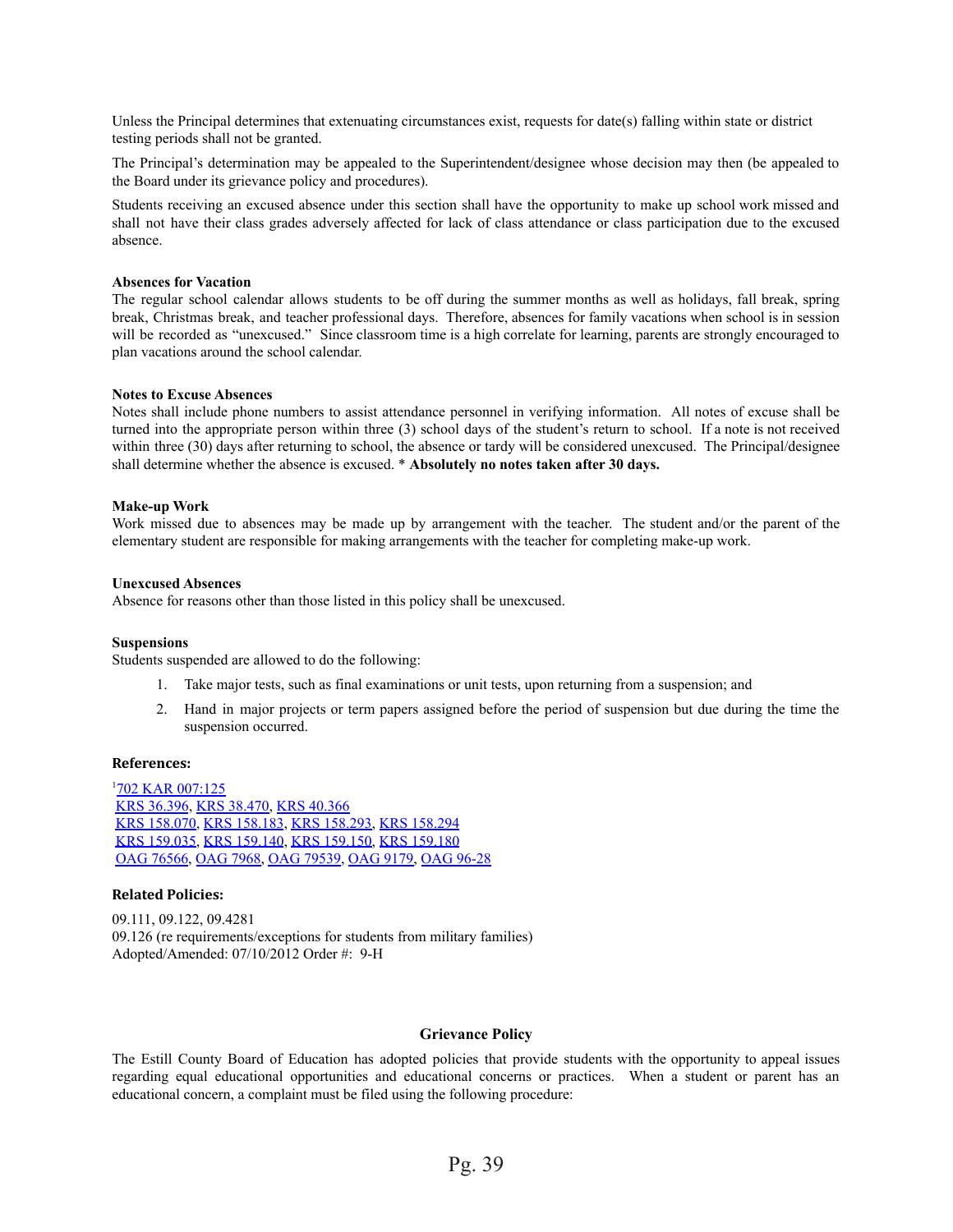#### <span id="page-39-0"></span>**General**

The desire of the District that concerns be addressed in a collaborative manner before the grievance process is initiated. Any student who wishes to express an educational concern or grievance shall observe the following order of appeal;

- 1. Teacher;
- 2. Principal;
- 3. Superintendent Designee;
- 4. Superintendent.

#### <span id="page-39-1"></span>**Grievance Procedures**

Grievance procedures shall address, but not be limited to, the conditions for filing a grievance, time limitations for the filing and the appeal of grievance, and a process for the orderly review and appeal of each individual grievance. *(See Board Procedure 09.4281 AP.2)*

#### <span id="page-39-2"></span>**Exceptions**

Harassment/Discrimination allegations shall be governed by Policy 09.42811. Federal law requires the District to implement separate and specific processes for responding to complaints/grievances about Title I programs and to those alleging discrimination in the delivery of benefits or services in the District's school nutrition program. *Related Policies: 07.1, 08.13451, 09.42811, 10.2*

#### <span id="page-39-3"></span>**Family Ed. Rights and Privacy Act Notification (FERPA) and KY Family Education Rights and Privacy Act**

The Family Education Rights and Privacy Act (FERPA) affords parents and eligible students (students over 18 years of age) or students who are attending a postsecondary institution certain rights with respect to the student's education records. They are:

- 1. The right to inspect and review the student's education records within forty-five (45) days of the day the district receives a request for access.
- Parents or eligible students should submit to the school principal/designee a signed written request (not an email) that identifies the record(s) they wish to inspect. The principal will make arrangements for access and notify the parent or eligible student of the time and place where the record(s) may be inspected.
- 2. The right to request the amendment of the student's education records that the parent or eligible student believes are inaccurate, misleading, or in violation of the student's privacy or other rights.
- Parents or eligible students may ask the district to amend a record that they believe is inaccurate, misleading, or in violation of privacy or other rights. They should write the school principal, clearly identify the part of the record they want changed, and specify why it is inaccurate, misleading, or in violation of their privacy or other rights.
- If the district decides not to amend the record as requested by the parent or eligible student, the district will notify the parent or eligible student of the decision and advise him/her of the right to a hearing regarding the request for amendment. Additional information regarding the hearing procedures will be provided to the parent or eligible student when notified of the right to a hearing.
- 3. The right to consent to disclosures of personally identifiable information contained in the student's education records, except to the extent that FERPA authorizes disclosure without consent.
- One exception that permits disclosure without consent is disclosure to school officials with legitimate educational interests. A "school official" is a person employed by the district as an administrator, supervisor, instructor, or support staff member (including health or medical staff and law enforcement unit personnel); a person serving on the school board; a person or company with whom the district has contracted to perform a special task (such as an attorney, auditor, medical consultant, or therapist); or a parent or student serving on an official committee, such as a disciplinary or grievance committee, or assisting another school official in performing his/her tasks.
- A school official has a legitimate educational interest if the official needs to review an education record in order to fulfill his/her professional responsibility. Upon request, the district shall disclose education records without consent to officials of another school district in which a student seeks or intends to enroll or to other entities authorized by law.
- 4. The right to prohibit the disclosure of personally identifiable information concerning the student to recruiting representatives of the U.S. Armed Forces and the service academies, the Kentucky Air National Guard, and the Kentucky Army National Guard.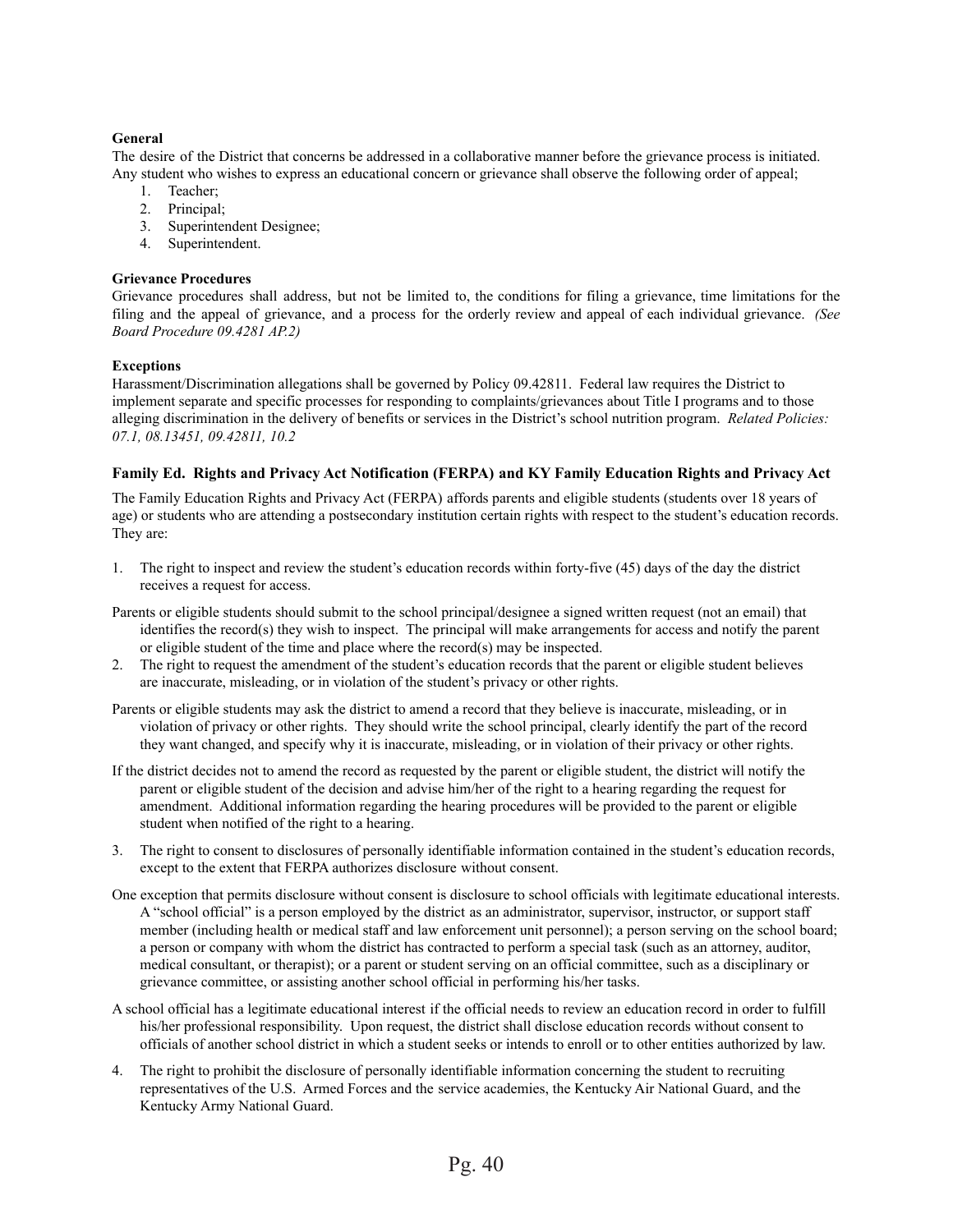Unless the parent or eligible student requests in writing that the district not release information, the student's name, address, and telephone number (if listed) shall be released to Armed Forces recruiters upon their request.

- 5. The right to file a complaint with the U.S. Department of Education concerning alleged failures by the district to comply with the requirements of FERPA.
- The name and address of the Office that administers FERPA is: Family Policy Compliance Office
- U.S. Department of Education, 400 Maryland Ave., SW Washington, D.C. 20202-4605

"Directory Information" is information contained in an educational record which would not generally be considered harmful or an invasion of privacy if disclosed. This information may be released to news media, athletic organizations, scholarship or college entrance committees, or official organizations whose need for data is connected with student help activities. "Directory Information" shall be the student's name, address, telephone listing, date and place of birth, major field of study, participation in officially recognized activities and sports, weight and height of members of athletic teams, dates of attendance, degrees and awards received, and the most recent previous educational agency or institution attended. The parent, guardian, or eligible student currently enrolled, may request all or part of the directory information be withheld. The request must be in writing to the principal of the child's school within 30 calendar days after notification has been distributed. The written request must specifically state what information may not be classified as directory information. Each parent and eligible student may obtain a copy of School Board Policy 09.14 concerning student records. School board policies and procedures may be examined in the principal's office of each school.

#### <span id="page-40-0"></span>**PPRA Rights Notification**

The Protection of Pupil Rights Amendments (PPRA) affords parents and eligible students (those who are 18 or older or who are emancipated minors) certain rights regarding conduct of surveys, collection and use of information for marketing purposes, and certain physical examinations. These include the right to:

- 1. Consent before students are required to submit to a survey that concerns one (1) or more of the following protected areas ("protected information survey") if the survey is funded in whole or in part by a program of the U.S. Department of Education:
	- Political affiliations or beliefs of the student or student's parents;
	- Mental or psychological problems of the student or student's family;
	- Sex behavior or attitudes;
	- Illegal, anti-social, self-incriminating, or demeaning behavior;
	- Critical appraisals of others with whom respondents have close family relationships;
	- Legally recognized privileged relationships such as with lawyers, physicians, or ministers;
	- Religious Practices, affiliations, orbeliefs of the student or the student's parents;
	- Income (other than that required by law to determine eligibility for participation in a program or for receiving financial assistance under such program).
- 2. Receive notice and an opportunity to opt student out of:
	- Any other protected information survey, regardless of funding;
	- Any non-emergency, invasive physical exam or screening required as a condition of attendance, administered by the school or its agent, and not necessary to protect the immediate health and safety of a student (except for any physical exam or screening permitted or required under state law); and
	- Activities involving collection, disclosure, or use of personal information obtained from students for marketing or to sell or otherwise distribute the information to others.
- 3. Inspect, upon request and before administration or use:
	- Protected information surveys of student;
	- Instruments used to collect personal information from students for any of the above marketing, sales, or other distribution purposes; and
	- Instructional material used as part of the educational curriculum.

The district shall annually provide parents and eligible students notice of these rights under law in the Student Handbook, the District's Student Discipline Code*,* or other avenues designated by the superintendent/designee.